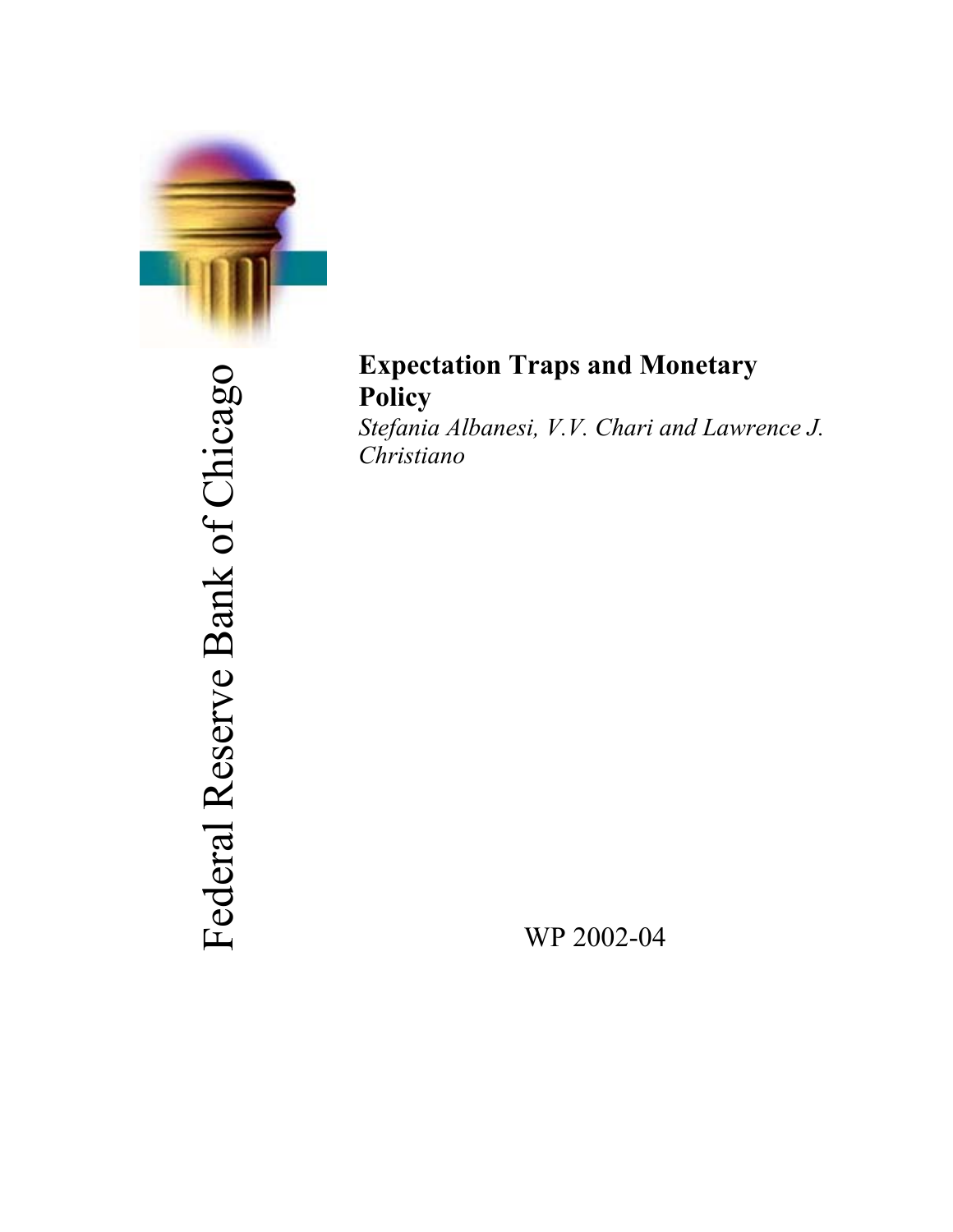# Expectation Traps and Monetary Policy

Stefania Albanesi<sup>\*</sup>, V.V. Chari<sup>†</sup>, Lawrence J. Christiano<sup>§</sup>

April 12, 2002

#### Abstract

Why is it that inflation is persistently high in some periods and persistently low in other periods? We argue that lack of commitment in monetary policy may bear a large part of the blame. We show that, in a standard equilibrium model, absence of commitment leads to multiple equilibria, or expectation traps. In these traps, expectations of high or low inflation lead the public to take defensive actions which then make it optimal for the monetary authority to validate those expectations. We find support in cross-country evidence for key implications of the model.

JEL Numbers: E5, E61, E63.

<sup>∗</sup>Bocconi University

<sup>†</sup>University of Minnesota and Federal Reserve Bank of Minneapolis.

<sup>‡</sup>Northwestern University and Federal Reserve Bank of Chicago.

<sup>§</sup>We thank three anonymous referees and an editor for useful comments. Chari and Christiano thank the National Science Foundation for support. The views expressed herein are those of the authors and not necessarily those of the Federal reserve Banks of Chicago or Minneapolis or the Federal Reserve System.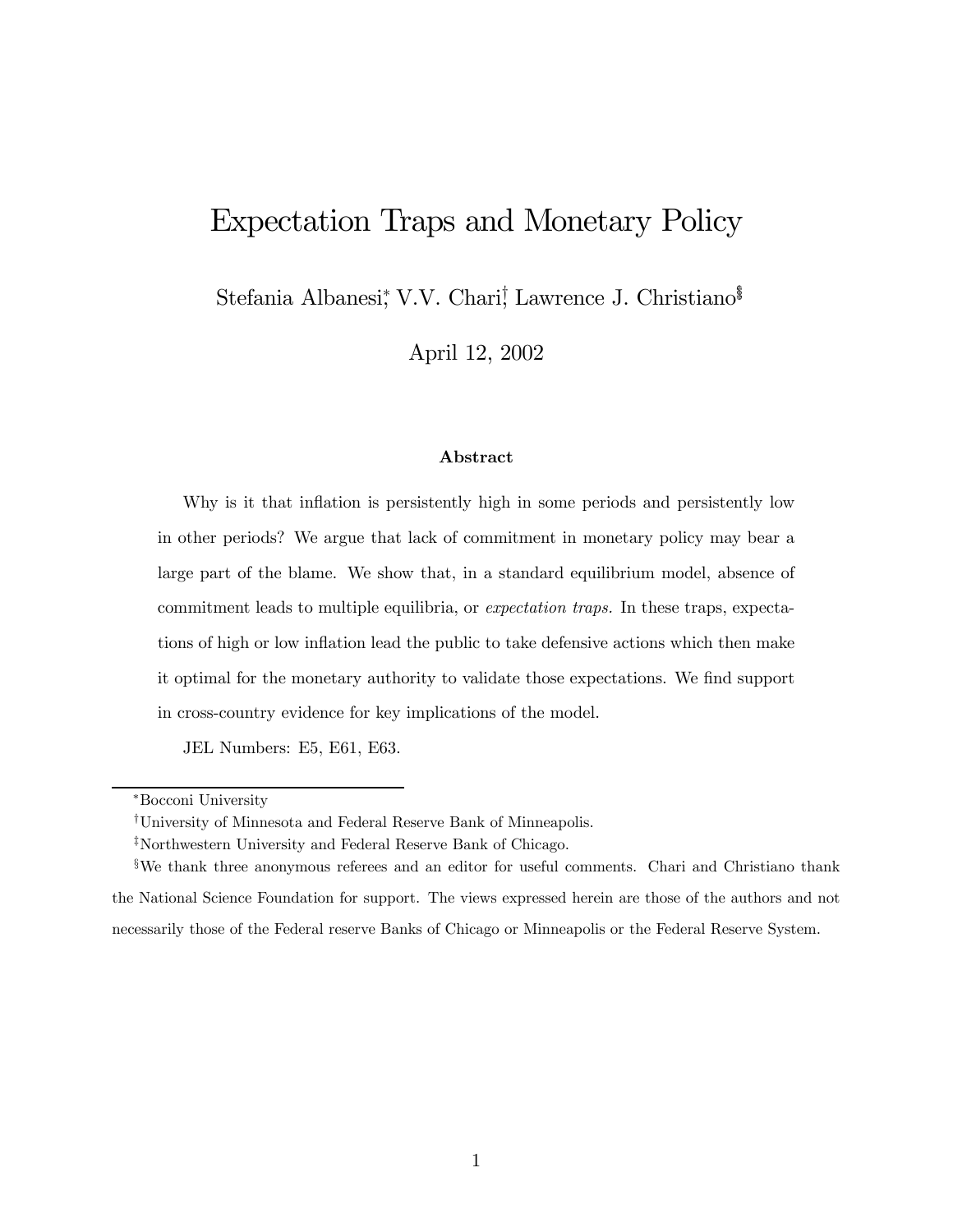Many countries have gone through prolonged periods of costly, high inflation, as well as prolonged periods of low inflation. Why do high inflation episodes occur? What can be done to prevent them from occurring again? These are two central questions in monetary economics.

One tradition for understanding poor inflation outcomes stems from the time inconsistency literature pioneered by Kydland and Prescott (1978) and Barro and Gordon (1983). This literature points to lack of commitment in monetary policy as the main culprit behind high inflation. Static versions of the models in this literature have a unique equilibrium. Inflation rates can fluctuate only if the underlying fundamentals do. In may cases, it is difficult to see what changes in the underlying fundamentals could have generated the episodes of high and low inflation. In infinite horizon versions of the Kydland-Prescott and Barro-Gordon models, trigger strategies can be used to produce the observed inflation outcomes. However, such models have embarrassingly many equilibria. It is hard to know what observations would be ruled out by such trigger strategy equilibria.

This paper is squarely within the tradition of the time inconsistency literature in pointing to lack of commitment as the main culprit behind the observed volatility and persistence of inflation. We make two contributions. First, we show how the economic forces in the Kydland-Prescott and Barro-Gordon models can be embedded into a standard general equilibrium model. Second, we find that once these forces have been embedded into a standard model, inflation rates can be high for prolonged periods and low for prolonged periods, even though we explicitly rule out trigger strategies. We find some support in cross-country data for key implications of the model.

In the Kydland-Prescott and Barro-Gordon models, the key trade-off is between the benefits of higher output from unexpected inflation and the costs of realized inflation. In our general equilibrium model, unexpected inflation raises output because some prices are sticky. This rise in output has benefits for households because producers have monopoly power and the unexpected inflation reduces the monopoly distortion. In our general equilibrium model,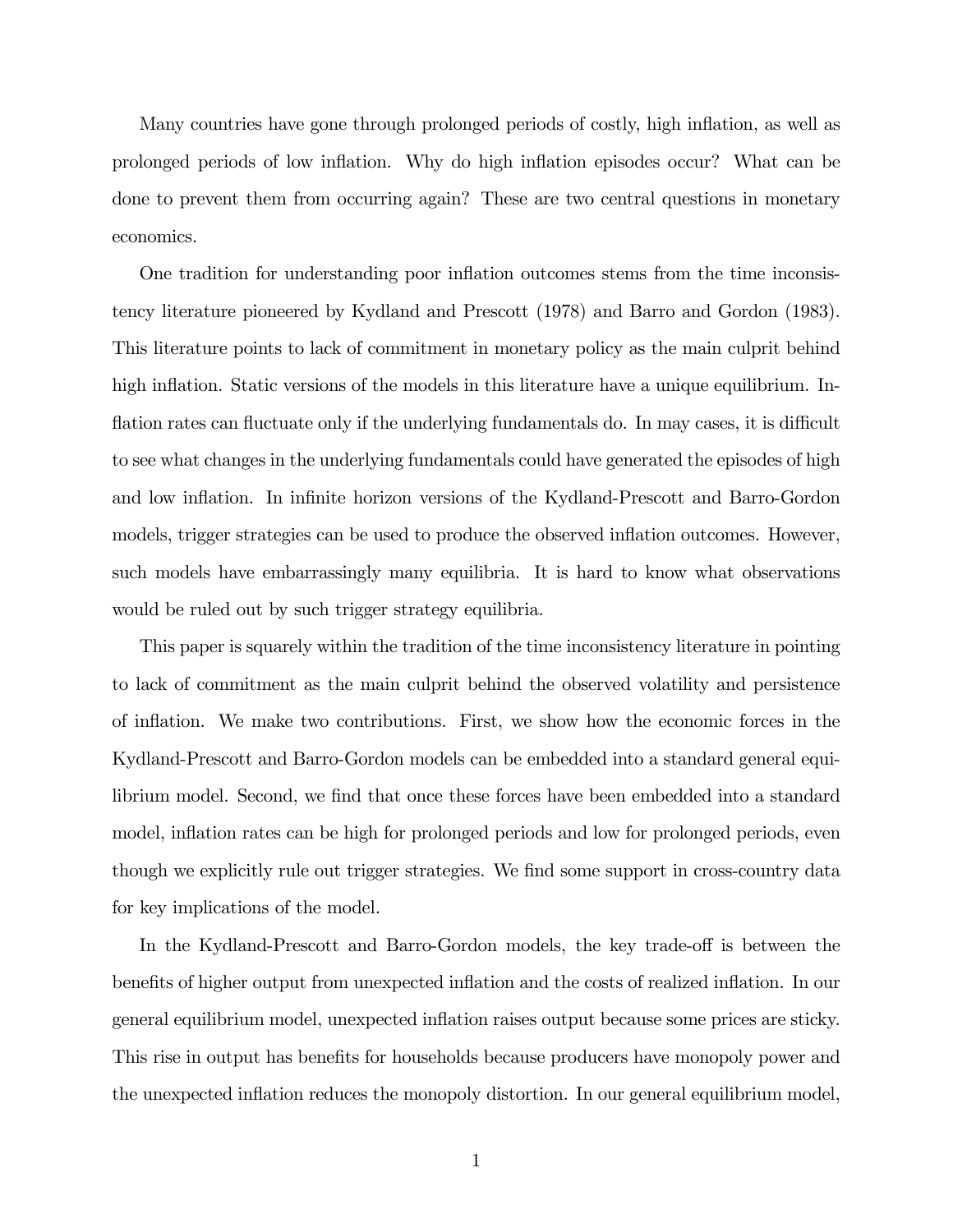realized inflation is costly because households must use previously accumulated cash to purchase some goods, called cash goods. The realized inflation forces households to substitute toward other goods, called credit goods. This substitution tends to lower welfare. Thus, by design, the general equilibrium model captures the trade-offs between the benefits of unexpected inflation and the costs of realized inflation in the Kydland-Prescott and Barro-Gordon framework.

Interestingly, this way of capturing the trade-offs leads to multiple equilibria in our general equilibrium model. Specifically, private agents' expectations of high or low inflation can lead these agents to take defensive actions, which then make it optimal for monetary authorities to validate these expectations. We focus on two kinds of defensive actions. The first is that sticky price firms set high prices if they expect high inflation and low prices if they expect low inflation. The second is that households change the nature of payment technologies depending on their expectations of inflation. To explain these defensive actions we briefly describe key features of our model.

In our model, goods are produced in monopolistically competitive markets. The monopoly power of firms causes output to be inefficiently low. A subset of monopolists set their prices before the monetary authority selects the money growth rate, while the rest of the monopolists set prices afterward. Because of the preset, or sticky, prices, a greater than expected monetary expansion can raise output. Such a monetary expansion tends to raise welfare because output is inefficiently low. If sticky price firms expect inflation to be high, they take appropriate defensive actions and set their prices correspondingly high. If the monetary authority fails to validate the expectations of firms, output will be low. A benevolent monetary authority may find it optimal to validate firms' expectations. Indeed, in our general equilibrium model, we show that this kind of logic holds and plays a role in leading to multiple equilibria.

In our model, households can also take defensive actions to protect themselves against expected high inflation. Specifically, they can choose the fraction of goods purchased with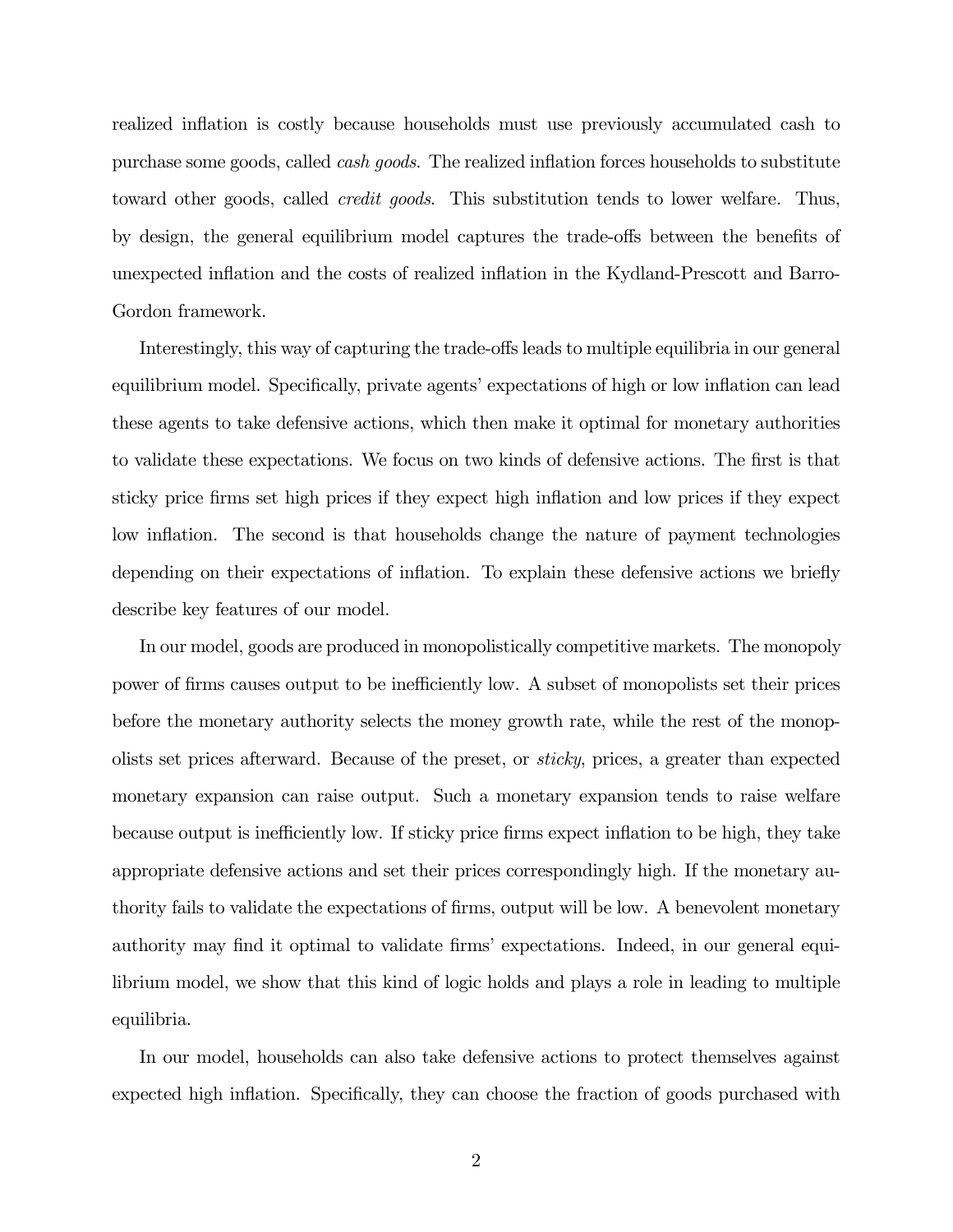cash and the fraction purchased with credit. This choice is made before the monetary authority selects the money growth rate. Cash purchases are costly because households forgo interest, while credit purchases require payment of a cost in labor time, which differs depending on the type of good. In our model, as noted above, cash goods must be purchased with previously accumulated cash, so that a monetary expansion, by raising prices, reduces the consumption of cash goods and reduces welfare. These aspects of our model imply that if households expect high inflation and have chosen to purchase few goods with cash, the marginal cost of unanticipated inflation is small. The monetary authority has a strong incentive to inflate. If households expect low inflation, however, they choose to purchase most goods with cash and the marginal costs of unexpected inflation are high. The monetary authority then does not have a strong incentive to inflate. These arguments suggest that multiple equilibria are possible in our model.

This multiplicity is the reason we can account for persistent and variable inflation. We think this multiplicity is likely to be robust across a wide range of economic models because the underlying economics is so compelling. As noted above, existing models in the Kydland-Prescott and Barro-Gordon literature have unique equilibria. This uniqueness reflects assumptions that best response functions are linear. We have found that the best response functions in general equilibrium models are inherently non-linear and that multiplicity occurs naturally.

Following Chari, Christiano and Eichenbaum (1998), we call this kind of multiplicity an expectation trap because changes in private decisions induced by changes in expectations trap policy makers into having to accommodate the expectations. Chari, Christiano and Eichenbaum (1998) show that expectation traps can occur in conventional general equilibrium monetary models. They rely, however, on trigger strategies on the part of the monetary authority to support such outcomes. One criticism of trigger strategies is that for folktheorem-like reasons, virtually any inflation outcome can be rationalized as an equilibrium. In this paper, we restrict attention to Markov equilibria that rule out trigger strategies. A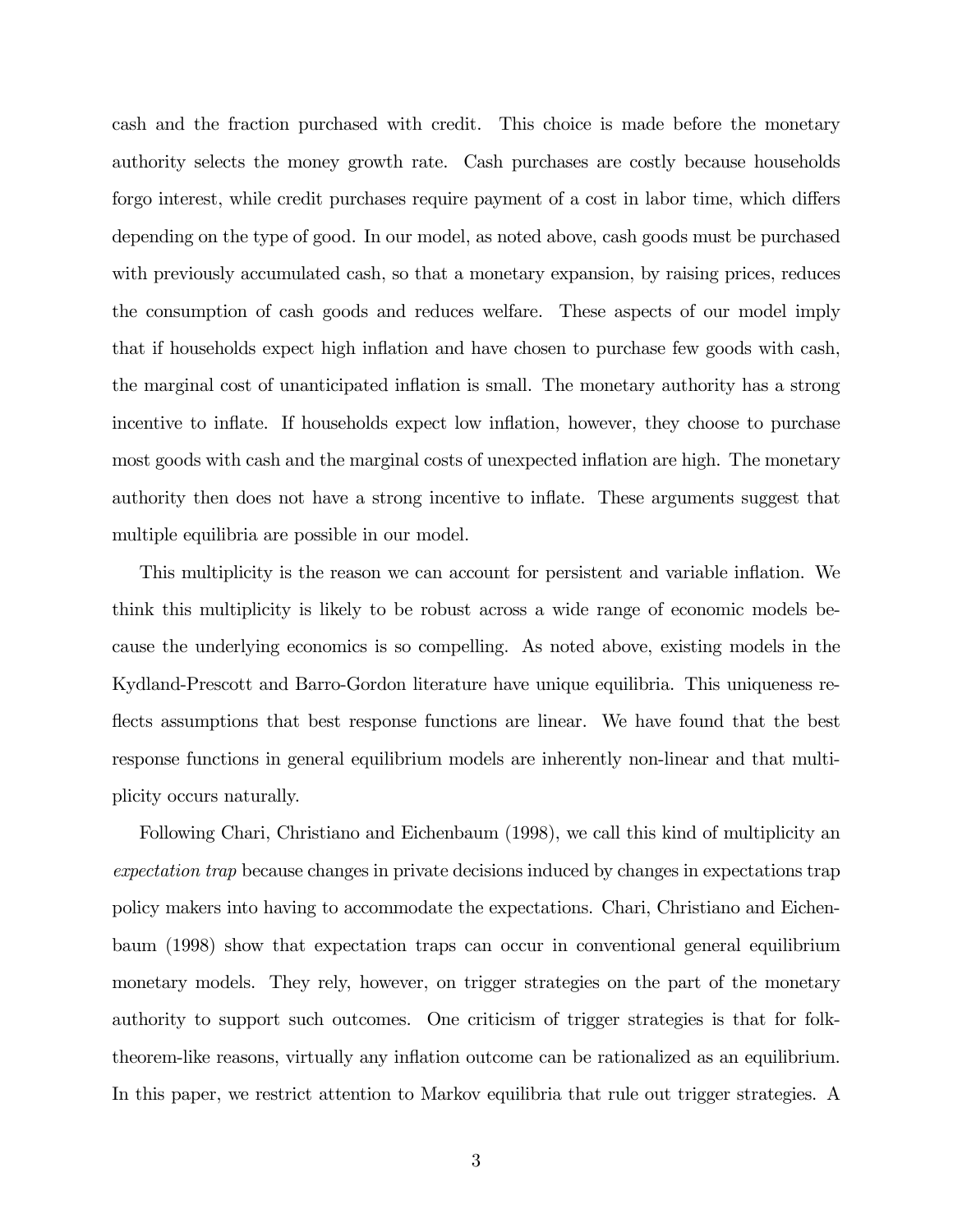key finding is that expectation traps occur even in the absence of trigger strategies. We show that, generically, the economy has at least two equilibria or none at all. In our numerical example, we find there are two equilibria. We label these the high-inflation and low inflation equilibrium.

The expectation traps have novel implications for the properties of financial and real variables across the high and low inflation equilibria in a stochastic version of the model with shocks to technology and to the payment system. The interest rate response to a shock switches sign between the high and low inflation equilibria. For example, the interest rate is increasing in the technology shock in the low inflation equilibrium and decreasing in this shock in the high inflation equilibrium. Output is increasing in this shock in both equilibria. When other shocks are present, we show that this sign switch implies that the correlation between output and interest rates is more negative in the high inflation equilibrium than in the low inflation equilibrium. We examine cross-country data and find that within high inflation countries, the correlation between output and interest rates is quite negative when these countries experience high inflation episodes and is essentially zero when these countries experience low inflation episodes. We also find that this correlation is typically positive in low inflation economies and typically negative in high inflation countries. Our model also implies higher volatility of nominal variables in high inflation episodes than in low inflation episodes. This last finding is also present in the data. While a variety of other models might imply higher volatility, it is hard to see which models would generate the change in the magnitude and sign of the correlation between output and interest rates.

If time inconsistency problems are behind the poor inflation outcomes of many countries, the policy implications are that setting up institutions which promote the ability of central banks to commit to future actions can lead to large gains. Under commitment, the optimal policy in our model has the monetary authority following the Friedman Rule and setting nominal interest rates equal to zero. Without commitment, the economy experiences spells of high inflation and spells of low inflation. Institutional devices which can raise welfare in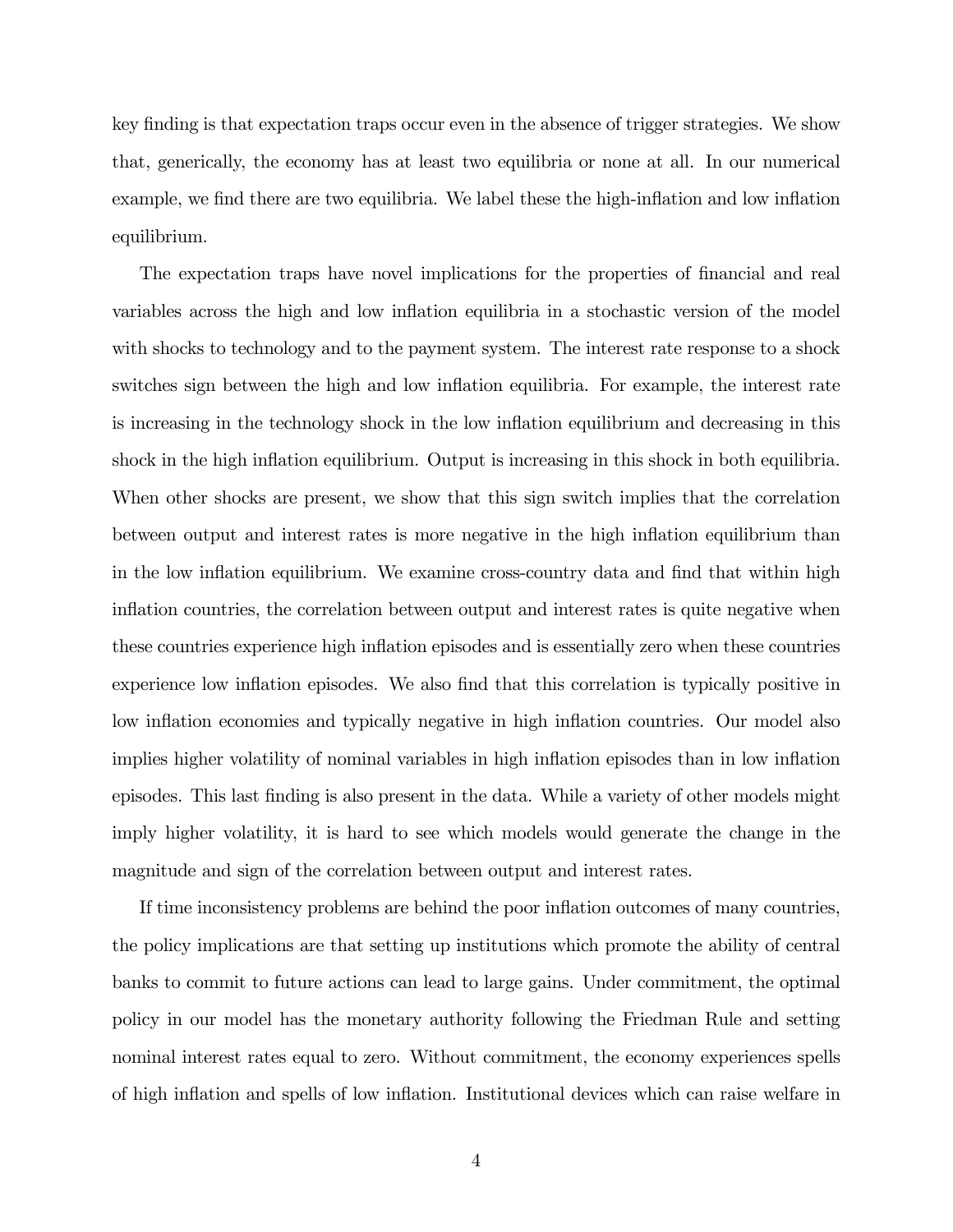practice include ways of protecting central bank independence and the design of appropriate incentive contracts for central bankers (as in, for example, Persson and Tabellini, 1993).

The plan of the paper is as follows. Section I describes our model. Section II analyzes a restricted version of the model, in which the payment technology is exogenously fixed. The endogenously determined payment technology case is analyzed in section III. In Section IV we discuss cross-country evidence for key implications of the model. In Section V, we discuss the main forces behind the expectation traps we find. The final section concludes.

## I A Monetary General Equilibrium Economy

Our economy extends and modifies the Lucas and Stokey (1983) cash-credit goods model. Two of our modifications are intended to capture the benefits and costs emphasized in the literature following Kydland-Prescott and Barro-Gordon. This literature points to gains of unanticipated monetary expansion from higher output and direct costs of realized inflation. In our model, a subset of prices are set in advance by monopolistic firms. This feature implies that an unanticipated monetary expansion tends to raise output and welfare. We adopt the timing assumption in Svensson (1985) by requiring that households use currency accumulated in the previous period to purchase cash goods. This timing assumption implies that a realization of high inflation reduces the consumption of cash goods relative to credit goods and thereby tends to reduce welfare. Our third modification is intended to capture the idea that when people expect high inflation, they take defensive actions to protect themselves. Specifically, in our model each good can be paid for either with cash or with credit. To purchase any good with credit requires a payment of an intermediation cost, which varies across goods. For each good, households trade off the forgone interest from using cash against the intermediation cost.<sup>1</sup>

Our infinite-horizon economy is composed of a continuum of firms, a representative household and a monetary authority. The sequence of events within a period is as follows. First,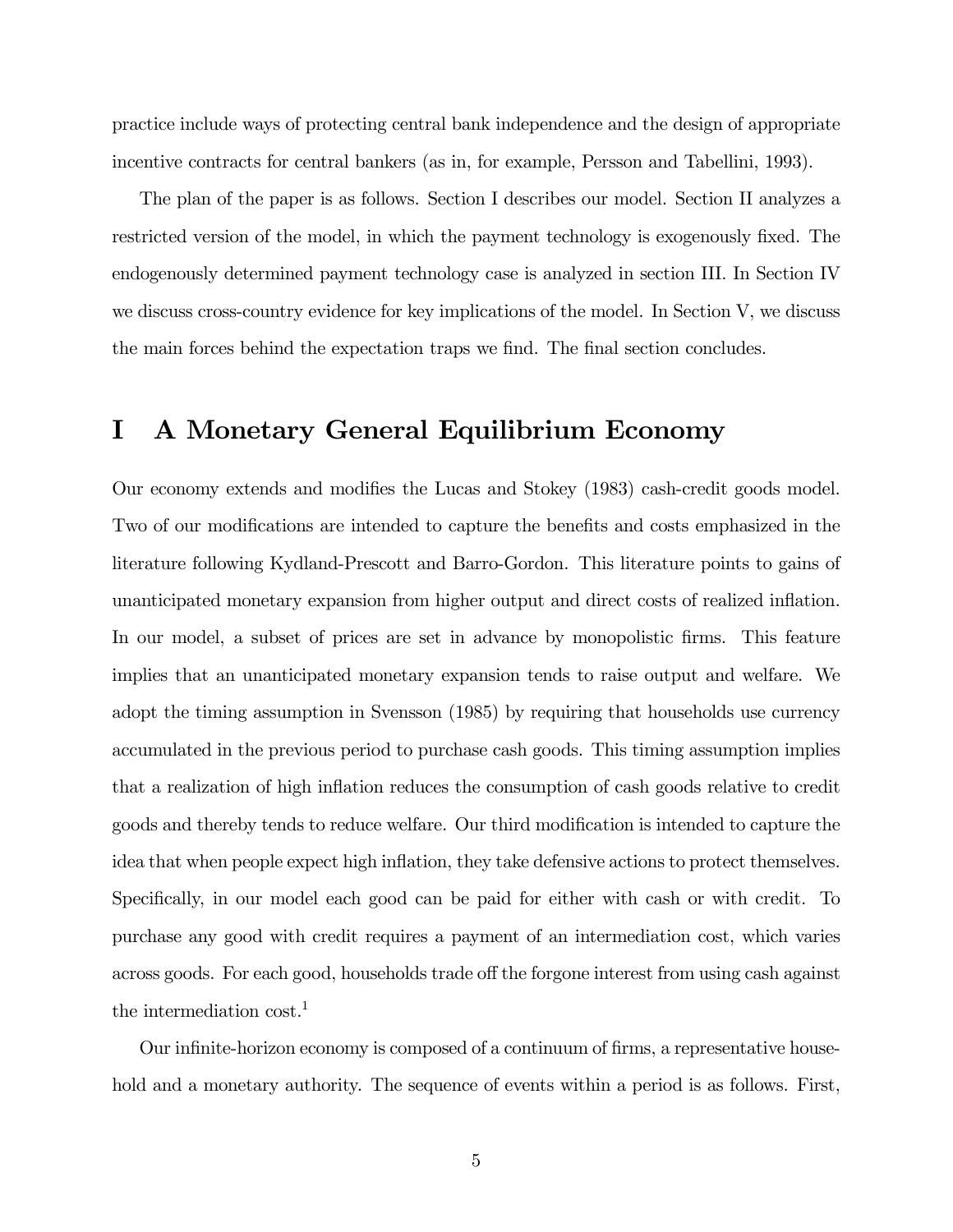the shocks to the production technology,  $\theta$ , and to the payment technology,  $\eta$  are realized. We refer to  $s = (\theta, \eta)$  as the *exogenous state*, and we assume that s follows a Markov process. Then households choose the fraction z of goods to purchase with cash, and a fraction  $\mu$  of firms (the *sticky price firms*) set their prices. These decisions depend on the exogenous state. Let  $Z(s)$  denote the economy wide average value of z and  $P^{e}(s)$  denote the average price set by sticky price firms. Here, and in what follows, we scale all nominal variables by the beginning-of-period aggregate stock of money.

Next, the monetary authority makes its policy decision. We denote the actual money growth rate by x and the policy rule that the monetary authority is expected to follow by  $X(s)$ . The state of the economy after the monetary authority makes its decision, the *private* sector's state, is  $(s, x)$ . Households' and firms' production, consumption and employment decisions depend on the private sector's state.

Notice that we do not include the beginning-of-period aggregate stock of money in our states. In our economy, all equilibria are neutral in the usual sense that if the initial money stock is doubled, an equilibrium exists in which real allocations and the interest rate are unaffected and all nominal variables are doubled. This consideration leads us to focus on equilibria which are invariant with respect to the initial money stock. We are certainly mindful of the possibility of equilibria which depend on the money stock. For example, if multiple equilibria in our sense exist, 'trigger strategy-type' equilibria which are functions of the initial money stock can be constructed. In our analysis we exclude such equilibria and we normalize the aggregate stock of money at the beginning of each period to unity.

As is customary in defining a Markov equilibrium, we begin with the decisions at the end of the period and work our way back to the beginning of the period. Accordingly, we first describe the end-of-period problem of households and flexible price firms given  $(s, x)$ and future monetary policy  $X(s)$ . We then describe the problem of sticky price firms and the household's choice of z. These problems and market clearing allow us to define a private sector equilibrium for arbitrary  $x$ . We then describe the monetary authority's problem and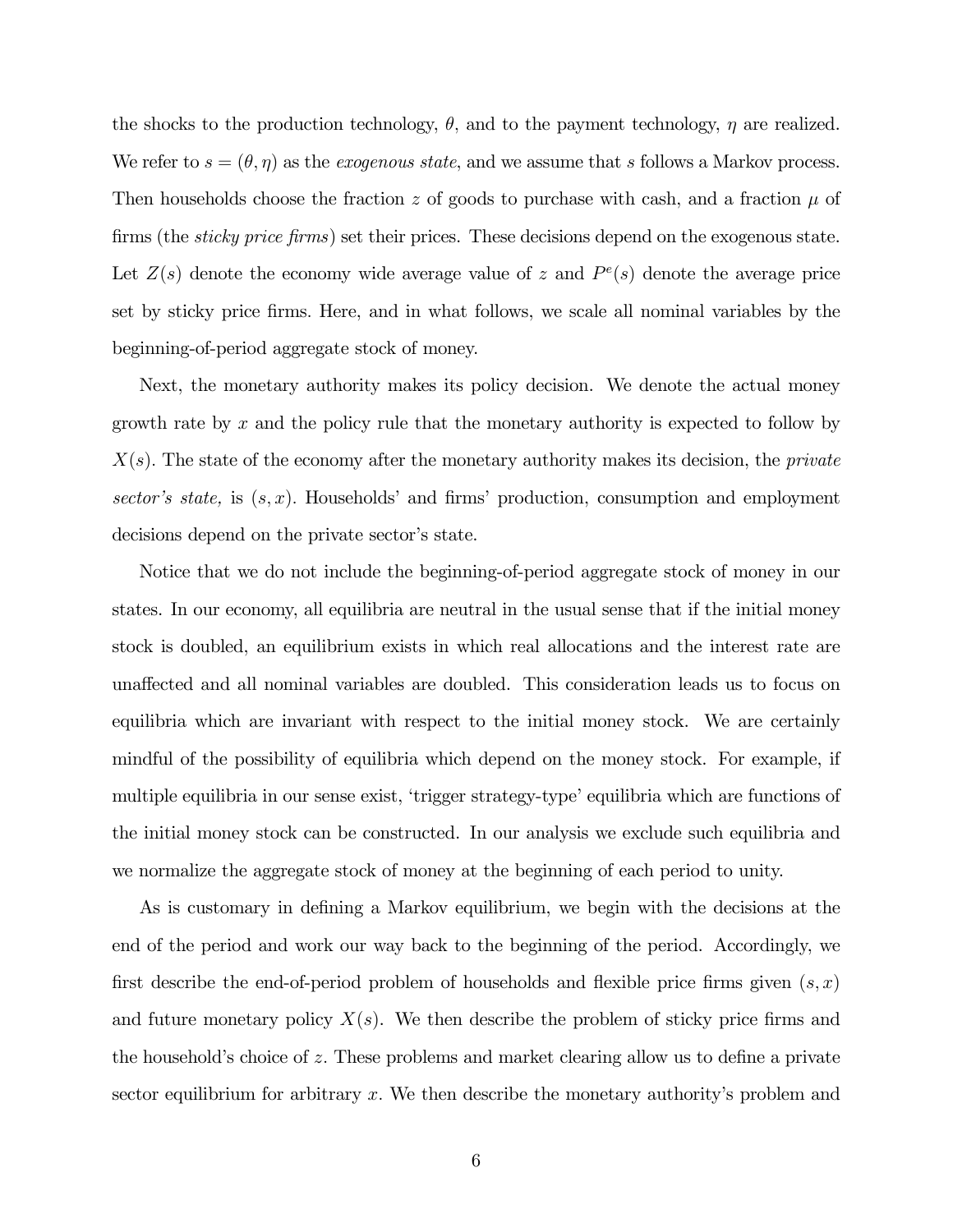define a Markov equilibrium.

#### A Private Sector at the End of the Period

Here we discuss the decision problems of households and firms at the end of the period.

We begin with the household problem. In each period the household consumes a continuum of differentiated goods as in Blanchard and Kiyotaki (1987) and supplies labor. The representative household's preferences are  $\sum_{t=0}^{\infty} \beta^t u(c_t, n_t)$ , where  $0 < \beta < 1$ ,

$$
c_t = \left[\int_0^1 c_t(\omega)^{\rho} d\omega\right]^{\frac{1}{\rho}}, \ u(c,l) = \frac{\left[c(1-l)^{\psi}\right]^{1-\sigma}}{1-\sigma},
$$

 $c_t(\omega)$  denotes consumption of type  $\omega$  good,  $l_t$  denotes labor time, and  $0 < \rho < 1$ .

Each good in this continuum is one of four types. A fraction  $\mu$  are produced by sticky price firms and a fraction  $1 - \mu$  are produced by flexible price firms. The sticky and flexible price firms are randomly distributed over the goods. In addition, each good can be purchased with cash or with credit. Let z denote the fraction of goods the household chooses to purchase with cash. This cash-credit decision is made before households know which goods are produced by sticky or flexible price firms, so that the cash-credit good choice is independent of the type of firm. Thus, a fraction  $\mu z$  of goods are sticky price goods purchased with cash, a fraction  $(1 - \mu)z$  are flexible price goods purchased with cash, a fraction  $\mu(1 - z)$  are sticky price goods purchased with credit, and a fraction  $(1 - \mu)(1 - z)$  are flexible price goods purchased with credit. It turns out that prices for goods within each type are the same. Utility maximization implies that the amounts purchased of each type of good are the same. Let  $c_{11}$  and  $c_{12}$  denote quantities of cash goods purchased from sticky and flexible price firms, respectively, and let  $c_{21}$  and  $c_{22}$  denote the quantities of credit goods purchased from sticky and flexible price goods, respectively. Then we have that

(1) 
$$
c = \left[ z \mu c_{11}^{\rho} + z (1 - \mu) c_{12}^{\rho} + (1 - z) \mu c_{21}^{\rho} + (1 - z) (1 - \mu) c_{22}^{\rho} \right]^{\frac{1}{\rho}}.
$$

The household divides its labor time,  $l$ , into time supplied to goods-producing firms,  $n$ ,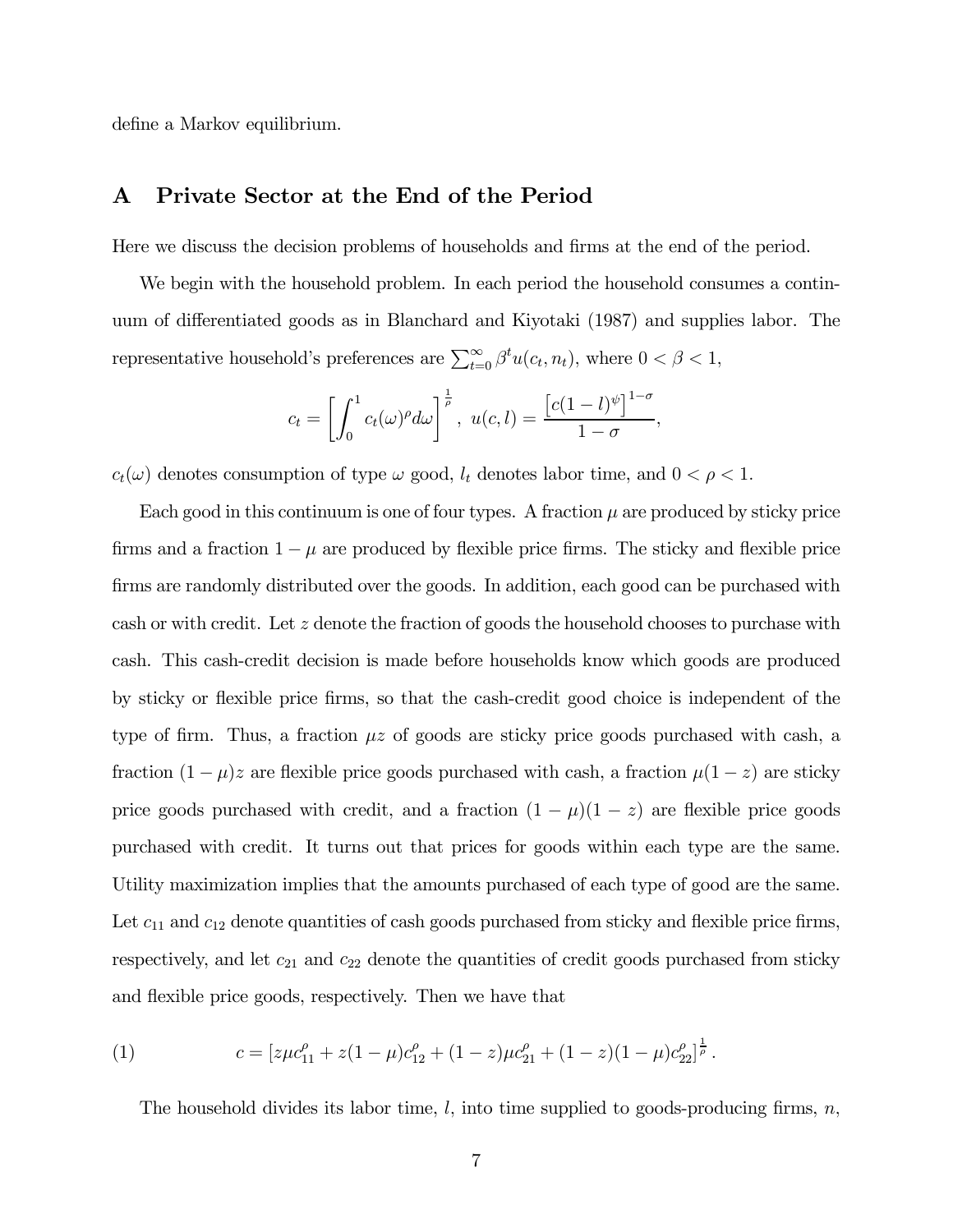and time allocated to the payment technology according to

(2) 
$$
l = n + \frac{\eta(\bar{z} - z)^{1+\nu}}{1+\nu}.
$$

We discuss the determination of z below.

Let A denote the nominal assets of the household, carried over from the previous period. In the asset market, the household trades money, M, and one-period bonds, B, with other households. The asset market constraint is

$$
(3) \t\t\t M + B \le A.
$$

Recall that nominal assets, money and bonds are all scaled by the aggregate stock of money. We impose a no-Ponzi constraint of the form  $B \leq \bar{B}$ , where  $\bar{B}$  is a large, finite upper bound.

The household's cash-in-advance constraint is

(4) 
$$
M - \left[ P^{e}(s) \mu z c_{11} + \hat{P}(s, x) (1 - \mu) z c_{12} \right] \geq 0,
$$

where  $P^e(s)$  denotes the price set by sticky price firms and  $\hat{P}(s, x)$  denotes the price set by flexible price firms. Nominal assets evolve over time as follows:

$$
(5) 0 \leq W(s, x)n + (1 - R(s, x))M - z \left[ P^{e}(s)\mu c_{11} + \hat{P}(s, x)(1 - \mu)c_{12} \right]
$$

$$
-(1 - z) \left[ P^{e}(s)\mu c_{21} + \hat{P}(s, x)(1 - \mu)c_{22} \right] + R(s, x)A + (x - 1) + D(s, x) - xA'.
$$

In (5),  $W(s, x)$  denotes the nominal wage rate,  $R(s, x)$  denotes the gross nominal rate of return on bonds, and  $D(s, x)$  denotes profits after lump sum taxes. Finally, B has been substituted out in the asset equation using  $(3)$ . Notice that A' is multiplied by x. This multiplication reflects that we have scaled all nominal variables by the beginning of period aggregate stock of money and  $A'$  is the household's nominal assets scaled by next period's aggregate money stock. Next period's aggregate money stock is simply the current stock multiplied by the growth rate  $x$ .

Consider the household's asset, goods and labor market decisions for a given value of z. Given that the household expects the monetary authority to choose policy according to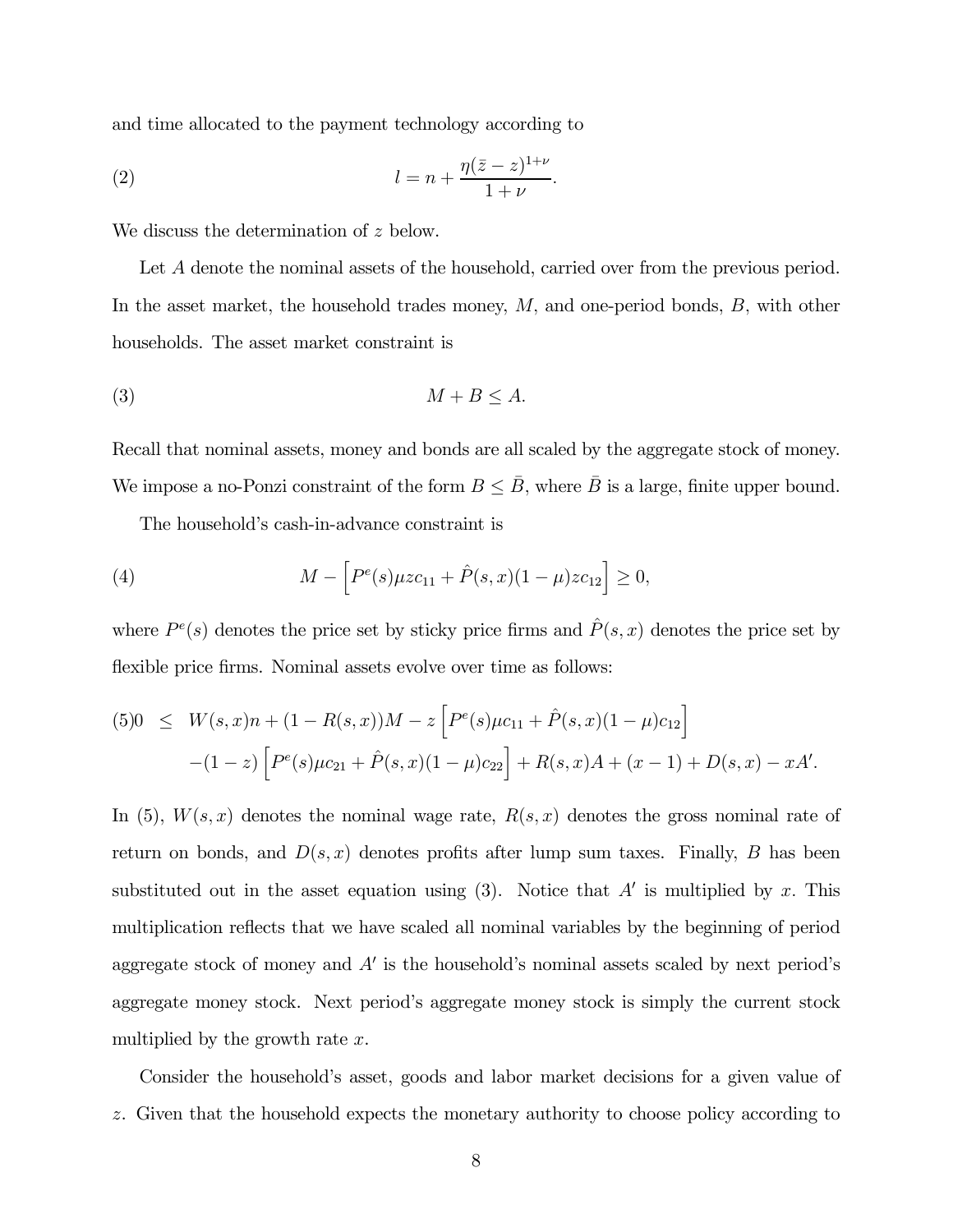$X(s)$  in the future, the household solves the following problem:

(6) 
$$
v(A, z, s, x) = \max_{n, M, A', c_{ij}; i, j=1,2} u(c, l) + \beta E_{s'}[\max_{z'} v(A', z', s', X(s'))|s]
$$

subject to  $(1)$ ,  $(2)$ ,  $(3)$ ,  $(4)$ ,  $(5)$ , and nonnegativity on allocations. The solution to  $(6)$  yields decision rules,  $d(A, z, s, x)$ , where

(7) 
$$
d(A, z, s, x) = [n(A, z, s, x), M(A, z, s, x), A'(A, z, s, x), c_{ij}(A, z, s, x)],
$$

 $i, j = 1, 2.$ 

We turn now to the decision problems of firms at the end of the period. Each of the differentiated goods is produced by a monopolist using the following production technology

$$
y(\omega) = \theta n(\omega),
$$

where  $y(\omega)$  denotes output and  $n(\omega)$  denotes employment for the type  $\omega$  good. Also,  $\theta$  is a technology shock that is the same for all goods. The household's problem yields demand curves for each good. The fraction,  $1-\mu$ , of firms that are flexible price firms set their price,  $\hat{P}(s, x)$ , to maximize profits subject to these demand curves. Because the household demand curves have constant elasticity, firms set prices as a fixed markup,  $1/\rho$ , above marginal cost,  $W/\theta$ , so that

(8) 
$$
\hat{P}(s,x) = \frac{W(s,x)}{\theta \rho}.
$$

Turning to the government, we assume that there is no government debt, government consumption is financed with lump-sum taxes, and government consumption is the same for all goods. As a result, the resource constraint for this economy is

$$
\theta n = g + z \left[ \mu c_{11} + (1 - \mu) c_{12} \right] + (1 - z) \left[ \mu c_{21} + (1 - \mu) c_{22} \right],
$$

where g denotes an exogenous fixed level of government consumption. Since there is no government debt, bond market clearing requires  $B = 0$ ,  $A = 1$ . Also, money market clearing requires  $M = 1$ .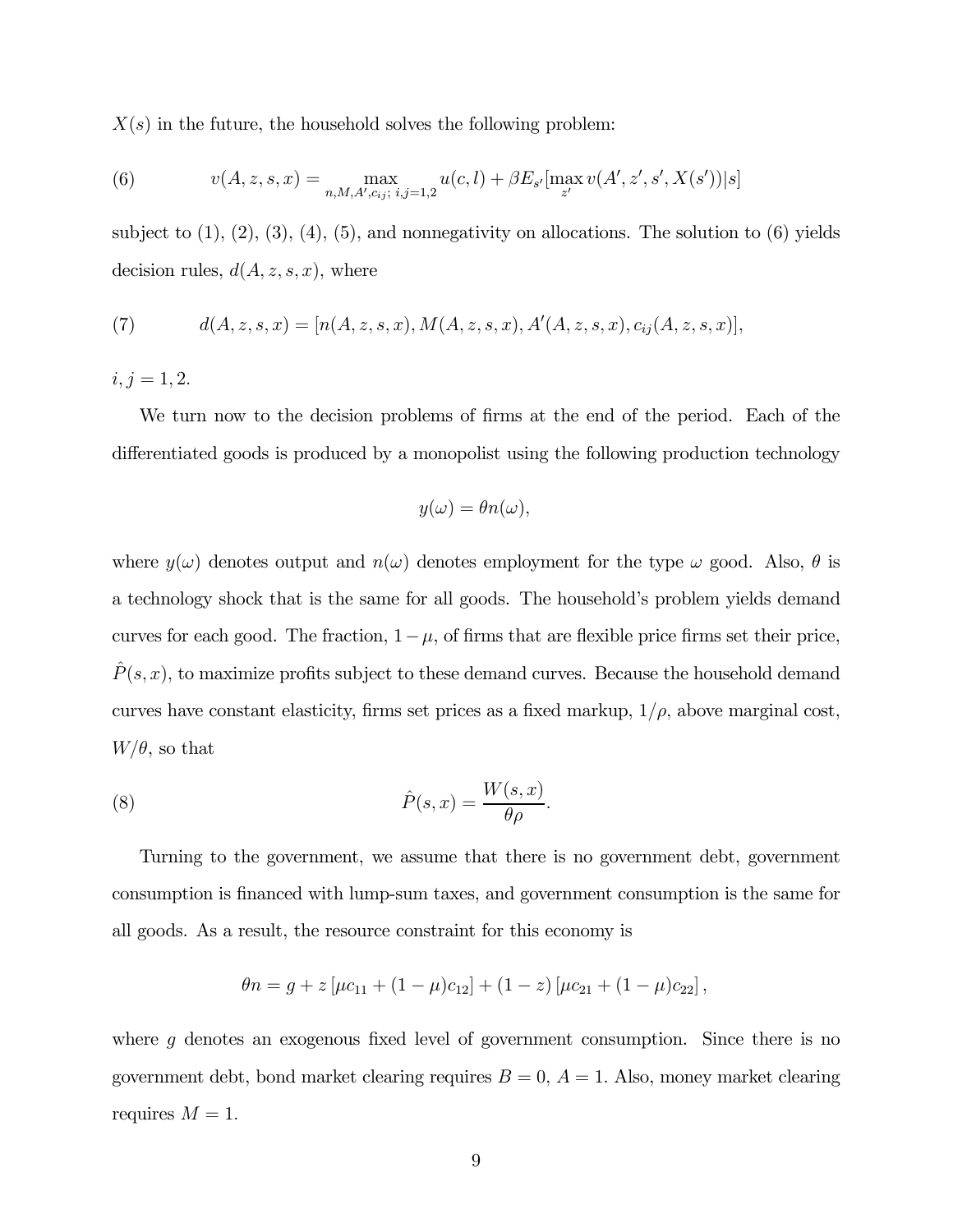#### B Private Sector at the Beginning of the Period

At the beginning of the period, after the exogenous shocks are realized, sticky price firms set prices and households make their payment technology decision, z.

As in Blanchard and Kiyotaki (1987), sticky price firms in our economy must set their price in advance and must produce the amount of goods demanded at that price. These firms, like the flexible price firms, also wish to set their price as a markup,  $1/\rho$ , over marginal cost,  $W/\theta$ . In order to do so, they need to forecast the wage rate, W. They do so by taking the wage rate as given by the private sector equilibrium. Thus, the wage they expect to prevail is  $W(s, X(s))$ . Thus, in equilibrium the price set by sticky price firms is given by

(9) 
$$
P^{e}(s) = \frac{W(s, X(s))}{\theta \rho}
$$

We now discuss the household's payment technology decision. As noted above, each consumption good can be purchased either with cash or with credit. For goods with  $\omega > \overline{z}$ (where  $\bar{z}$  is a parameter between zero and one) the cost of purchasing with credit is zero. Purchasing goods with  $\omega \leq \overline{z}$  on credit requires labor time. The household chooses a fraction  $z \leq \overline{z}$  such that goods with  $\omega < z$  are purchased with cash and goods with  $\omega > z$ are purchased with credit. The labor time required to purchase fraction  $z$  of goods with cash is given by  $\eta(\bar{z} - z)^{1+\nu}/(1+\nu)$ , where  $\nu > 0$  is a parameter and  $\eta > 0$  is the shock to the payment technology. The household's labor time, including time spent working in the market, n, is given in  $(2)$ . The household chooses z to solve the following problem:

(10) 
$$
z(A,s) = \arg \max v(A,z,s,X(s)).
$$

We now define an equilibrium for each possible private sector state  $(s, x)$  and future monetary policy rule,  $X(s)$ .

**Definition** For each s and each x, given  $X(s)$  a private sector equilibrium is a collection of functions  $P^{e}(s)$ ,  $Z(s)$ ,  $\hat{P}(s, x)$ ,  $W(s, x)$ ,  $R(s, x)$ ,  $v(A, z, s, x)$ ,  $d(A, z, s, x)$ ,  $z(A, s)$  such that the following are true: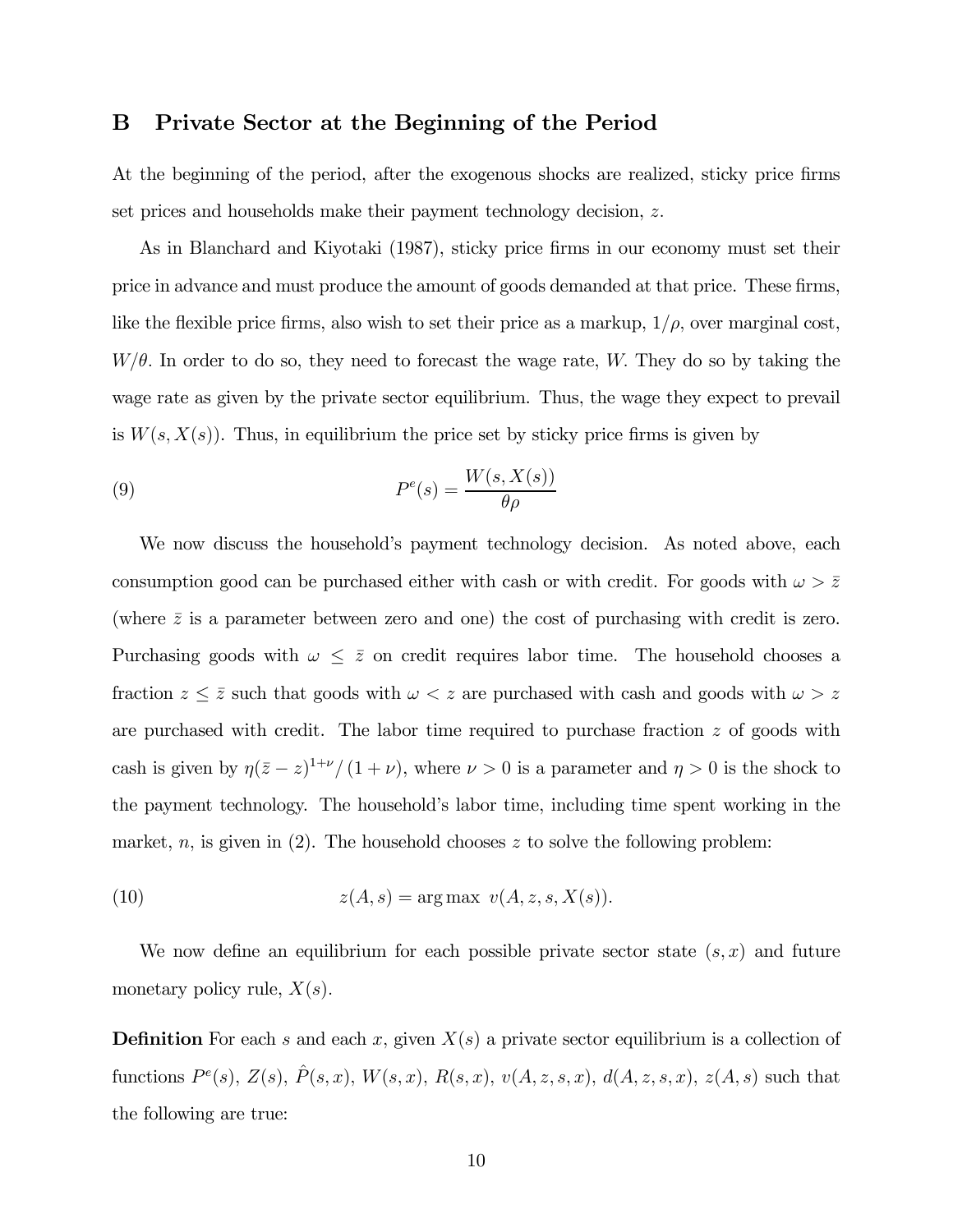- 1. The functions  $v$  and  $d$  solve  $(6)$
- 2. The function  $z(A, s)$  solves (10) and  $z(1, s) = Z(s)$
- 3. Firms maximize profits; that is,  $\hat{P}(s, x)$  satisfies (8) and  $P^e(s)$  satisfies (9)
- 4. The resource constraint is satisfied at  $d(1, Z(s), s, x)$
- 5. The asset markets clear; i.e.,  $A'(1, s, x) = M(1, s, x) = 1$ .

We find it convenient to define another private sector equilibrium concept. A *private* sector equilibrium with a fixed payment technology is a private sector equilibrium with the restriction that z is fixed and is not a choice variable.

#### C Monetary Authority

The monetary authority chooses  $x$  to maximize the representative household's discounted utility:

$$
\max_{x} v(1, Z(s), s, x),
$$

where  $v$  is the value function in a private sector equilibrium. Recall that a private sector equilibrium takes as given the evolution of future monetary policy. Thus, in solving (11) the monetary authority implicitly takes as given the evolution of future monetary policy.

#### D Markov Equilibrium

We now have the ingredients needed to define a Markov equilibrium.

**Definition** A *Markov equilibrium* is a private sector equilibrium and a monetary policy rule,  $X(s)$ , such that  $X(s)$  solves (11).

Two properties of a Markov equilibrium deserve emphasis. First, the current money growth rate does not affect discounted utility of the household starting from the next period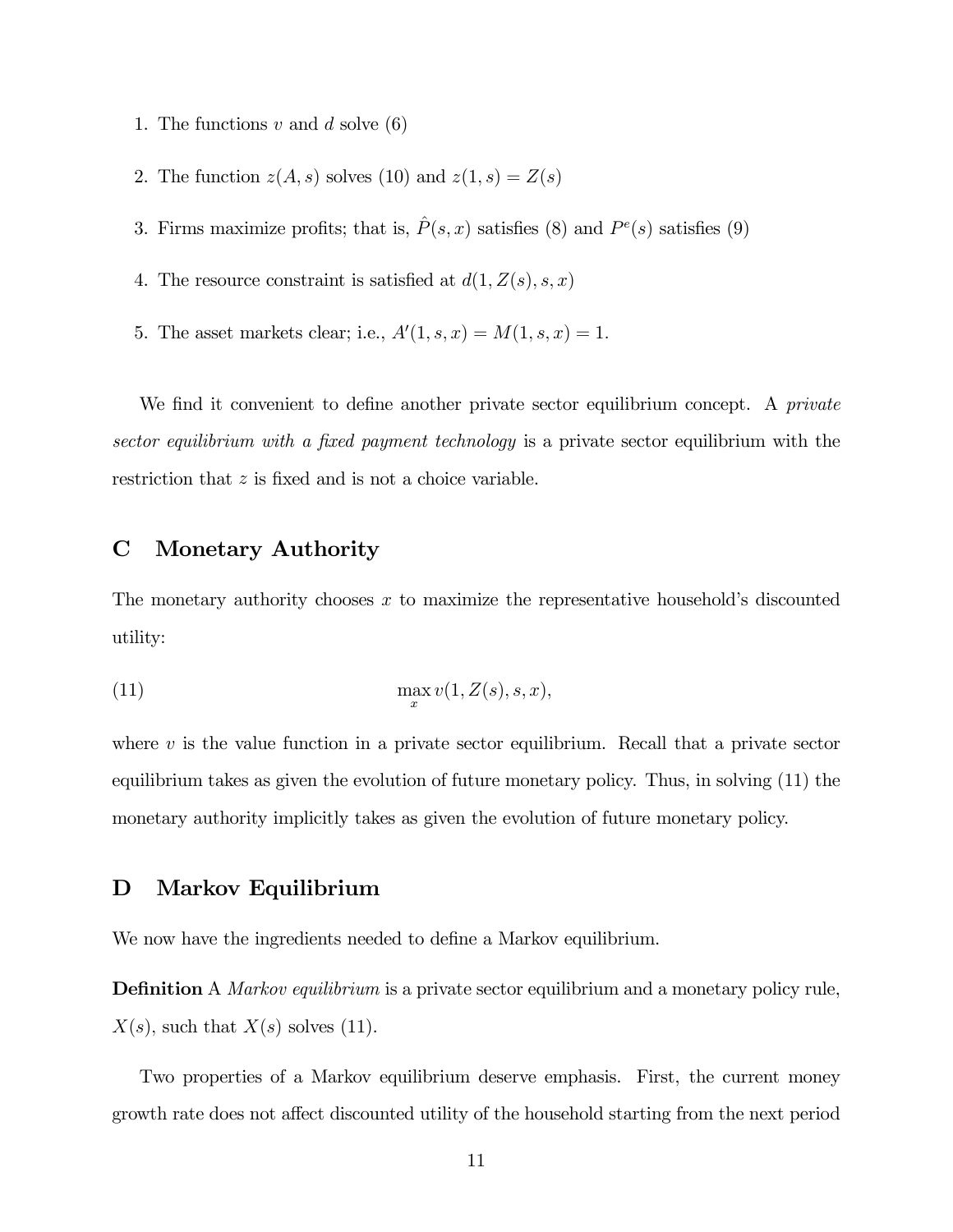since it does not affect the next period's state. Therefore, the monetary authority faces the static problem of maximizing current period utility, and we only have to describe how current money growth affects current allocations. Second, inspection of (8) and (9) shows that  $\hat{P}(s, X(s)) = P^e(s)$  in a Markov equilibrium. We use these properties below.

In our analysis of a Markov equilibrium, we find it convenient to define another Markov equilibrium concept. The Markov equilibrium with a fixed payment technology is a Markov equilibrium in which z is exogenously fixed and beyond the control of the households.

#### II Analysis with Fixed Payment Technology

In this section we discuss a version of our model in which the payment technology is fixed, in the sense that households cannot alter the value of  $z$ . We do this for two reasons. First, this version of the model is a building block for the analysis of the model with a variable payment technology. Second, the model with a fixed payment technology is of interest in its own right because it is the simplest adaptation of a standard monetary model designed to capture the frictions emphasized in Kydland-Prescott and Barro-Gordon.

In our analysis, we decompose the first-order condition associated with the monetary authority problem, (11), into benefits and costs of inflation. Unexpected inflation has benefits because some prices are sticky and there is a monopoly distortion. With sticky prices, higher inflation tends to raise output, while the monopoly distortion makes higher output desirable. These are the reasons the monetary authority in our model has a temptation to stimulate the economy. Inflation is costly because it leads to a reduction in the relative consumption of cash goods.

To analyze a Markov equilibrium, we first characterize a private sector equilibrium. We then solve the monetary authority's problem. We then show that, generically, there are at least two Markov equilibria for the economy with a fixed payment technology.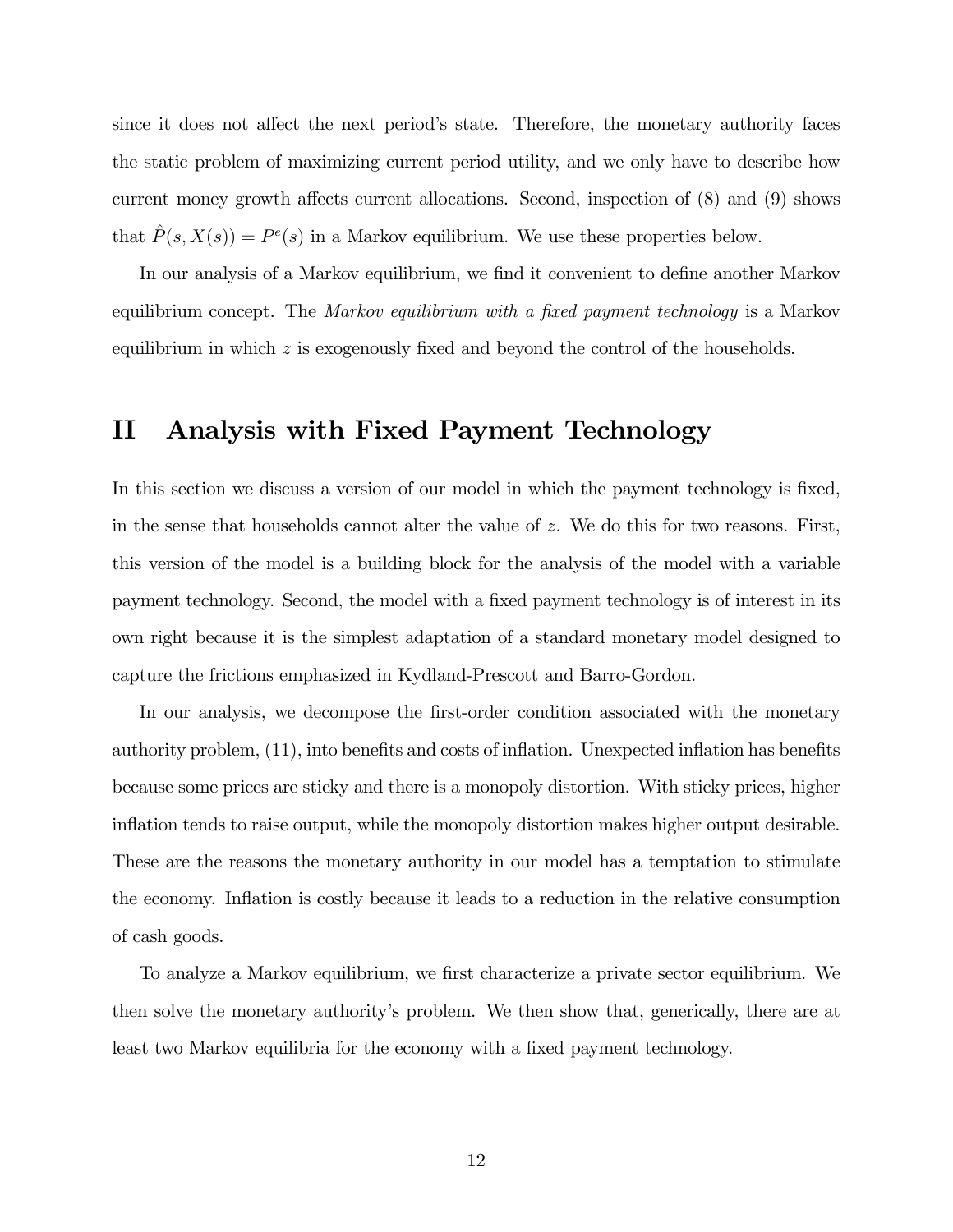#### A Characterizing Private Sector Equilibrium

We now develop a set of necessary and sufficient conditions for a private sector equilibrium. We find it convenient to adopt a change of variables. Let the relative prices of flexible and sticky price goods  $q = \hat{P}/P^e$ . Omitting arguments of functions for convenience, the first order necessary conditions for household and firm optimization are:

(12) 
$$
\frac{u_{11}}{u_{12}} = \frac{\mu}{1 - \mu} \frac{1}{q},
$$

(13) 
$$
\frac{u_{21}}{u_{22}} = \frac{\mu}{1-\mu}\frac{1}{q},
$$

(14) 
$$
\frac{u_{11}^2}{u_{21}} = \frac{z}{1-z}R,
$$

(15) 
$$
\frac{u_{12}^2}{u_{22}} = \frac{z}{1-z}R,
$$

(16) 
$$
-u_n = \frac{\theta \rho u_{22}}{(1-\mu)(1-z)},
$$

(17) 
$$
\frac{xu_{21}}{P^e\mu(1-z)} = \beta E_{s'}[v_1(1, z, s', X(s'))|s],
$$

where z is fixed. Here,  $u_{ij}$  denotes the partial derivative of u with respect to  $c_{ij}$ , and  $v_1$ denotes the partial derivative of  $v$  with respect to its first argument. Equations (12) and (13) equate the marginal rate of substitution between sticky and flexible price goods to the relative price of these goods  $q$ , and equations  $(14)$  and  $(15)$  equate the marginal rate of substitution between cash and credit goods to the interest rate  $R$  which is their relative price R. Equation  $(16)$  is obtained by noting that the marginal rate of substitution between labor and consumption of flexible price credit goods is equated to the ratio of the nominal wage to the price of flexible price goods. This ratio is simply the markup in (8).

The cash-in-advance constraint can be written as

(18) 
$$
\mu z c_{11} + q(1 - \mu) z c_{12} \leq \frac{1}{P^e}.
$$

A necessary condition for the household problem to be well defined is

$$
(19) \t\t R \ge 1.
$$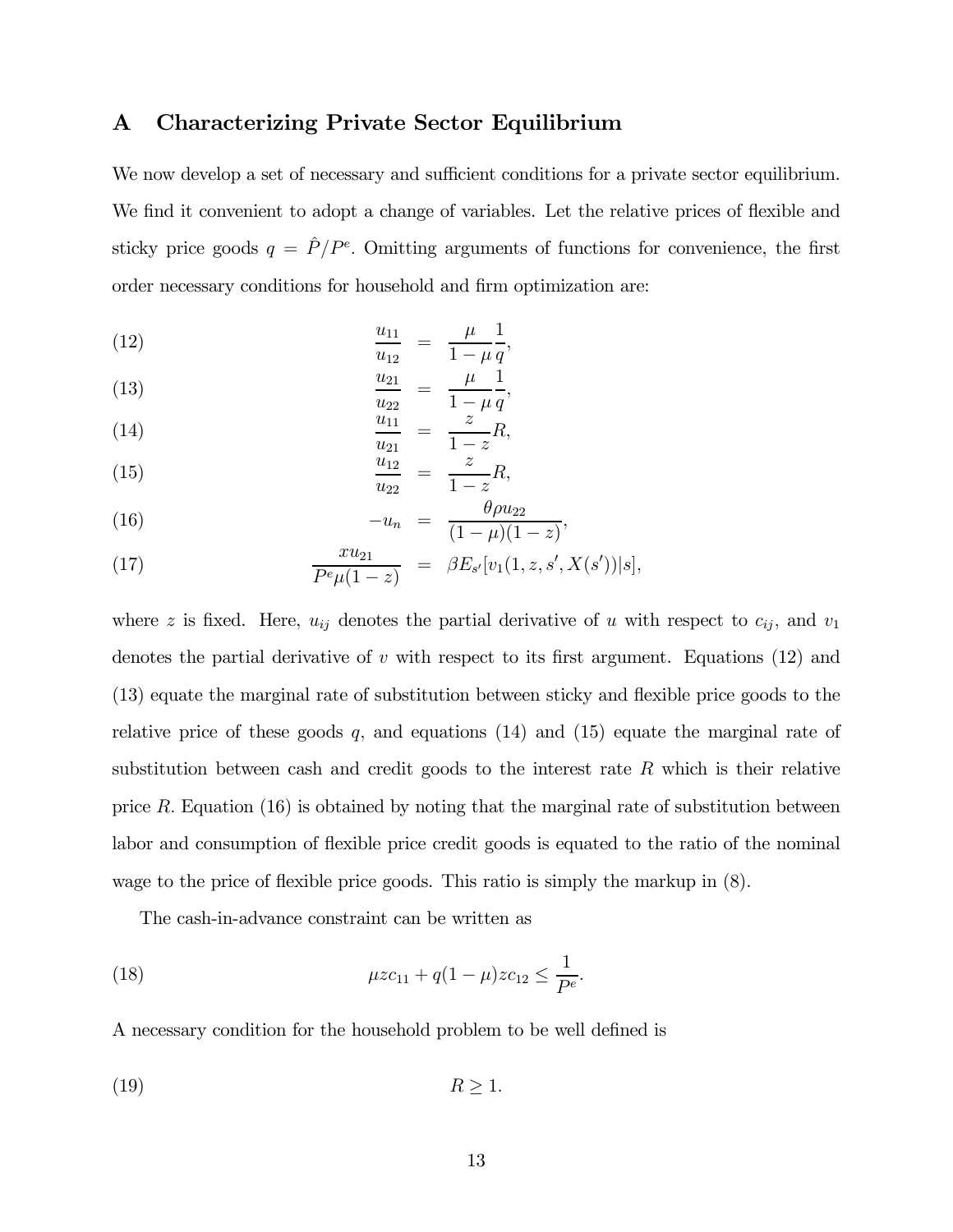It is easy to show that the cash in advance constraint holds with equality if  $R > 1$  and that if the cash-in-advance constraint is slack,  $R = 1$ . These observations imply that the appropriate complementary slackness condition is

(20) 
$$
\left\{\frac{1}{P^e} - \left[\mu z c_{11} + q(1-\mu)zc_{12}\right]\right\} [R-1] = 0.
$$

The resource constraint is

(21) 
$$
g + z \left[ \mu c_{11} + (1 - \mu) c_{12} \right] + (1 - z) \left[ \mu c_{21} + (1 - \mu) c_{22} \right] = \theta n.
$$

Combining (8) and (9), we have that

(22) 
$$
q(s, X(s)) \equiv \frac{\hat{P}(s, X(s))}{P^e(s)} = 1.
$$

In equation (22) we reintroduce the dependence of variables on s and x to emphasize that  $P^e$ coincides with  $\hat{P}$  only when  $x = X(s)$ . The conditions (12)-(22) are necessary and sufficient for a private sector equilibrium. That is, these conditions can be used to construct the allocation and pricing functions stated in the definition of the private sector equilibrium above, namely,  $P^{e}(s)$ ,  $\hat{P}(s,x)$ ,  $R(s,x)$ ,  $d(1, z, s, x)$  with  $W(s,x) = \theta \rho \hat{P}(s,x)$ . The value function is also straightforward to construct.

#### B The Monetary Authority's Problem

The monetary authority's problem is static in our economy for two reasons. First, we focus on Markov equilibria. In such equilibria, policy makers face dynamic problems only if their decisions affect future state variables. Second, there are no state variables in our economy. Thus, the monetary authority's problem is simply one of choosing current money growth to maximize current period utility.

We find it convenient to set up the monetary authority's problem as one of choosing the interest rate R rather than the money growth rate x. This change in instruments makes the analysis of the variable payment technology economy much easier. As long as the cash-inadvance constraint holds with equality, the two instruments are equivalent. The equivalence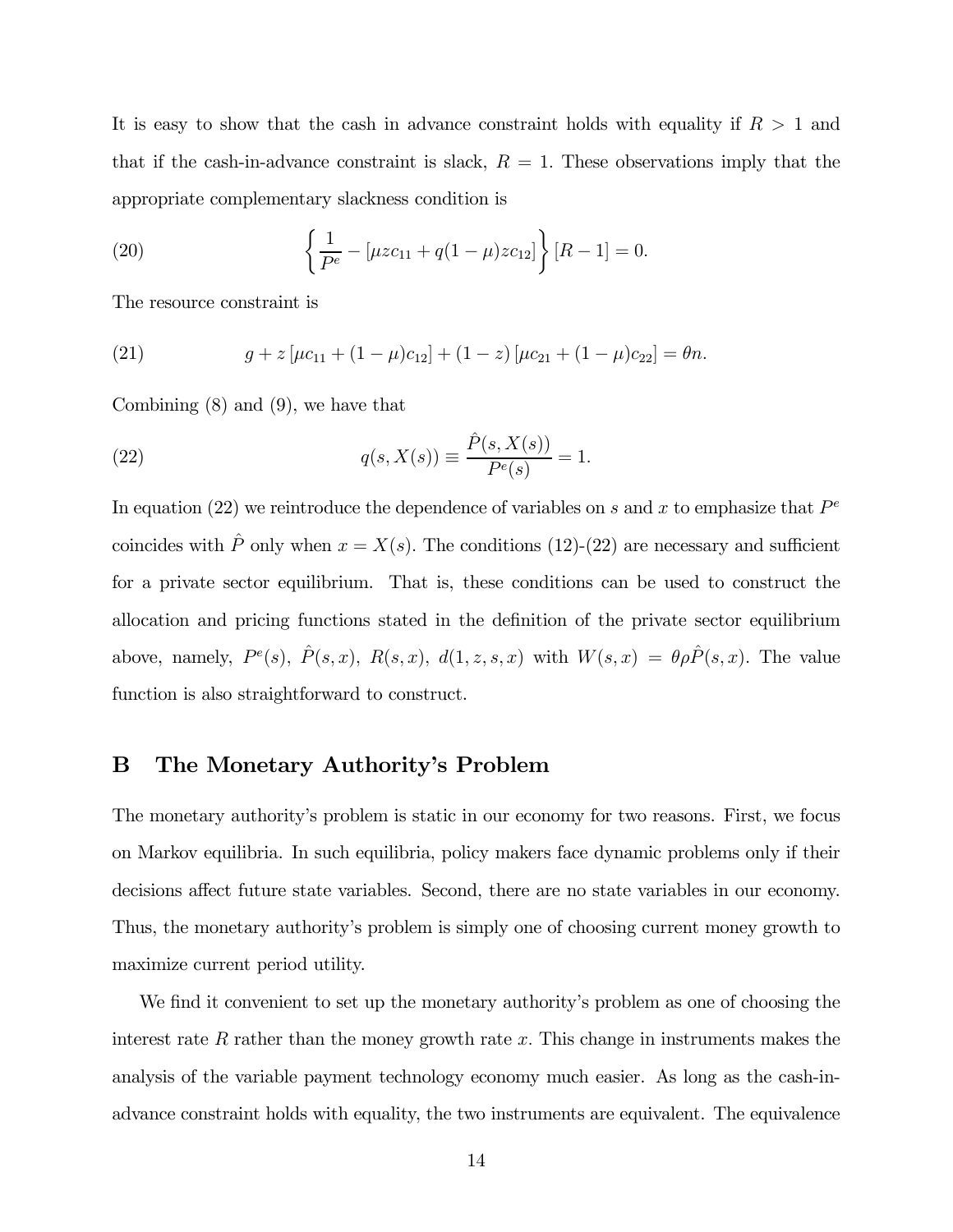argument is as follows. With x as the instrument,  $(12)-(21)$  define allocation and pricing functions  $(c_{ij}(s, x, P^e), n(s, x, P^e), R(s, x, P^e), q(s, x, P^e))$ . These functions evaluated at  $P^{e}(s)$  are the allocation and pricing functions stated in the definition of a private sector equilibrium. Under our functional form assumptions, it is tedious but straightforward to verify that a unique set of allocations and prices solves (12)- (21) for each x and each  $P<sup>e</sup>$  and that a unique  $x$  is associated with each allocation. With the interest rate as the monetary authority's instrument, we use  $(12)-(16)$  and  $(18)-(21)$  to define allocations and prices as functions of the interest rate,

(23) 
$$
c_{ij}(s, P^e, R), i, j = 1, 2, q(s, P^e, R), n(s, P^e, R)
$$

and let x be simply defined by  $(17)$ . If the cash-in-advance constraint holds with equality, under our functional form assumptions, a unique set of allocations and prices solves these equations for each R and a unique R exists for each allocation and relative price q. Thus the two formulations are equivalent if the cash-in-advance constraint holds with equality. If the cash-in-advance constraint holds with inequality it is easy to see that there are many allocations which solve (12)-(16) and (18)-(21) for given  $R = 1$ . Each of these allocations is associated with a different value of  $x$ . In the Appendix, we prove the following lemma, which allows us to set up the monetary authority's problem as one of choosing the interest rate R rather than the money growth rate x.

Lemma 1: In a Markov equilibrium, the cash-in-advance constraint (18) holds with equality.

We now set up the monetary authority's (static) problem. Substituting from (23) into the utility function, we let  $U(s, P^e, R) = u[c(s, P^e, R), n(s, P^e, R)]$  denote the utility associated with an interest rate  $R$ , where  $c$  is defined in (1). The monetary authority's problem is now

(24) 
$$
\max_{R} U(s, P^e, R),
$$

subject to  $R \geq 1$ <sup>2</sup> Let  $R(s, P^e)$  denote the solution to this problem.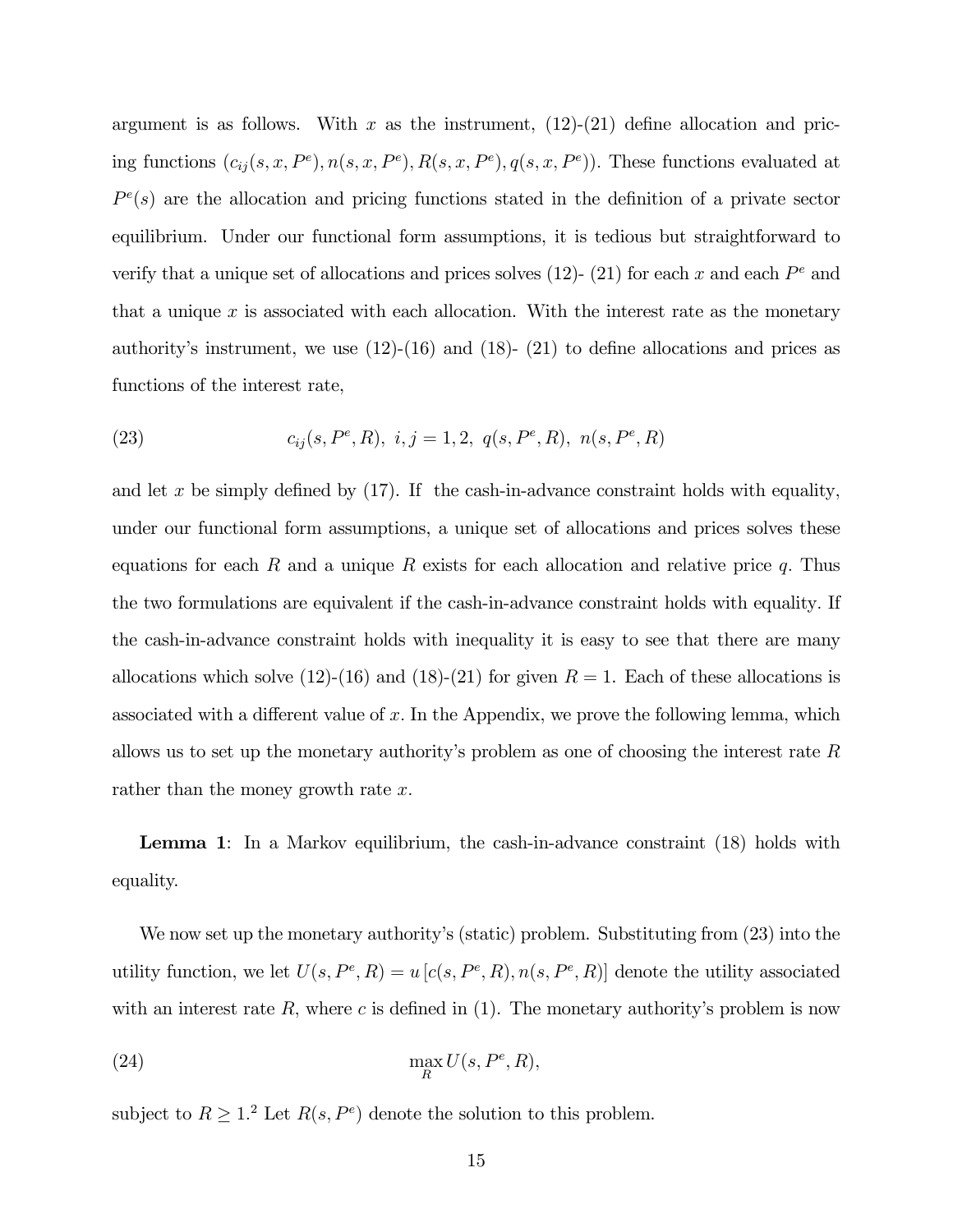#### C Markov Equilibria

Here we derive a relationship between the payment parameter z and the allocations and prices in a Markov equilibrium with a fixed payment technology. We also show that, for given z generically at least two allocations satisfy the necessary conditions for a Markov equilibrium. In a large class of parameterizations for our economy, we verified numerically that the necessary conditions are sufficient for a Markov equilibrium.

The first-order condition associated with a solution to (24) is

(25) 
$$
U_R(s, P^e, R) = u_c c_R + u_n n_R \leq 0,
$$

with equality if  $R > 1$ . In (25)  $U_R$  is the derivative of U with respect to R and  $u_c$ ,  $u_n$ are derivatives of the utility function with respect to  $c$  and  $n$ , respectively, and  $c_R$ ,  $n_R$  are the derivatives of c and n with respect to R evaluated at the allocations which satisfy the conditions of a private sector equilibrium. In addition to conditions  $(12)-(21)$ , a private sector equilibrium must satisfy the analog of (22), namely,  $q(s, P^e(s), R(s, P^e(s))) = 1$ . Therefore, in (25) the derivatives are evaluated at a value of  $P^e$  such that  $q(s, P^e(s), R(s, P^e(s))) = 1$ . From here on we suppress the arguments of functions, and evaluate all functions at their equilibrium values.

In what follows, we show that (25) can be decomposed into a part that captures the incentives to increase inflation because of the presence of monopoly power and a part that captures the disincentives arising from the resulting reduction in cash goods consumption. Consider the role of monopoly power. The efficient allocations with respect to the laborleisure choice in our economy satisfy

(26) 
$$
u_n + \frac{\theta u_{22}}{(1-\mu)(1-z)} = 0.
$$

The first term in (26) is the marginal disutility of labor associated with increasing labor input to credit goods production, say, and the second term is the marginal benefit from increased credit goods consumption. In our economy the analog of (26) is (16). Note that because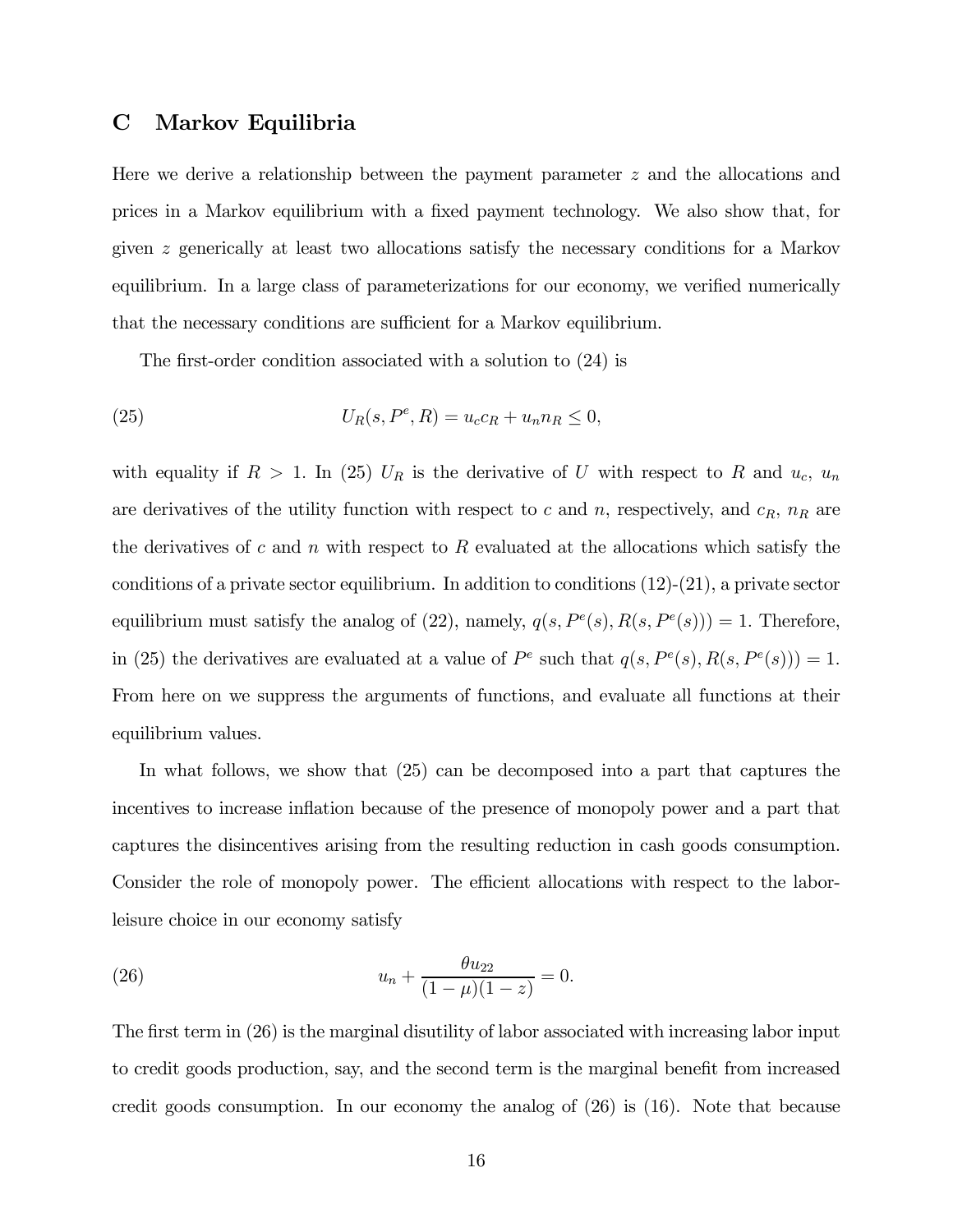of the presence of monopoly power, the second term in (16) is the same as the second term in (26) multiplied by  $\rho < 1$ . As a result, the net marginal benefit of increasing labor from its equilibrium value in our economy is positive. This distortion is due to monopoly power and suggests that the left side of (26) is a natural measure of the monopoly distortion in our economy. Add and subtract  $\theta u_{22}n_R/[(1 - \mu)(1 - z)]$  to and from (25) to obtain

(27) 
$$
U_R = u_c c_R - \frac{\theta u_{22} n_R}{(1 - \mu)(1 - z)} + \left[ u_n + \frac{\theta u_{22}}{(1 - \mu)(1 - z)} \right] n_R \le 0.
$$

The term in square brackets is our measure of the monopoly distortion. Substituting from  $(16)$  into  $(27)$ , we obtain

(28) 
$$
U_R = u_c c_R - \frac{\theta u_{22} n_R}{(1-\mu)(1-z)} + \frac{(1-\rho)\theta u_{22} n_R}{(1-\mu)(1-z)} \leq 0.
$$

In the Appendix, we prove the following lemma regarding the last term in (28).

Lemma 2: In a Markov equilibrium with a fixed payment technology,

(29) 
$$
\frac{(1-\rho)\theta u_{22}n_R}{(1-\mu)(1-z)} = f(c_{1,c_2})\psi_{MD}(R,z),
$$

where

(30) 
$$
f(c_1, c_2) > 0 \text{ for } c_1, c_2 > 0,
$$

and

(31) 
$$
\psi_{MD}(R, z) = -(1 - \rho)R^{\frac{1}{\rho - 1}} + \frac{R^{\frac{1}{\rho - 1}} + \psi R^{\frac{\rho}{\rho - 1}} + \frac{\mu}{1 - \mu} \frac{\psi}{\rho} \left( R^{\frac{\rho}{\rho - 1}} + \frac{1 - z}{z} \right)}{\frac{1 + \psi}{1 - \rho} + \frac{\psi}{\rho} \left( \frac{z}{1 - z} R^{\frac{\rho}{\rho - 1}} + 1 \right)}.
$$

>From (31) it is clear that  $\psi_{MD}(R, z)$  satisfies the following properties:

(32) 
$$
\psi_{MD}(R, z) \text{ is decreasing in } z \text{ and } \lim_{R \to \infty} \psi_{MD}(R, z) = \frac{\frac{\mu}{1 - \mu} \frac{\psi}{\rho} \left(\frac{1 - z}{z}\right)}{\frac{1 + \psi}{1 - \rho} + \frac{\psi}{\rho}} > 0.
$$

Notice that  $\psi_{MD}(R, z)$  does not depend on the shocks  $\theta$  and  $\eta$ .

Now consider the disincentives to increase inflation. In the Appendix, we prove the following lemma.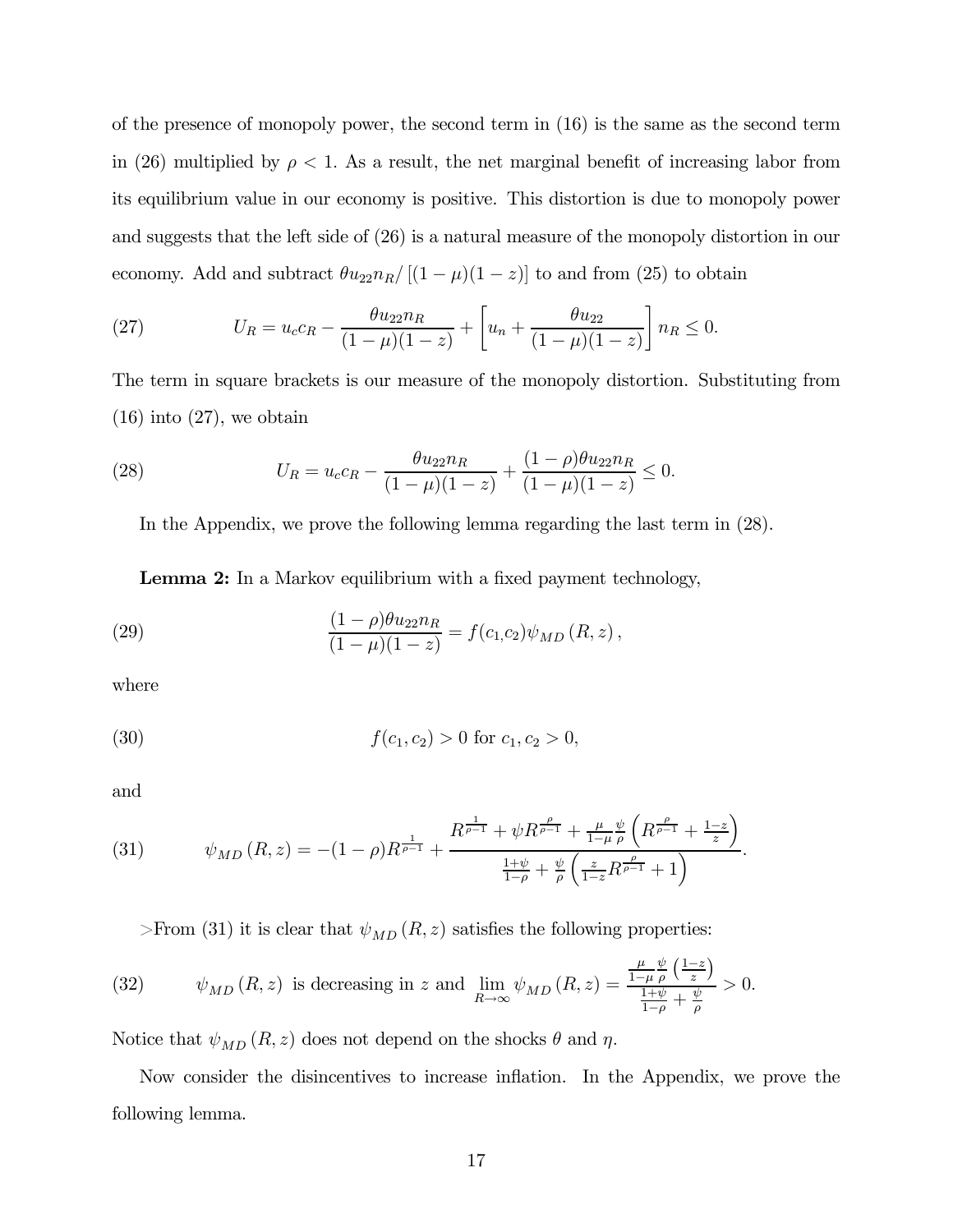Lemma 3: The first two terms to the right of the equality in  $(28)$  can be written as

(33) 
$$
u_c c_R - \frac{\theta u_{22} n_R}{(1-\mu)(1-z)} = -f(c_1, c_2) (R-1) R^{\frac{1}{\rho-1}}.
$$

Let

(34) 
$$
\psi_{ID}(R) = (R-1) R^{\frac{1}{\rho-1}}.
$$

Using  $c_2/c_1 = R^{1/1-\rho}$ , we have that  $\psi_{ID}(R) = (R - 1)c_1/c_2$ . The net interest rate  $R - 1$ measures the extent to which cash goods consumption is distorted relative to the efficient level. This distortion is akin to a tax (as Lucas and Stokey (1983) have argued). The base on which this tax is levied is consumption of cash goods. Thus, one way to think of  $\psi_{ID}$  is as the product of a tax rate,  $R-1$ , and the base of taxation,  $c_1$ , scaled by a measure of the size of the economy,  $c_2$ . In this sense,  $\psi_{ID}$  measures the inflation distortion. In the efficient allocations,  $R = 1$ , and the term on the right side of (33) is zero. Inspecting (34), we have that  $\psi_{ID} \geq 0$  and

(35) 
$$
\lim_{R \to \infty} \psi_{ID}(R) = \psi_{ID}(1) = 0.
$$

That is, there is no inflation distortion when the interest rate is high or low.

Substituting  $(29)$ ,  $(33)$  and  $(34)$  into  $(28)$ , we obtain

(36) 
$$
U_R = f(c_1, c_2) \left[ -\psi_{ID}(R) + \psi_{MD}(R, z) \right] \le 0
$$

with equality if  $R > 1$ . Let  $\psi(R, z) = -\psi_{ID}(R) + \psi_{MD}(R, z)$ . Then a solution to

$$
\psi(R, z) \le 0
$$

with equality if  $R > 1$  satisfies the necessary condition for monetary authority optimality. If  $(36)$  is also sufficient, then the interest rate, R, which solves  $(37)$  corresponds to a Markov equilibrium with fixed payment technology. Given an equilibrium value of the interest rate, we can solve for the allocations and other prices from  $(12)-(16)$ ,  $(18)$  with equality,  $(21)$  and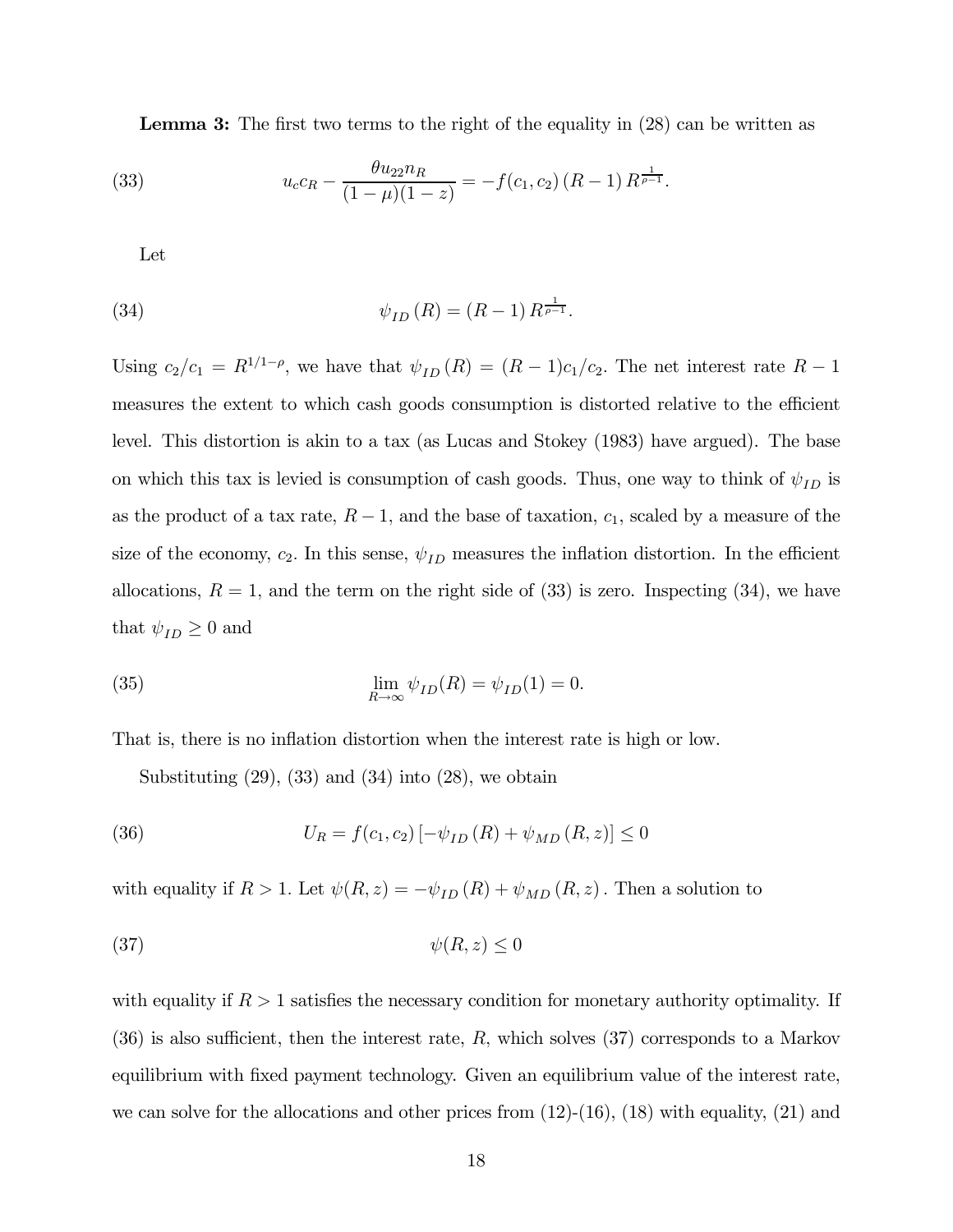(22), for each value of  $\theta$ ,  $\eta$  and z. We can then obtain the monetary authority's policy rule from (17).

We use the properties of the monopoly distortion function,  $\psi_{MD}$ , in (32), and the inflation distortion function,  $\psi_{ID}$ , in (35), to show that, generically, there are at least two Markov equilibria, if there are any.

**Proposition 1 (Generic Multiplicity)**: Consider the version of our economy with a fixed payment technology. Suppose that the monetary authority's first order condition is sufficient for optimality. Then, except for a set of z of Lebesgue measure zero, there are at least two Markov equilibria, or none. Furthermore, the equilibrium interest rate does not depend on  $\theta$  or  $\eta$ .

**Proof:** A key property of the function  $\psi(R, z)$  is that it is positive for R sufficiently large. This property follows from (32) and (35) which imply

$$
\lim_{R \to \infty} \psi(R, z) = \lim_{R \to \infty} \left[ -\psi_{ID}(R) + \psi_{MD}(R, z) \right] > 0.
$$

Suppose first that  $\psi(1, z) > 0$ . Then, since  $\psi(R, z)$  is positive at  $R = 1$  and positive for large R, by continuity it follows that if  $\psi(R, z)$  is ever zero, it must generically be zero at least twice. A non generic case occurs when the graph of  $\psi(R, z)$  against R is tangent to the horizontal axis at a single value of R. Another nongeneric case is when  $\psi(1, z)=0$  and  $\psi(R, z) > 0$  for  $R > 1$ . Both cases are nongeneric because for an arbitrarily larger value of z, one can see that there are multiple equilibria since  $\psi(R, z)$  is strictly decreasing in z. Suppose next that  $\psi(1, z) < 0$ . Then,  $R = 1$  satisfies (37) and corresponds to a Markov equilibrium. In addition, because  $\psi(R, z) > 0$  for R sufficiently large, continuity implies that  $\psi(R, z)$  must be equal to zero for at least one value of  $R > 1$ .

>From (34) we have that  $\psi_{ID}$  does not depend on  $\theta$  or  $\eta$ . Since  $\psi_{MD}$  does not depend on these variables either, it follows that the equilibrium interest rate,  $R$ , does not depend on  $\theta$  or  $\eta$ . Q.E.D.

An example helps illustrate the results in Proposition 1. Figure 1 displays the monopoly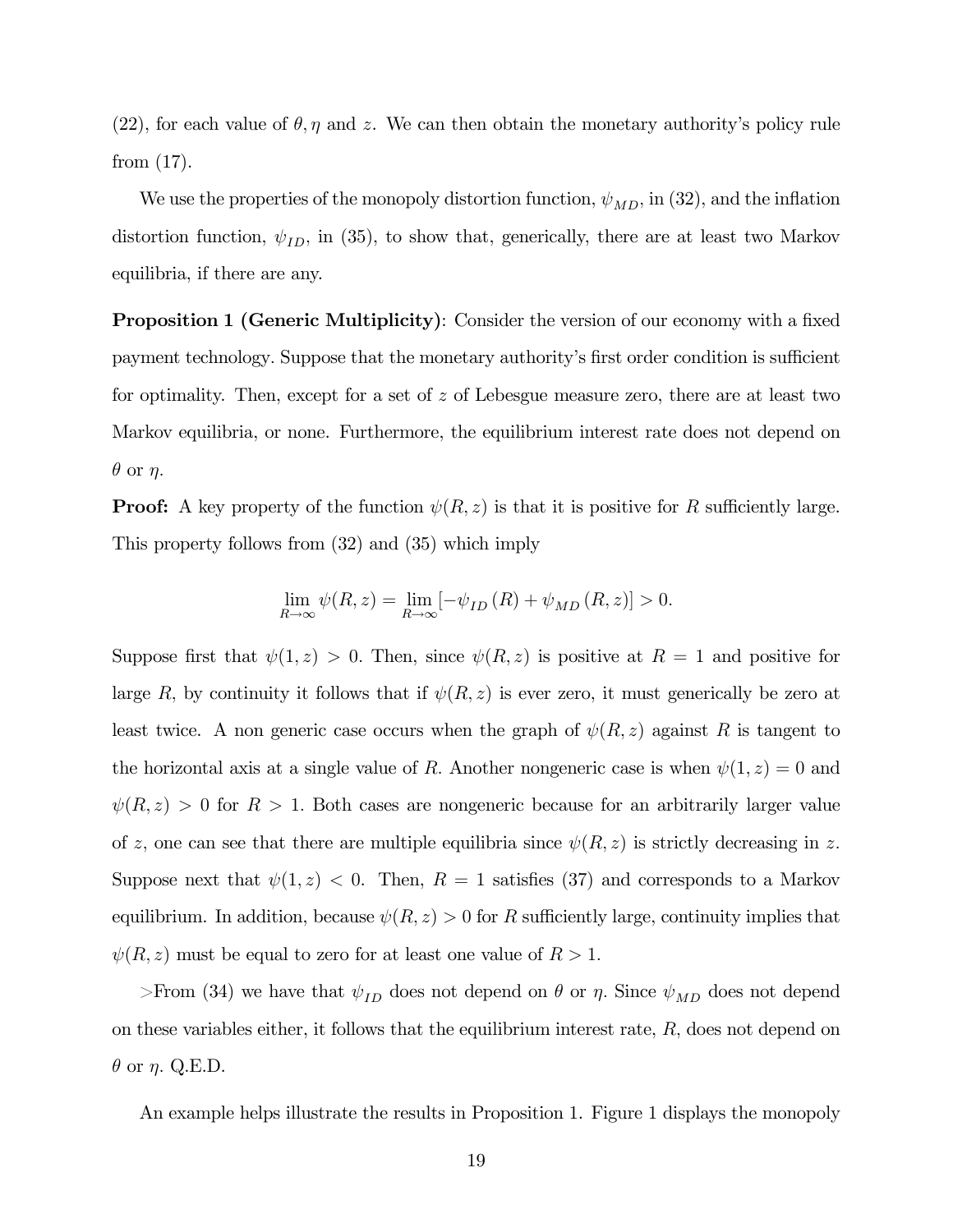distortion,  $\psi_{MD}$ , and the inflation distortion,  $\psi_{ID}$ , for  $R \in [1, 4.5]$  and for  $z = 0.13$  and  $0.15$ .<sup>3</sup> The figure shows that the first order necessary condition for monetary authority optimality is satisfied at  $R = 1.38$  and  $R = 2.07$  for  $z = 0.13$  and  $R = 1.10$  and  $R = 3.17$  for  $z = 0.15$ . Thus, for  $z = 0.15$  the inflation rate is somewhat below 10 percent in the low inflation equilibrium and just below 217 percent in the high inflation equilibrium. To verify that the first order condition for monetary authority optimality is also sufficient, in Figure 2a we graph the monetary authority's objective for  $z = .15, (24)$ , as a function of R for the value of  $P^e$  corresponding to the low inflation candidate equilibrium, and in Figure 2b we graph the corresponding objective for the high inflation candidate equilibrium. (The values of  $P^e$ are 26.3 and 165.0 for the low and high inflation equilibria, respectively.) These figures show that the first-order conditions are indeed sufficient. They also show that the utility function is not necessarily concave. This is why it is necessary to check monetary authority's utility level globally, rather than just locally.

In the numerical example, the inflation distortion has a single-peaked Laffer curve shape, while the monopoly distortion is relatively flat. We found these properties to hold across a range of parameterizations of the economy. The shape of the inflation distortion is reminiscent of the shape of the monetary Laffer curve in analyses where governments rely on inflation to finance expenditures. (See, for example, Sargent and Wallace (1981).) Below we explore the relationship between our analysis and the analysis in the monetary Laffer curve literature.

The set of interest rates,  $R$ , and payment technology,  $z$ , which solves  $(37)$  plays a key role in our analysis of the equilibrium with variable payment technology. We call the graph of R against z which solves  $(37)$  the *interest rate policy correspondence* (henceforth, *policy* correspondence for short.) The following proposition establishes properties of this correspondence:

Proposition 2 (Interest Rate Policy Correspondence): Suppose that the monetary authority's first-order condition is sufficient for optimality. Suppose also that for some  $z < \overline{z}$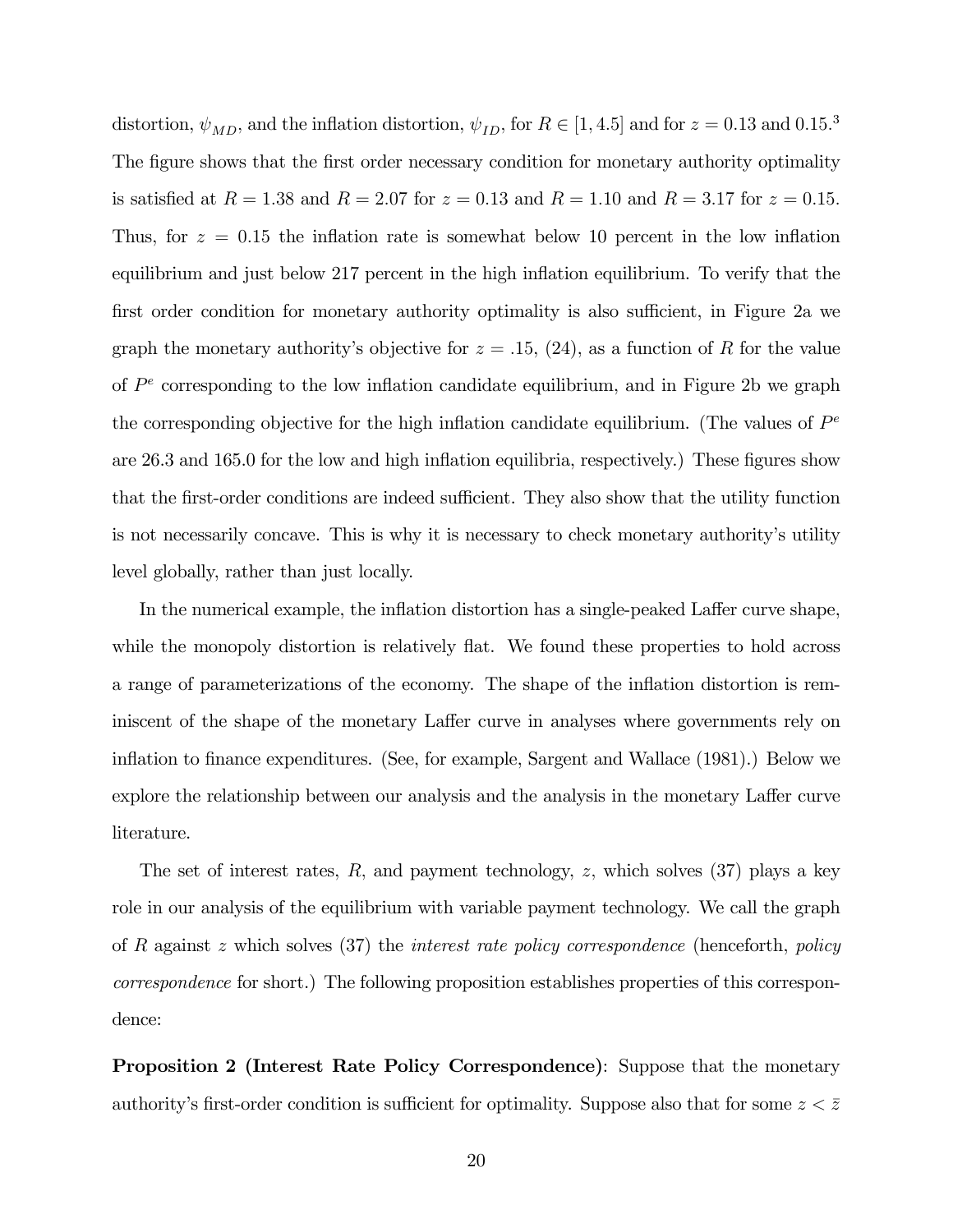a Markov equilibrium exists. Then, there is a critical value of z, say  $\hat{z}$ , such that for  $z < \hat{z}$ there are no Markov equilibria, for  $z = \hat{z}$  there is at least one Markov equilibrium, and for  $z > \hat{z}$  there at least two Markov equilibria.

**Proof:** First, we show that there is no interest rate less than  $R$  which is an equilibrium, where  $\overline{R}$  is arbitrarily large. Notice from (31) that  $\psi_{MD}(R, z) \to \infty$  as  $z \to 0$  for all  $R \in [1, \bar{R}]$ , and from (34) that  $\psi_{ID}$  is bounded. It follows that there is some value of z, say  $\hat{z}_1$ , such that for all  $z \leq \hat{z}_1$ ,  $\psi(R, z)$  is strictly positive. Thus, there is no equilibrium interest rate less than  $R$  for  $z$  sufficiently small. Second, we show that no interest rate greater than R can be an equilibrium. We see from (34) that  $\psi_{ID}$  is bounded above by, say, k. Let  $\hat{z}_2$  be defined by  $\lim_{R\to\infty}\psi_{MD}(R,\hat{z}_2)=2k$ . Such a value of  $\hat{z}_2$  exists from (32). Note also that for all  $z \leq \hat{z}_2$ ,  $\lim_{R\to\infty} \psi_{MD}(R, z) \geq 2k$ . By definition of a limit, some interest rate  $\bar{R}$  exists such that for all  $R \ge \bar{R}$ ,  $\psi_{MD}(R, \hat{z}_2) \ge 2k - \varepsilon$ , where  $\varepsilon$  is, say,  $k/2$ . It follows that, for all  $R \ge \bar{R}$ ,  $\psi(R, \hat{z}_1) = -\psi_{ID}(R) + \psi_{MD}(R, \hat{z}_1) \ge k/2 > 0$ . That is, there is no value of the interest rate greater than  $\overline{R}$  which is an equilibrium for  $z = \hat{z}_2$ . Since  $\psi_{MD}(R, z)$  is decreasing in z, there is no value of the interest rate greater than  $\overline{R}$  which is an equilibrium for  $z \leq \hat{z}_2$ . We have established that there is no equilibrium if  $z$  is sufficiently small.

Next,  $\psi_{MD}(R, z)$  is a continuous function of R and z. As z is increased from some arbitrarily low value, there is some first value of z such that  $\psi(R, z)=0$  for some R. Such a z, call it  $\hat{z}$ , exists by our assumption that an equilibrium exists for some z. Consider increasing z above  $\hat{z}$ . Since  $\psi_{MD}$  is strictly decreasing, the graph of  $\psi(R, z)$  against R must intersect the horizontal axis at at least two points. Thus, for  $z > \hat{z}$ , there are at least two Markov equilibria. Q.E.D.

Consistent with our theoretical findings, Figure 1 shows that the inflation distortion does not depend on the payment technology parameter, z, while the monopoly distortion is decreasing in this parameter. We graph the policy correspondence in Figure 3. When z is sufficiently small, the monopoly distortion lies above the inflation distortion and there is no equilibrium. As z increases, the monopoly distortion declines. At a critical value of  $z$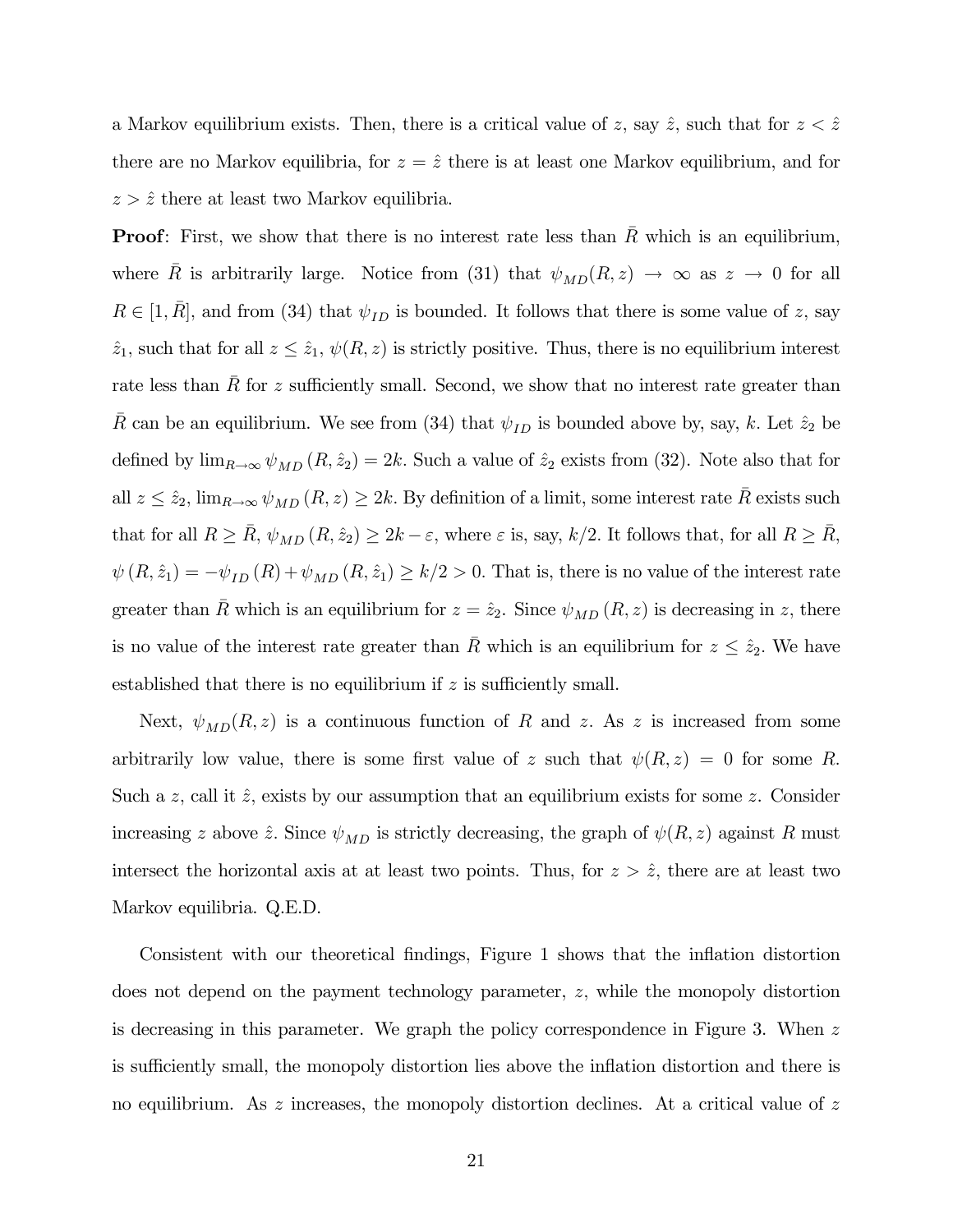the economy has a unique equilibrium and for values of  $z$  larger than this critical value the economy has two equilibria. Notice that as  $z$  increases, the interest rate in the low inflation equilibrium falls and that the interest rate in the high inflation equilibrium rises.

# III Analysis with Variable Payment Technology

We now characterize a Markov equilibrium in the full-blown version of our economy in which the payment technology is variable. This equilibrium must satisfy all the conditions of a Markov equilibrium with a fixed payment technology. It must in addition satisfy the condition that the payment technology parameter z is chosen optimally. We have already shown that a Markov equilibrium with fixed payment technology is characterized by the relationship between R and z defined given by  $(37)$ . Here, we show that the first order condition for the optimal choice of z yields a second relation between R and z. The necessary conditions for an equilibrium are completely characterized by values of  $R$  and  $z$  which satisfy both relationships.<sup>4</sup> In effect, we collapse the set of equilibrium necessary conditions to just two. This simplification makes key properties of the equilibrium transparent. A simple argument establishes that, generically, there are multiple Markov equilibria. In addition, we are able to use the two equations to analyze the effects of exogenous shocks on equilibrium allocations and prices.

The first-order condition associated with the household's choice of z is

(38) 
$$
(1 - \frac{1}{\rho}) \frac{1 - R^{\frac{\rho}{1 - \rho}}}{z + (1 - z)R^{\frac{\rho}{1 - \rho}}} = \frac{\psi \eta(\bar{z} - z)^{\nu}}{1 - n - \frac{(\bar{z} - z)^{1 + \nu}}{\eta/(1 + \nu)}}.
$$

We can use the equations that define a private sector equilibrium,  $(12)-(16)$ ,  $(18)$  with equality,  $(21)$  and  $(22)$  to substitute for labor, n, in  $(38)$ . Doing so, we obtain (see Lemma 4 in the Appendix for a derivation):

(39) 
$$
\frac{\left(\frac{1}{\rho}-1\right)\left(1-R^{\frac{\rho}{\rho-1}}\right)}{z\left[\left(R^{\frac{1}{\rho-1}}-1\right)+\frac{\psi}{\rho}\left(R^{\frac{\rho}{\rho-1}}-1\right)\right]+\left(1+\frac{\psi}{\rho}\right)}=\frac{\rho\eta(\bar{z}-z)^{\nu}}{1-\frac{(\bar{z}-z)^{1+\nu}\eta}{1+\nu}-\frac{g}{\theta}}.
$$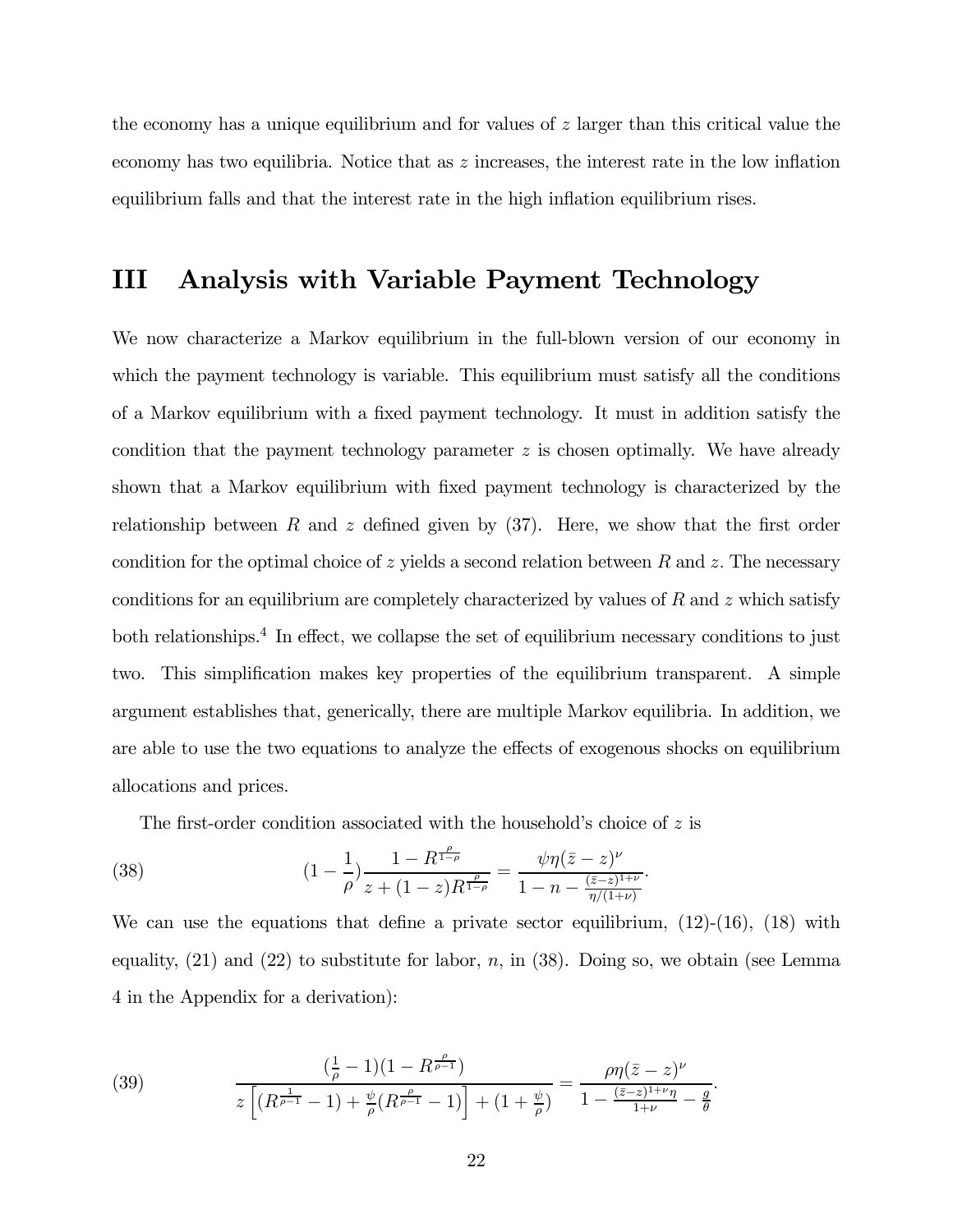For each z, there is at most one R that solves  $(39)$ . To see this, note that the left-hand side is increasing in R, while the right side does not depend on R. Let  $R_p(z, g, \theta, \eta)$  denote the value of R that solves  $(39)$ . We refer to this function as the *payment technology function*, or payment function, for short. The set of payment technology parameters  $z$  for which this function is defined is developed as follows. As  $R \to \infty$ , the left side of (39) converges to  $(1 - \rho)/((\rho + \psi)(1 + z))$ , which at  $z = 0$  becomes  $(1 - \rho)/(\rho + \psi)$ . The right side of (39) at  $z = 0$  is  $\rho \eta \bar{z}^{\nu}/(1 - \bar{z}^{1+\nu} \eta/(1+\nu) - g/\theta)$ . If

$$
(1 - \rho) / (\rho + \psi) < \rho \eta \bar{z}^{\nu} / (1 - \bar{z}^{1 + \nu} \eta / (1 + \nu) - g / \theta),
$$

there is some critical value of z, say  $z^*$ , at which the function  $R_p(z, g, \theta, \eta)$  goes to infinity. Then the function is defined for  $(z^*, \bar{z}]$ . If not, then the function is defined for  $(0, \bar{z}]$ . Let the domain of the function be  $(\tilde{z}, \bar{z}]$  where  $\tilde{z} = z^*$  if the above inequality holds and  $\tilde{z} = 0$ otherwise.

It is easy to see from (39) that  $R_p$  is decreasing in z, since the left side of (39) is increasing in z, while the right side is decreasing in z. It is also easy to see that  $R_p$  is increasing in  $g/\theta$ and  $\eta$  since an increase in  $g/\theta$  or  $\eta$  raises the right side of (39) and so increases R for a given value of z.

Each  $R$ ,  $z$  which satisfies the policy correspondence, (36), and the payment function, (39), corresponds to a Markov equilibrium. The other allocations, prices and the monetary authority's policy rule can be obtained by solving (12)-(17), (18) with equality, (21) and (22). Next, we prove a proposition that under certain conditions, there are two Markov equilibria for our economy. We say that the policy correspondence is *horseshoe-shaped* if it satisfies the following conditions: (i) there are two continuous functions,  $R_c^1(z)$  and  $R_c^2(z)$  which map  $[\hat{z}, \bar{z}]$  into the space of interest rates with  $R_c^1(z) < R_c^2(z)$ , for  $z \in (\hat{z}, \bar{z}], R_c^1(\hat{z}) = R_c^2(\hat{z}),$ and (ii) for all  $z \in [\hat{z}, \bar{z}]$  the solution to (37) is either  $R_c^1(z)$  or  $R_c^2(z)$ , where  $\hat{z}$  is defined in Proposition 2.

**Proposition 3:** Suppose the policy correspondence is horseshoe-shaped. Then, generi-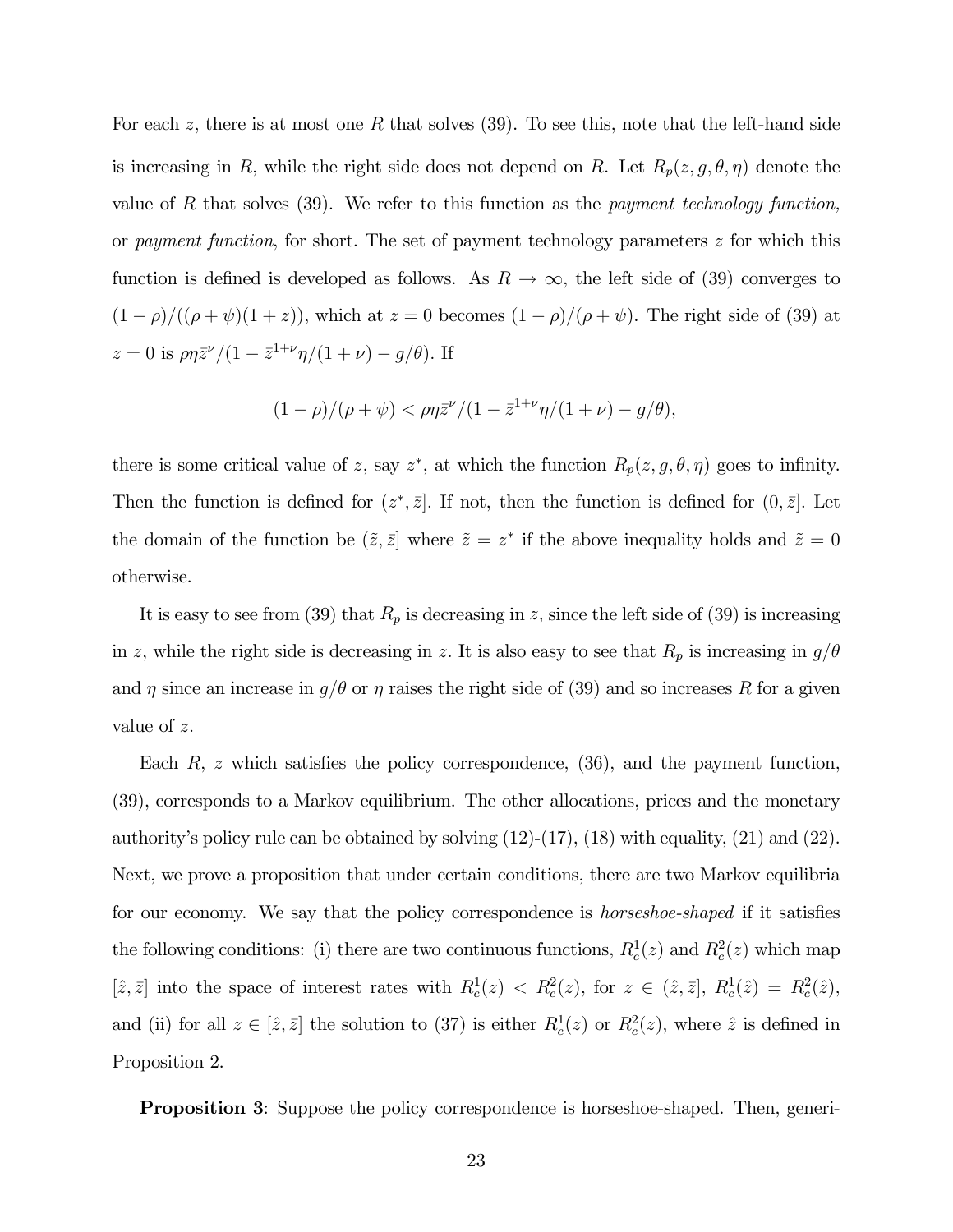cally, the economy with variable payment technology has two Markov equilibria, if any.

**Proof**: Suppose to begin with that  $\tilde{z} < \hat{z}$ . Recalling that  $R_p(\bar{z}) = 1$  and  $R_c^1(\bar{z}), R_c^1(\bar{z}) \geq 1$ , we can divide the proof into two cases. The first case is when  $R_p(\bar{z}) < R_c^1(\bar{z})$ . The second case is when  $R_p(\bar{z}) = R_c^1(\bar{z}) = 1$ . Consider the first case, that is,  $R_p(\bar{z}) < R_c^1(\bar{z}) \leq R_c^2(\bar{z})$ . Now if  $R_p(\hat{z}) > R_c^1(\hat{z}) = R_c^2(\hat{z})$ , then since  $R_p$  is below  $R_c^1$  and  $R_c^2$  at  $\bar{z}$  and above  $R_c^1$  and  $R_c^2$  at  $\hat{z}$ , by continuity,  $R_p$  must intersect at least once with each  $R_c^1$  and  $R_c^2$ . Each of these intersections corresponds to a Markov equilibrium. If  $R_p(\hat{z}) < R_c^1(\hat{z}) = R_c^2(\hat{z})$  then since  $R_p$  is below  $R_c^1$ at both  $\bar{z}$  and  $\hat{z}$ ,  $R_p$  and  $R_c^1$  intersect twice, if at all. The case when  $R_p(\hat{z}) > R_c^1(\hat{z}) = R_c^2(\hat{z})$ is clearly non-generic.

Consider the second case, that is,  $R_p(\bar{z}) = R_c^1(\bar{z}) = 1$ . Then the Ramsey policy and allocations constitute an equilibrium. Generically, there must also be one other equilibrium. To see this, note that, generically, if  $R_c^1(\bar{z})=1$ , some neighborhood of  $\bar{z}$  exists such that for all z in this neighborhood,  $R_c^1(z) = 1$ . Since  $R_p$  is strictly decreasing, it follows that for z in this neighborhood,  $R_p(z) > 1 = R_c^1(z)$ . Suppose that  $R_p(\hat{z}) < R_c^1(\hat{z})$ . Then, since  $R_p$  is above  $R_c^1$  in a neighborhood of  $\bar{z}$  and below  $R_c^1$  at  $\hat{z}$ , by continuity  $R_p$  and  $R_c^1$  must intersect at least once. Now suppose that  $R_p(\hat{z}) > R_c^1(\hat{z}) = R_c^2(\hat{z})$ . Then, since  $R_p$  is below  $R_c^2$  at  $\bar{z}$  and above  $R_c^2$  at  $\hat{z}$ , by continuity  $R_p$  must intersect at least once with  $R_c^2$ . We have established that in this second case, generically, there must be at least two equilibria.

Suppose next that  $\tilde{z} > \hat{z}$ . Then for z near  $\tilde{z}$ ,  $R_p$  is arbitrarily large and must be larger than  $R_c^2$ . Exactly the same arguments used above can then be used to conclude that there must be two Markov equilibria. Q.E.D.

The restriction that the policy correspondence be horseshoe-shaped is not severe. In Proposition 2 we have shown that for each  $z > \hat{z}$  there are at least two interest rates which belong to the policy correspondence. Using the implicit function theorem, these interest rates can be represented as continuous functions of z. Thus, the assumption that the correspondence is horseshoe-shaped only rules out the possibility that there are three or more interest rates which belong to the correspondence. It is straightforward, but tedious to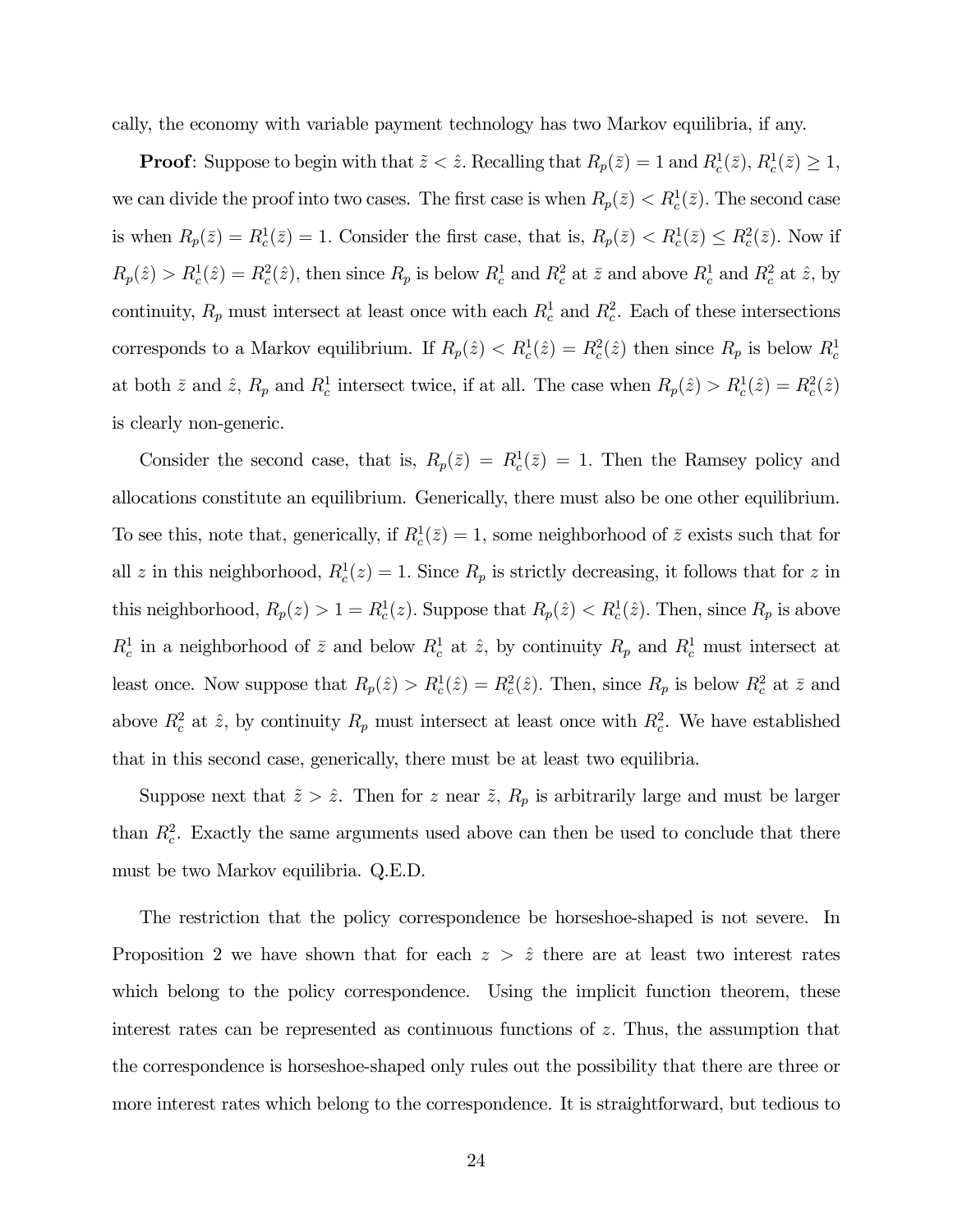extend the proof of Proposition 3 to this case. Furthermore, in all the numerical examples we have considered, the correspondence is horseshoe-shaped.

In Figure 4, we plot the interest rate correspondence and the payment function for various realizations of the exogenous shocks in our numerical example. In Figure 4a we plot the interest rate correspondence and the payment function for two realizations of the production technology shock,  $\theta$ , holding the other shock at its mean value. Figure 4b displays the analogous graph for the payment technology shock,  $\eta$ . These figures display four properties. First, as we have shown in Proposition 1, the policy correspondence does not depend on these shocks. Second, as discussed above, the payment function is decreasing in the interest rate. Third, as also discussed above, the payment function is increasing in  $\eta$  and decreasing in  $\theta$ . Fourth, there are multiple Markov equilibria. Two of these are easy to see. In one, for every realization of the shocks, the equilibrium is the one associated with the lower intersection of the interest rate correspondence and payment function. We call this the *low inflation* equilibrium. In the other, the equilibrium is the one associated with the higher intersection. We call this the *high inflation equilibrium*.

Figure 4 displays an interesting *sign switch* phenomenon, in the sense that the interest rate response to a shock switches sign between the high and low inflation equilibrium. For example, from Figure 4a, we see that the interest rate is increasing in the technology shock in the low inflation equilibrium and decreasing in this shock in the high inflation equilibrium. We verified, for our numerical example, that in both equilibria output is increasing in the technology shock. If technology shocks were the dominant shocks, the correlation between output and the interest rate would be positive in the low inflation equilibrium and negative in the high inflation equilibrium. From Figure 4b we see the sign switch for the payment shock: the interest rate is decreasing in this shock in the low inflation equilibrium and increasing in this shock in the high inflation equilibrium. In our numerical example, output is increasing in the payment shock in the low inflation equilibrium and decreasing in this shock in the high inflation equilibrium. So, if payment shocks were the dominant shocks the correlation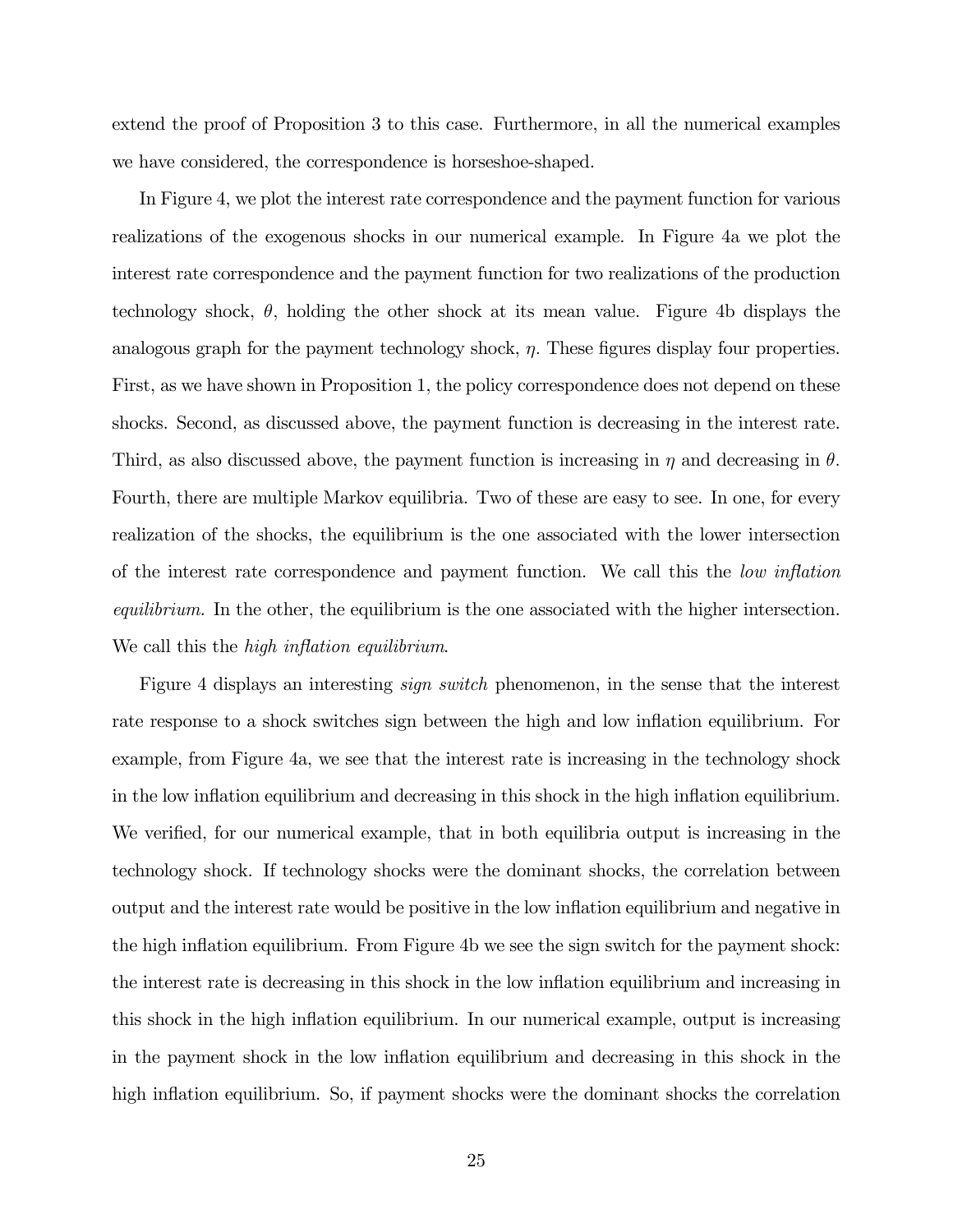would be negative in both equilibria. It follows that in an economy with both shocks, the correlation of output and the interest rate is negative in the high inflation equilibrium and larger (perhaps even positive) in the low inflation equilibrium. We call this finding the decreasing correlation implication.

Our numerical examples also show that the volatility of interest rates in the low inflation equilibrium is substantially smaller. The reason is that the policy correspondence is flatter at the low inflation equilibrium than at the high inflation equilibrium. We call this finding the increasing volatility implication.

Thus far we have focused on Markov equilibria which are stationary in the sense that they cannot depend on time. We should point out that if we add calendar time as a state variable there are other Markov equilibria as well. For example, one such equilibrium has the economy moving to the low inflation equilibrium on even dates and to the high inflation equilibrium on odd dates. More interesting is the possibility of sunspot driven Markov equilibria in which a sunspot at the beginning of each period coordinates private agents' expectations and induces agents to pick the high or the low inflation equilibrium depending on the realization of the sunspot. Such sunspot equilibria clearly exist and lead to volatility in inflation rates.

#### IV Interest Rates and Output in Cross-Country Data

The model's decreasing correlation and increasing volatility implications receive support from within-country data and cross-country data. We analyzed data from the International Financial Statistics (2000) on output and interest rates for a number of countries. We obtained annual data from high and low inflation countries. We defined a high inflation country as one for which output and interest rate data are available and in which interest rates exceed 100 percent in at least one year. Our low inflation countries are the developed countries of Western Europe, the United States, Canada, Japan, Australia and New Zealand.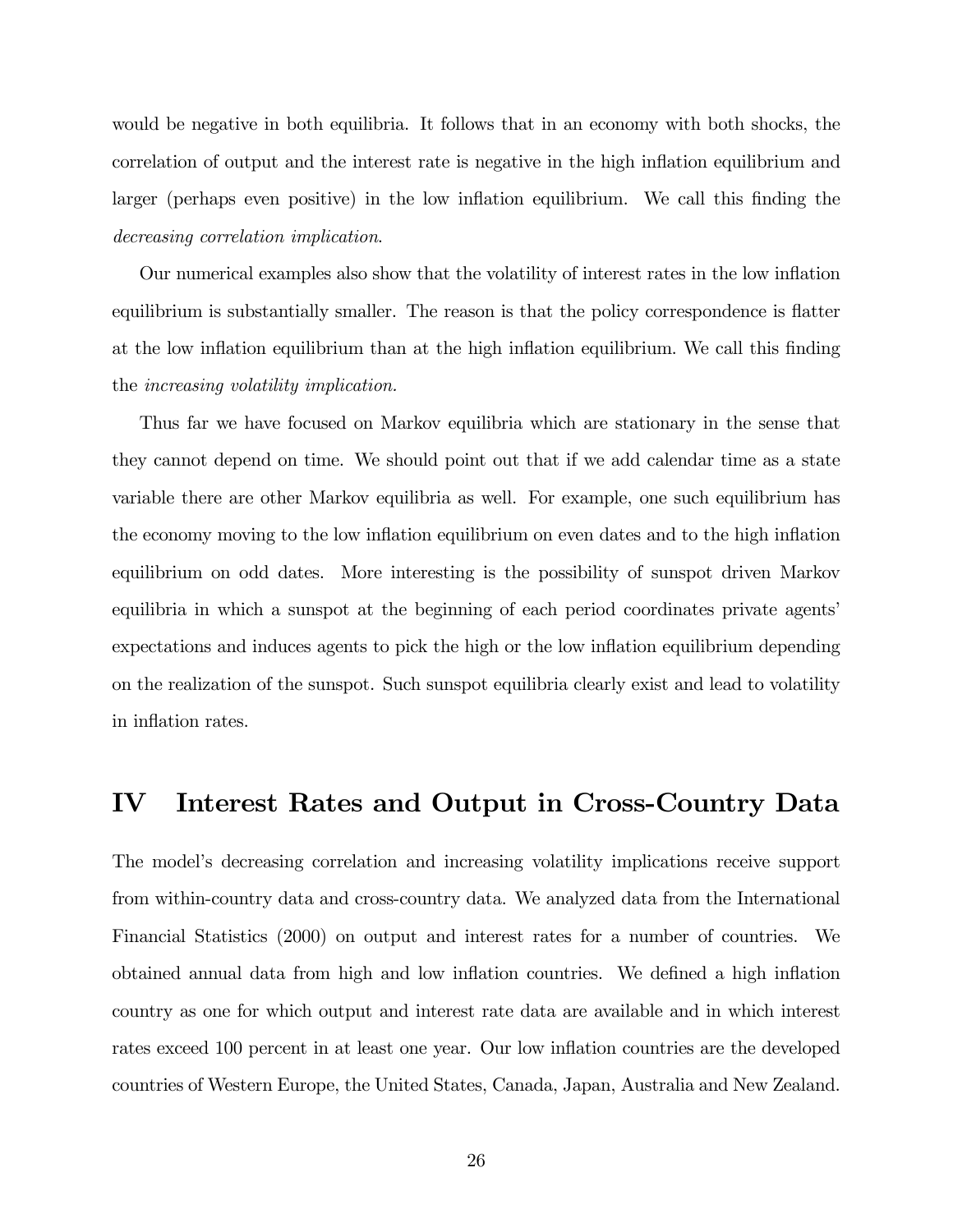The list of high inflation countries is in Table 1, and the list of all countries appears in Table 2. In all cases, the tables show the relevant sample periods. The correlations reported in the tables are based on logged, Hodrick-Prescott filtered output and Hodrick-Prescott filtered interest rates.<sup>5</sup>

We begin with the within-country data analysis. Typically, the high inflation countries in our sample experience episodes of high inflation and episodes of relatively low inflation. One interpretation is that the high inflation episodes correspond to our high inflation equilibrium and the low inflation episodes to our low inflation equilibrium. Under this interpretation, the model suggests that the correlation between output and interest rates should be negative in the high inflation episodes and larger in the low inflation episodes. We define episodes of high inflation to be periods when the nominal interest rate exceeds 50 percent per year, while we define low inflation episodes to be all other periods. Fortunately, these episodes turned out - with minor exceptions - to be contiguous. As can be seen from Table 1, there are seven high inflation countries. Five of these countries have had episodes of both high and low inflation. With one exception, the correlation between output and interest rates is higher in the low inflation episodes than in the high inflation episodes. Table 1 also reports the mean value of the correlation between output and the interest rate for all countries in low inflation episodes and in high inflation episodes. The correlation is −0.08 in low inflation episodes and −0.45 in high inflation episodes. Table 1 also provides evidence for the increasing volatility implication. In the low inflation episodes, the standard deviation of the interest rate is 3.57, and in the high inflation episodes, this standard deviation is 350190. For comparison purposes note that the percentage standard deviation of output is 2.34 in the low inflation episodes and 4.57 in the high inflation episodes.

Table 2 provides cross-country evidence for the decreasing correlation and increasing volatility implications. Table 2a shows that the mean value of the correlation between output and interest rates is −.33 for the high inflation counties and Table 2b shows that this average is .20 for the low inflation countries. This table also provides evidence for the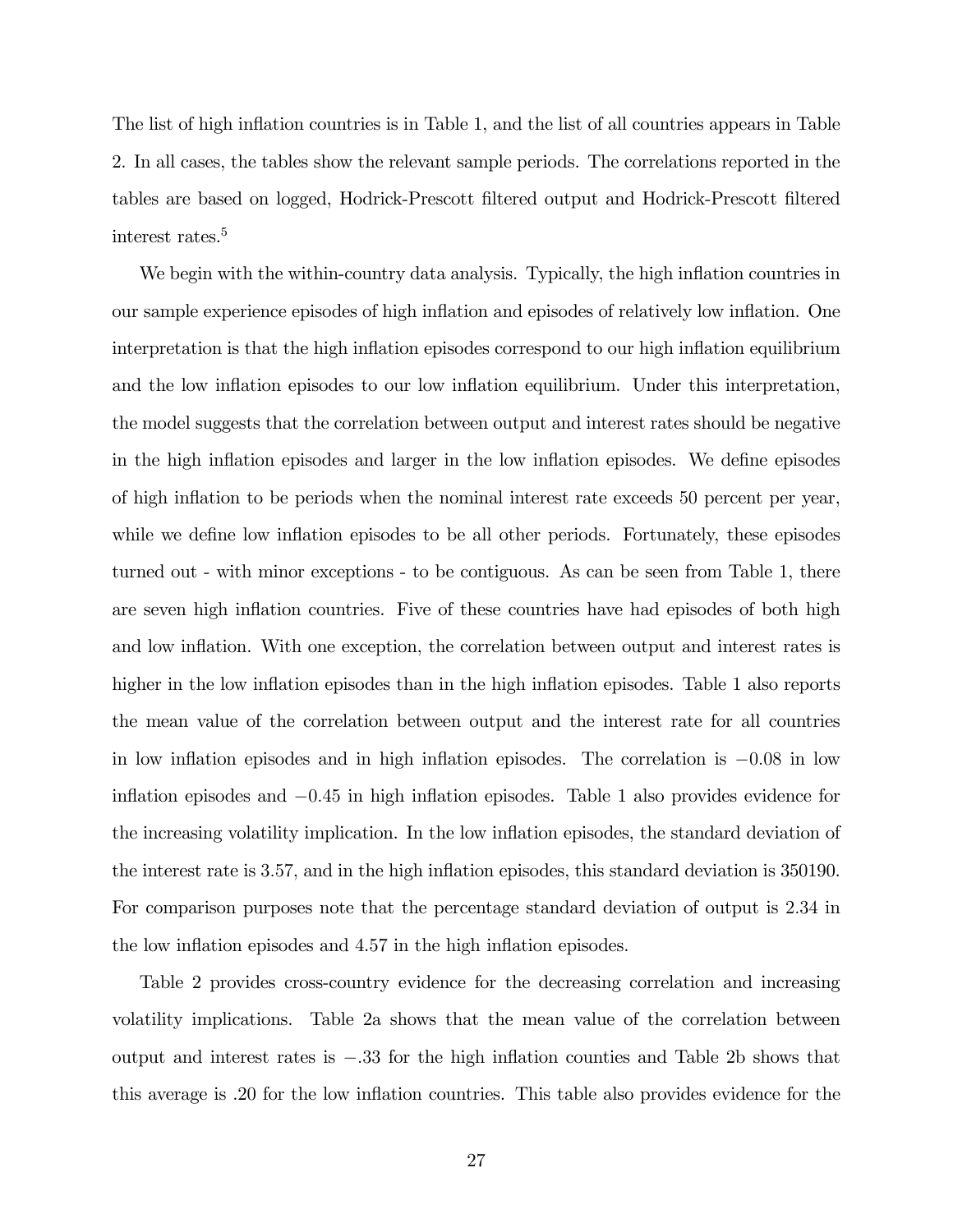increasing volatility implication. The standard deviation of the interest rate is 283324 for the high inflation countries and 1.84 for the low inflation countries. For comparison purposes note that the percentage standard deviation of output is 4.43 in the high inflation countries and 2.26 in the low inflation countries.

We also simulated our model and computed the correlation between output and interest rates and the standard deviations of both output and the interest rate. The parameter values are the same as those used in Figure 4. The autocorrelations of both shocks are 0.9, the shocks are uncorrelated, and the standard deviations of  $\theta$  and  $\eta$  are 0.04 and 9735.1, respectively. We took 500 observations from our model and filtered the simulated data from the model in the same way that the cross-country data were filtered. We found  $\sigma_R = 1.90$  and  $\sigma_R = 0.12$  in the low and high inflation equilibria, respectively. and the standard deviation of output is essentially the same in both equilibria. The model obviously fails to match the level of volatility in these variables in the data. However, it is interesting that the model predicts the interest rate is an order of magnitude more volatile in the high inflation equilibrium, while output volatility is essentially the same. We also computed the correlation between logged and filtered output and the filtered interest rate. That correlation is 0.013 in the low inflation equilibrium and −0.019 in the high inflation equilibrium. These statistics from the model are qualitatively similar to the corresponding statistics in the data.

# V Key Features for Generating Expectation Traps

In this section, we ask which features are crucial for generating expectation traps. We focus on four features and find that two of them play essential roles and two play more subsidiary roles. We also ask whether introducing learning, staggered price setting, or capital accumulation is likely to alter the results significantly.

The two essential features are the ex post benefits of higher than expected inflation and the costs of realized inflation. The benefits of higher than expected inflation come from our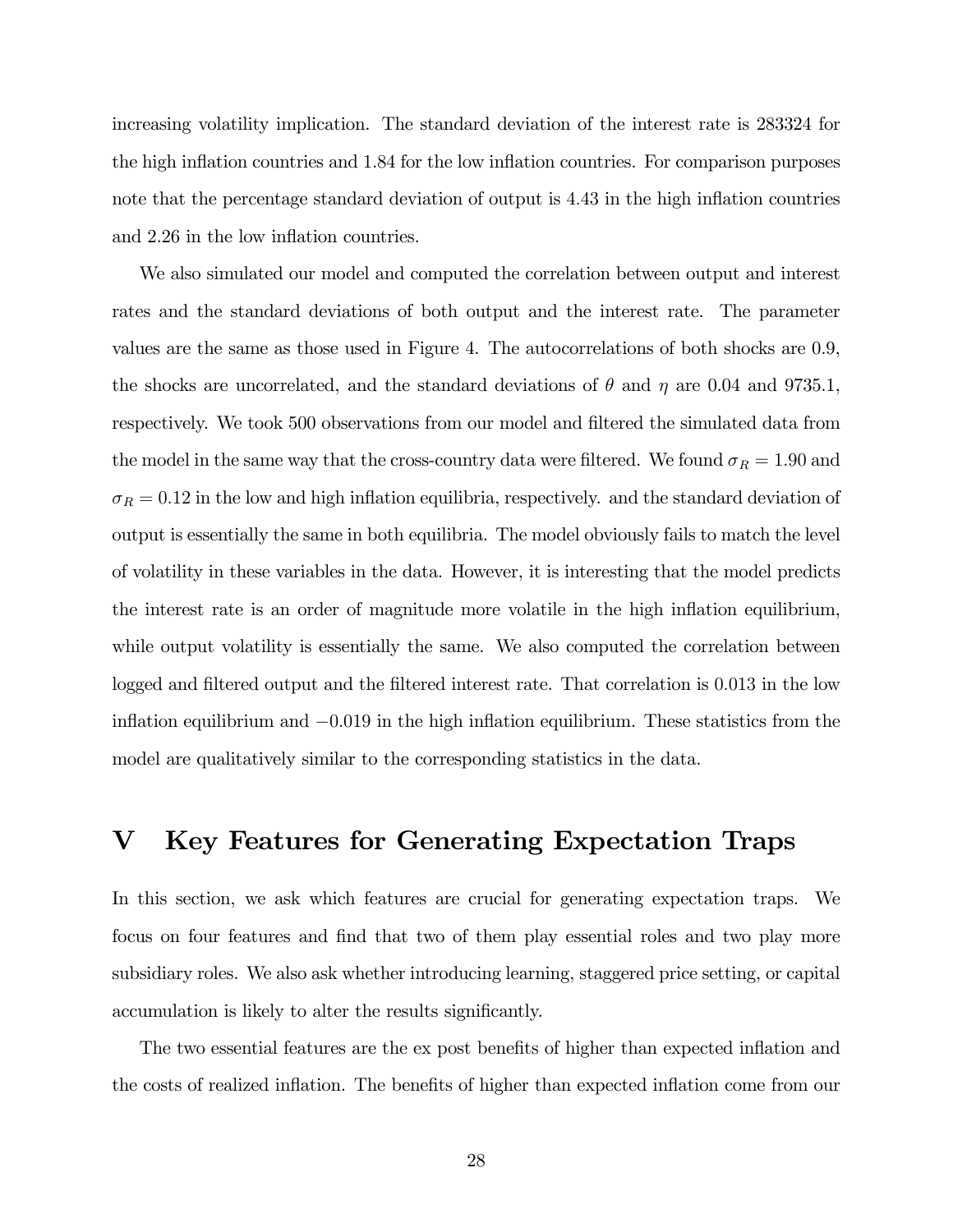assumption that some prices are preset and the presence of monopoly power. The importance of the assumption that some prices are preset can be seen by considering the case when none are, that is, when  $\mu = 0$ . Setting  $\mu = 0$  in (31), after some manipulation, we see that  $\psi_{MD}(R, z)$  < 0 for all R. Thus, if  $\mu = 0$ , the unique equilibrium with both a fixed and a variable payment technology has  $R = 1$ . To see the importance of monopoly power, note that if  $\rho = 1$ , the markup of prices over marginal cost is 0. Setting  $\rho = 1$  in (31), we see that  $\psi_{MD}(R, z)=0$  for all R. Thus, if  $\rho = 1$ , the unique equilibrium with both a fixed and a variable payment technology has  $R = 1$ .

The cost of realized inflation in our model comes from the timing assumption under which households must use previously accumulated currency to purchase cash goods. To see the importance of this timing assumption, suppose instead we had adopted the timing assumption in Lucas and Stokey (1983). Under Lucas-Stokey timing, open market operations are conducted in the securities market at the beginning of the period. Households can use the current monetary injection for current cash goods purchases. Mechanically, this amounts to adding current money growth to the right side of the cash-in-advance constraint. A greater than expected monetary expansion, therefore does not in and of itself change the mix of cash and credit goods expansion. We should emphasize that anticipations of high inflation in the future do change the relative amounts of cash and credit goods consumption. Basically, under Lucas-Stokey timing, with flexible prices a one-time, unanticipated change in the quantity of money is neutral, prices change by the quantity of the money change and all real variables are unaffected. With sticky prices, there is a one-time increase in output and all future real variables are unaffected. With Lucas-Stokey timing, there is no Markov equilibrium in our model. The argument is by contradiction. Suppose there were such an equilibrium. A monetary expansion raises output and therefore tends to raise welfare. The only cost is the distortion in the relative prices of sticky and flexible prices. But, in any equilibrium this relative price is one and thus changes in this relative price have a second order effect on welfare. The monetary authority always has an incentive to raise the inflation rate. Thus,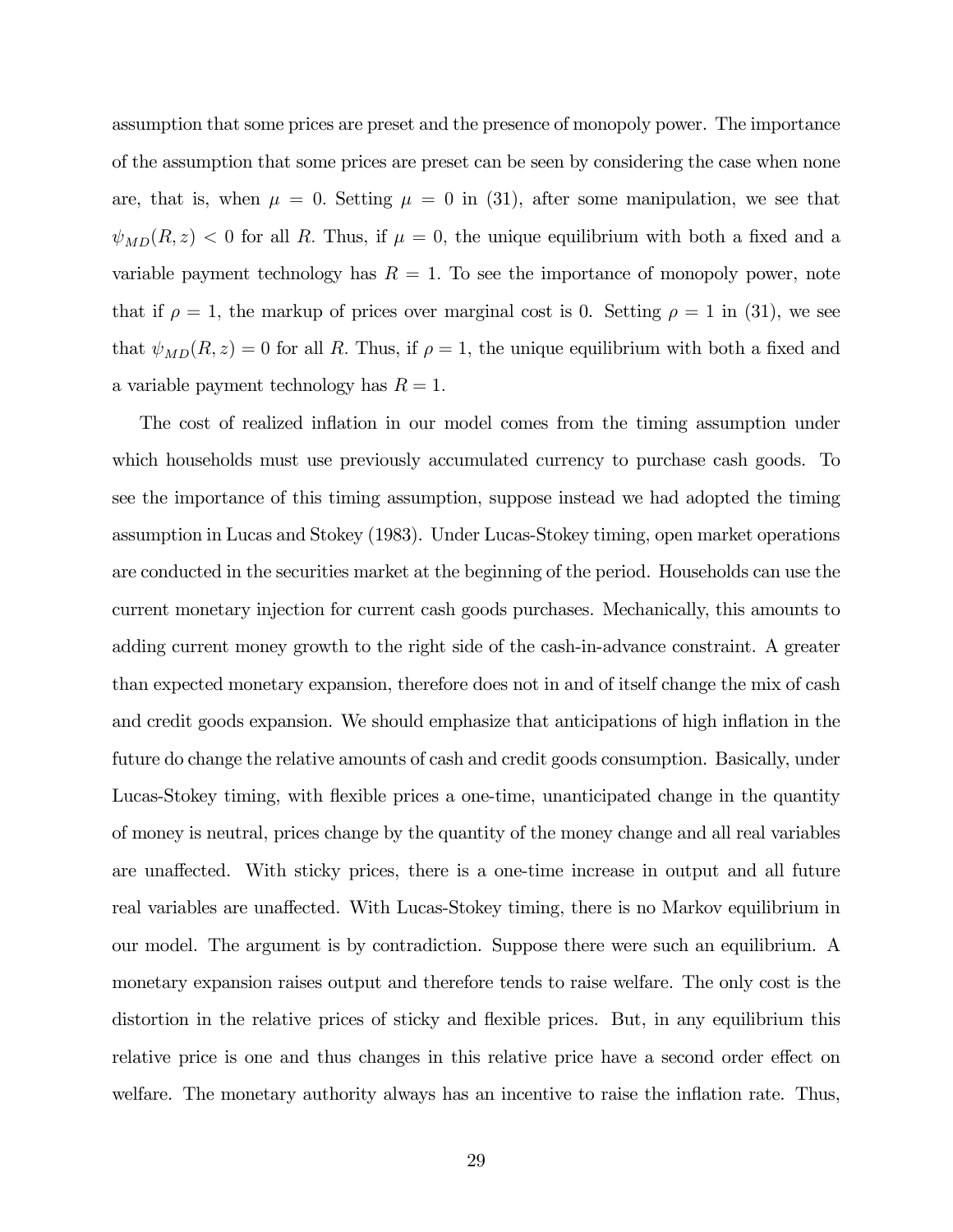there is no equilibrium.

The two subsidiary features relate to the shape of the inflation distortion function and the monopoly distortion function. Substituting  $c_2/c_1 = R^{1-\rho}$  into (34), we see that

$$
\psi_{ID} = (R-1)\frac{c_1}{c_2}.
$$

We have already argued that this distortion is akin to the product of a tax,  $R-1$ , and the tax base,  $c_1$ . When  $R = 1$ ,  $\psi_{ID} = 0$ . As  $R \to \infty$ , the behavior of  $\psi_{ID}$  depends on the rate at which cash goods consumption falls. In the economy in this paper,  $c_1$  goes to zero faster than R goes to infinity, and thus the product goes to zero. In Albanesi, Chari and Christiano (2002), we present a model in which  $\psi_{ID}$  does not go to zero because  $c_1$  goes to zero at the same rate as  $R$ . The fixed payment technology model in that paper has a unique equilibrium. With a variable payment technology, however, multiple equilibria are possible.

In our model the monopoly distortion is positive for R sufficiently large. This result implies that there are two equilibria with a fixed payment technology so that the policy correspondence is horseshoe-shaped. In Albanesi, Chari and Christiano (2002), we show that if the period utility function is of the following form

$$
u(c,n) = \frac{c^{1-\sigma}}{1-\sigma} - an,
$$

where a is a parameter, the fixed payment technology economy has a unique equilibrium. The policy correspondence in Figure 3 becomes a downward-sloping graph. Nevertheless, since the payment function is also downward sloping, there can be multiple intersections and multiple equilibria.

We also ask whether these equilibria are stable under a simple learning scheme. One reason to do so is that if one of these equilibria is unstable, it might regarded implausible. We will show that under one widely used learning scheme, the low inflation equilibrium is always locally stable and the high inflation equilibrium is also stable if the payment function is sufficiently steep. When households determine the period t payment technology,  $z_t$ , they have to form expectations of monetary policy. We assume that they expect the monetary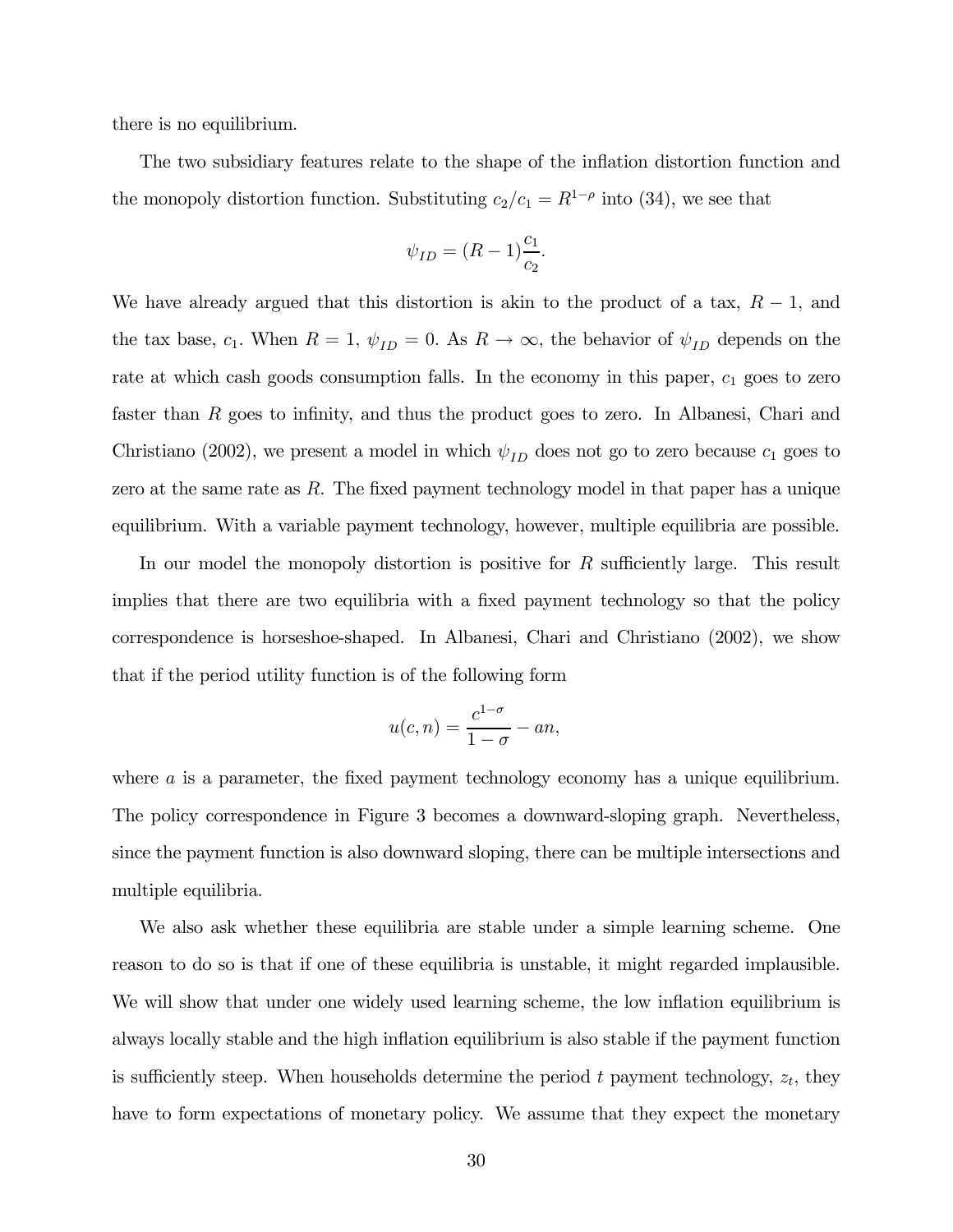authority to set the interest rate equal to its last period value,  $R_{t-1}$ . So the value of  $z_t$  is given by the payment function with  $R_{t-1}$  substituted for the interest rate. We assume that the monetary authority solves the same problem as before so that, for example, it neglects the impact of its current policy action on agents' expectations next period. Thus, the monetary policymaker's correspondence is unaffected. Suppose that in the neighborhood of an equilibrium the payment function and the policy correspondence are given approximately by

$$
z_t = a + bR_{t-1}
$$

$$
R_t = d + e z_t
$$

where  $a, b, d, e$  are parameters. Substituting for  $z_t$  we obtain

$$
R_t = d + ea + ebR_{t-1}.
$$

Thus, the local stability of the dynamical system governing the interest rate depends on whether the absolute value of be is greater than or less than one. The slope of the payment function is  $1/b$ , and the slope of the policy correspondence is e. At the low inflation equilibrium, the payment function is steeper than the policy correspondence, or  $-1/b > -e$ . It follows that the value of be is positive and less than 1, and the system is dynamically stable. At the high inflation equilibrium, if  $-1/b > -e$ , the same argument applies and the system is locally stable. Inspection of Figures 4a and 4b reveals that the high and low inflation equilibria in our numerical example are locally stable under learning in the sense discussed here. Thus, stability under learning does not provide a device for selecting equilibria in this example.

In this paper prices are preset for one period. In principle, it is straightforward to allow for Taylor- or Calvo- style staggered price setting so that cohorts of firms set their prices for many periods at a time. We could also allow for capital accumulation. A particularly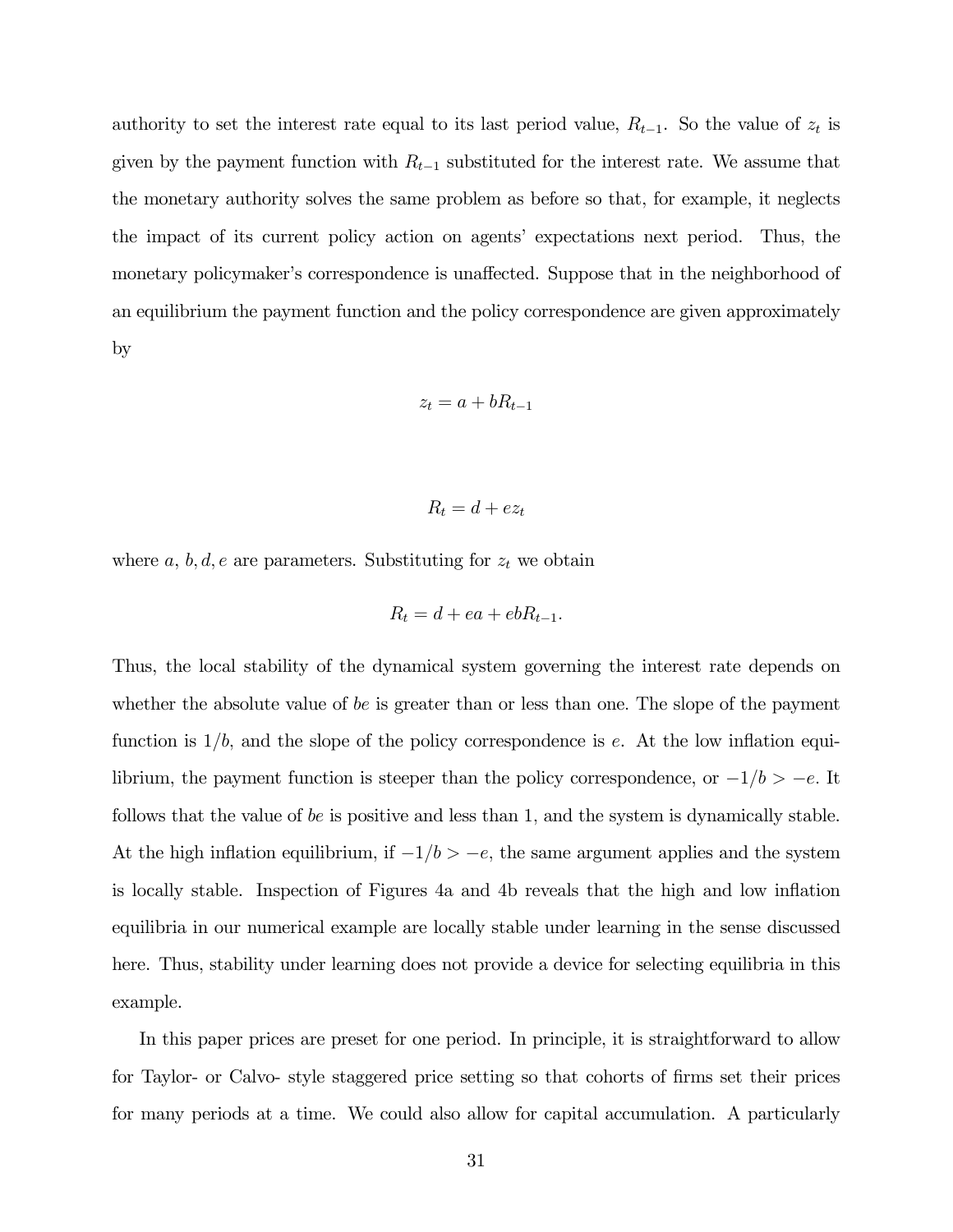interesting source of dynamics is to consider models in which it takes time or resources to change z. We conjecture that in any of these extensions, outcomes similar to those described in this paper would emerge as steady states.

## VI Conclusion

We have shown that discretionary monetary policy can account for prolonged periods of low and high inflation. The model in this paper is a very standard monetary general equilibrium model. Our main theoretical finding is that the model always has expectation traps. The data provide some support for the decreasing correlation and the increasing volatility implications.

The main force driving the multiplicity of equilibria is that defensive actions taken by the public to protect itself from high inflation reduce the costs of inflation for a benevolent monetary authority and induce the authority to supply high inflation. This economic force is likely to be present in a large class of monetary models. The main policy implication is that the costs of discretionary monetary policy include not just high average inflation, but volatile and persistent inflation as well. The gains to setting up institutions which increase commitment to future monetary policies are likely to be high.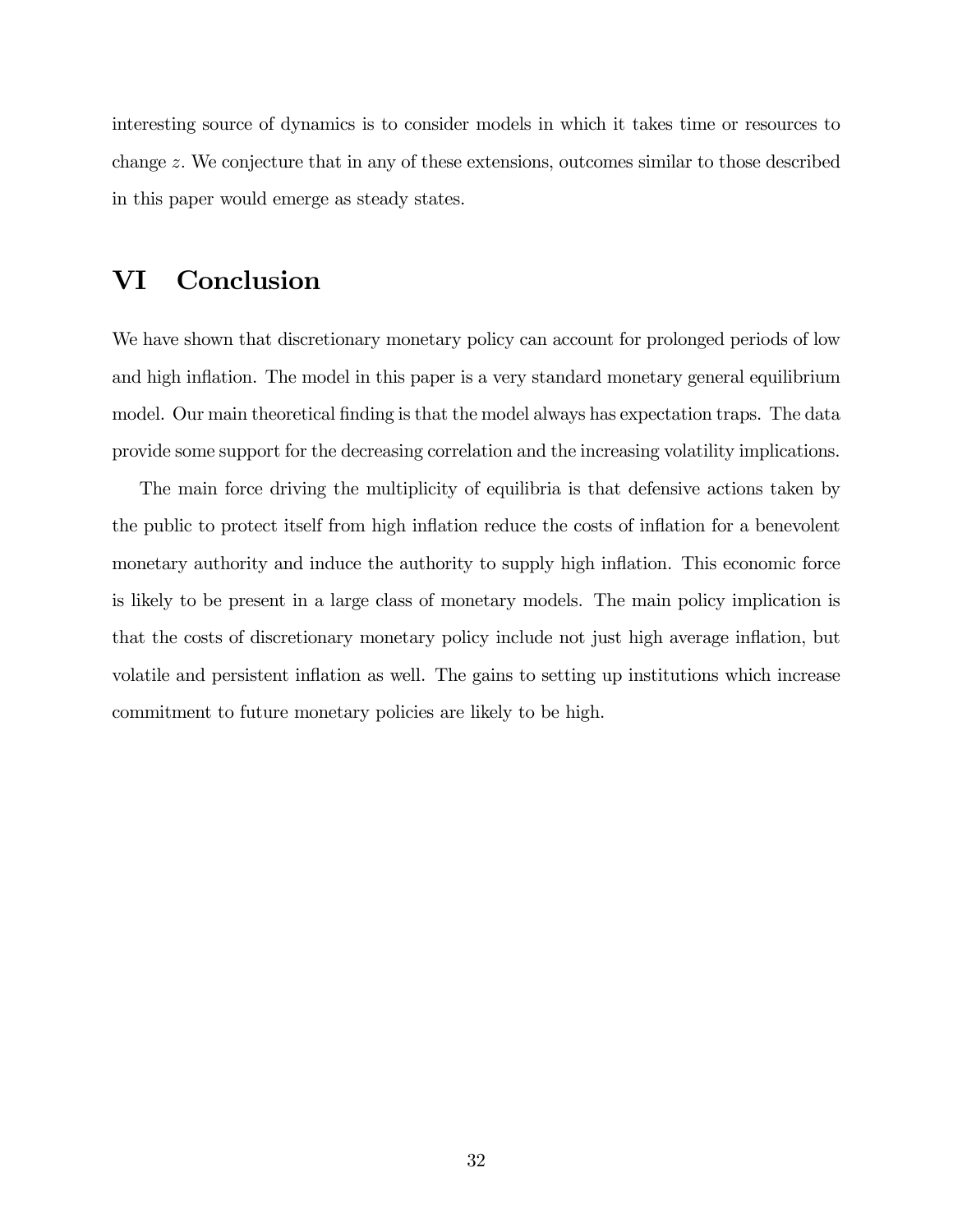#### Notes

<sup>1</sup>See Aiyagari, Braun and Eckstein (1998), Cole and Stockman (1992), Dotsey and Ireland (1994), Freeman and Kydland (1994), Ireland (1994), Lacker and Schreft (1996), and Schreft (1992) for payment technology models with similar features.

<sup>2</sup>Technically, the set of interest rates should also be limited to those where  $(12)-(16)$  and (18)-(21) have a solution. Our analysis of the monetary authority's problem uses a first order condition approach which only asks whether small deviations are optimal. One can use the implicit function theorem to show that in some neighborhood of an equilibrium,  $(12)-(16)$ and (18)-(21) have a solution. Thus, we will not have to deal with whether the allocation functions are well defined for arbitrary interest rates.

<sup>3</sup>In the numerical example used throughout this paper,  $\mu = 0.1$ ,  $\rho = 0.45$ ,  $\psi = 1$ ,  $\nu = 2$ ,  $\bar{z}=0.15, \eta=28000.$ 

<sup>4</sup>In all the numerical examples we have studied, the necessary conditions also turned out to be sufficient.

<sup>5</sup>The smoothness parameter in the Hodrick-Prescott filter was set to 100. Each country and sample period was treated as a distinct series for constructing the Hodrick-Prescott filter.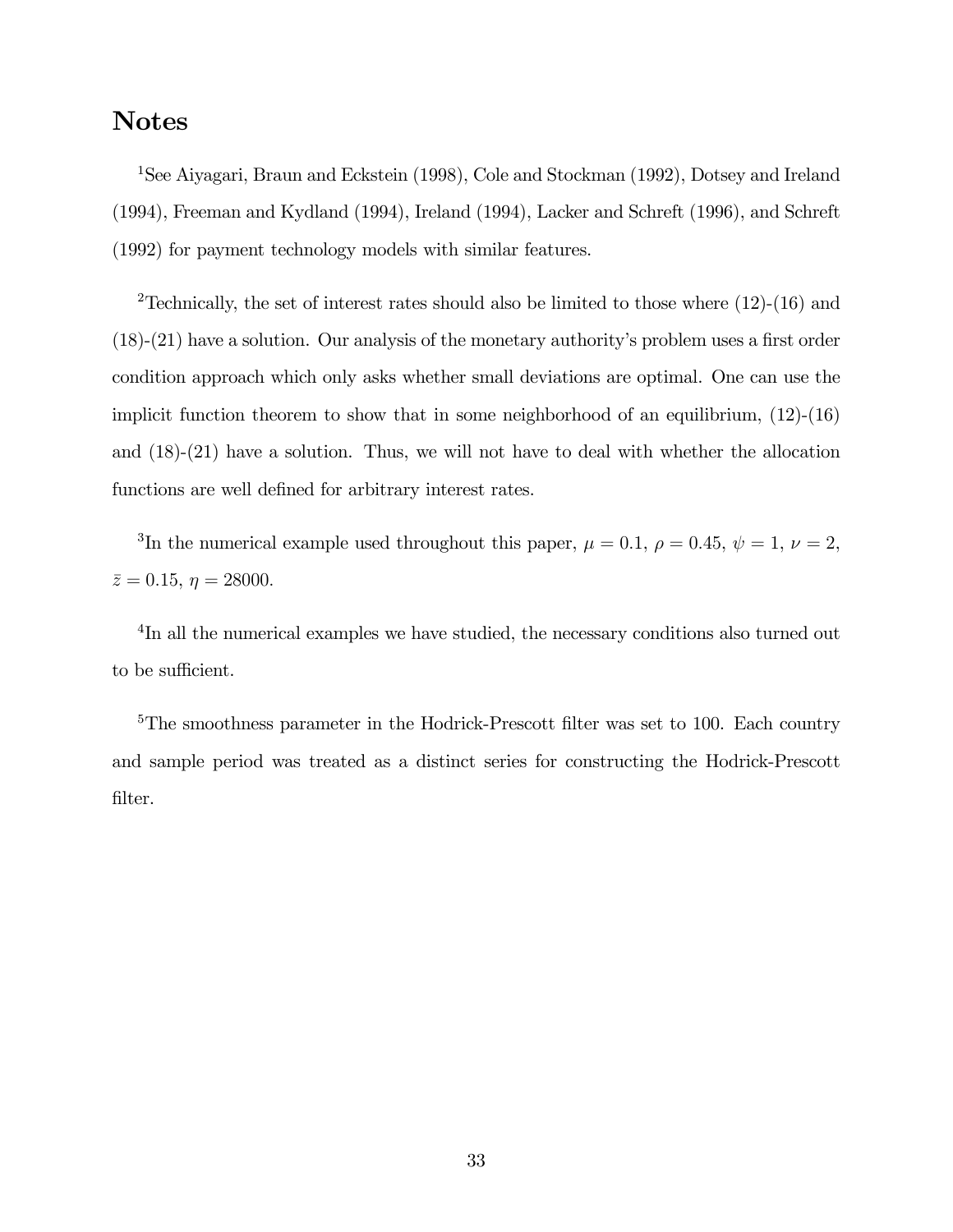# Appendix

To prove the lemmas in the text, we use the necessary and sufficient conditions for an interior private sector equilibrium. Using our functional form assumptions, (12)-(16) reduce to

$$
(40) \t\t\t c_{12} = c_{11}q^{\frac{-1}{1-\rho}}
$$

(41) 
$$
c_{21} = c_{11} R^{\frac{1}{1-\rho}}
$$

$$
(42) \t\t\t c_{22} = c_{21}q^{\frac{-1}{1-\rho}}
$$

(43) 
$$
\frac{\psi}{\rho} c^{\rho} c_{22}^{1-\rho} = \theta (1 - n - \frac{\eta(\bar{z} - z)^{1+\nu}}{1+\nu}).
$$

We have omitted (13) because there are only three linearly independent equations in  $(12)-(15)$ . These expressions together with  $(20)-(22)$  are necessary and sufficient conditions for a private sector equilibrium.

Lemma 1: In a Markov equilibrium, the cash-in-advance constraint (18) holds with equality.

Proof: Suppose that the cash-in-advance constraint holds as a strict inequality in a Markov equilibrium. We will show that there is some small deviation in the money growth rate x from its supposed equilibrium value which raises the utility of the representative household. Note from (20) that  $R = 1$  for all x in some neighborhood of x. In that small neighborhood of the equilibrium value of x, expressions (40)-(43) and (21) with  $R = 1$  implicitly define functions  $c_{ij}(s, x, P^e)$ ,  $c(s, x, P^e)$ ,  $q(s, x, P^e)$ , and  $n(s, x, P^e)$ . Since (40)-(43) and (17)-(22) are necessary and sufficient conditions for a private sector equilibrium, these functions evaluated at the equilibrium value of  $P^e = P^e(s)$  are the allocation rules and prices in a Markov equilibrium. The monetary authority's problem is  $\max_x u(c(s, x, P^e), n(s, x, P^e))$ and the first-order condition for this problem is

$$
(44) \t\t\t u_c c_x + u_n n_x = 0
$$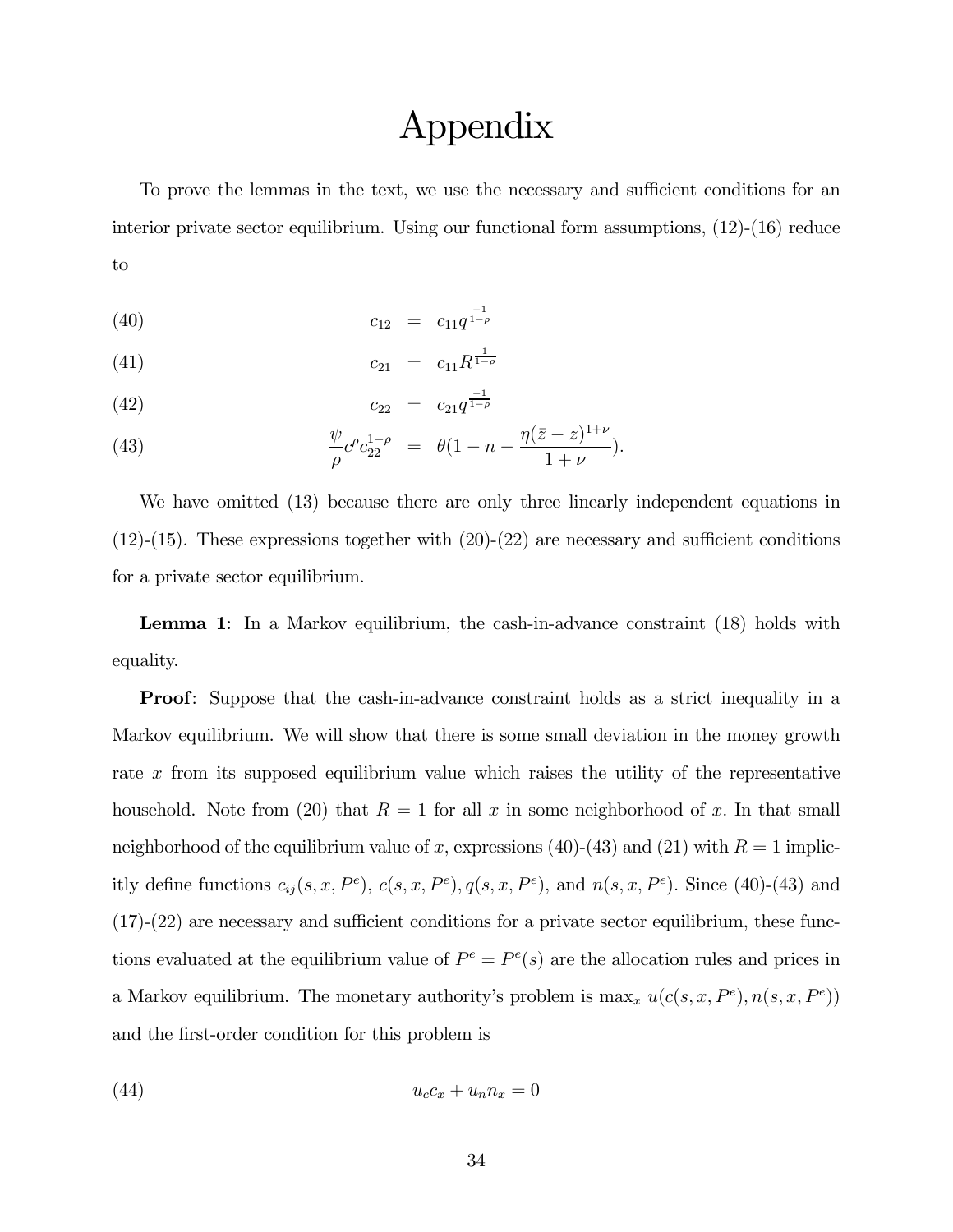where  $c_x$  and  $n_x$  denote derivatives with respect to x and where all functions are evaluated at their supposed equilibrium values. Since  $R = 1$  and  $q = 1$  in equilibrium, we have that  $c_{ij} = c$  for all i, j. Using our functional form assumptions and (43) in (44), we have

(45) 
$$
u_c(c_x - \theta \rho n_x) = 0.
$$

Differentiating (1) with respect to x and evaluating at  $c_{ij} = c$ , we obtain

$$
c_x = z\mu c_{11,x} + z(1-\mu)c_{12,x} + (1-z)\mu c_{21,x} + (1-z)(1-\mu)c_{22,x}
$$

where  $c_{ij,x}$  is the derivative of  $c_{ij}$  with respect to x. Differentiating the resource constraint with respect to  $x$ , we obtain

$$
\theta n_x = z\mu c_{11,x} + z(1-\mu)c_{12,x} + (1-z)\mu c_{21,x} + (1-z)(1-\mu)c_{22,x}.
$$

Substituting for  $c_x$  and  $\theta n_x$  into (45), we have a contradiction. Q.E.D.

Lemmas 2 and 3 are established using  $(40)-(43)$ ,  $(20)$  with equality, and  $(21)$  to construct the functions  $c_{ij}(s, P^e, R)$ ,  $q(s, P^e, R)$  and  $n(s, P^e, R)$ , differentiating these functions with respect to R and evaluating the derivatives at  $q = 1$ . Mechanically, we first drop n from the system by substituting out for n in (43) using (21). Then, we differentiate (40)-(42) and simplify to obtain one equation in  $c_{11,R}$  and  $q_R$ . We use (18) to obtain another equation in these variables. We can then evaluate all the other derivatives.

Substitute for *n* from  $(21)$  and for *c* from  $(1)$  into  $(43)$ , to obtain

$$
\frac{\psi}{\rho} \left[ z\mu c_{11}^{\rho} + z(1-\mu)c_{12}^{\rho} + (1-z)\mu c_{21}^{\rho} + (1-z)(1-\mu)c_{22}^{\rho} \right] c_{22}^{1-\rho}
$$
\n
$$
= \theta - g - z \left[ \mu c_{11} + (1-\mu)c_{12} \right] + (1-z) \left[ \mu c_{21} + (1-\mu)c_{22} \right] - \theta \frac{\eta(\bar{z}-z)^{1+\nu}}{1+\nu}.
$$

Differentiating with respect to  $R$  we get

(46) 
$$
z \left[ \mu c_{11,R} + (1 - \mu) c_{12,R} \right] + (1 - z) \left[ \mu c_{21,R} + (1 - \mu) c_{22,R} \right]
$$
  
  $+ \psi \left[ z \mu c_1^{\rho - 1} c_{11,R} + z (1 - \mu) c_1^{\rho - 1} c_{12,R} + (1 - z) \mu c_2^{\rho - 1} c_{21,R} + (1 - z) (1 - \mu) c_2^{\rho - 1} c_{22,R} \right] c_2^{1 - \rho}$   
  $+ \frac{\psi}{\rho} (1 - \rho) c^{\rho} c_2^{-\rho} c_{22,R} = 0,$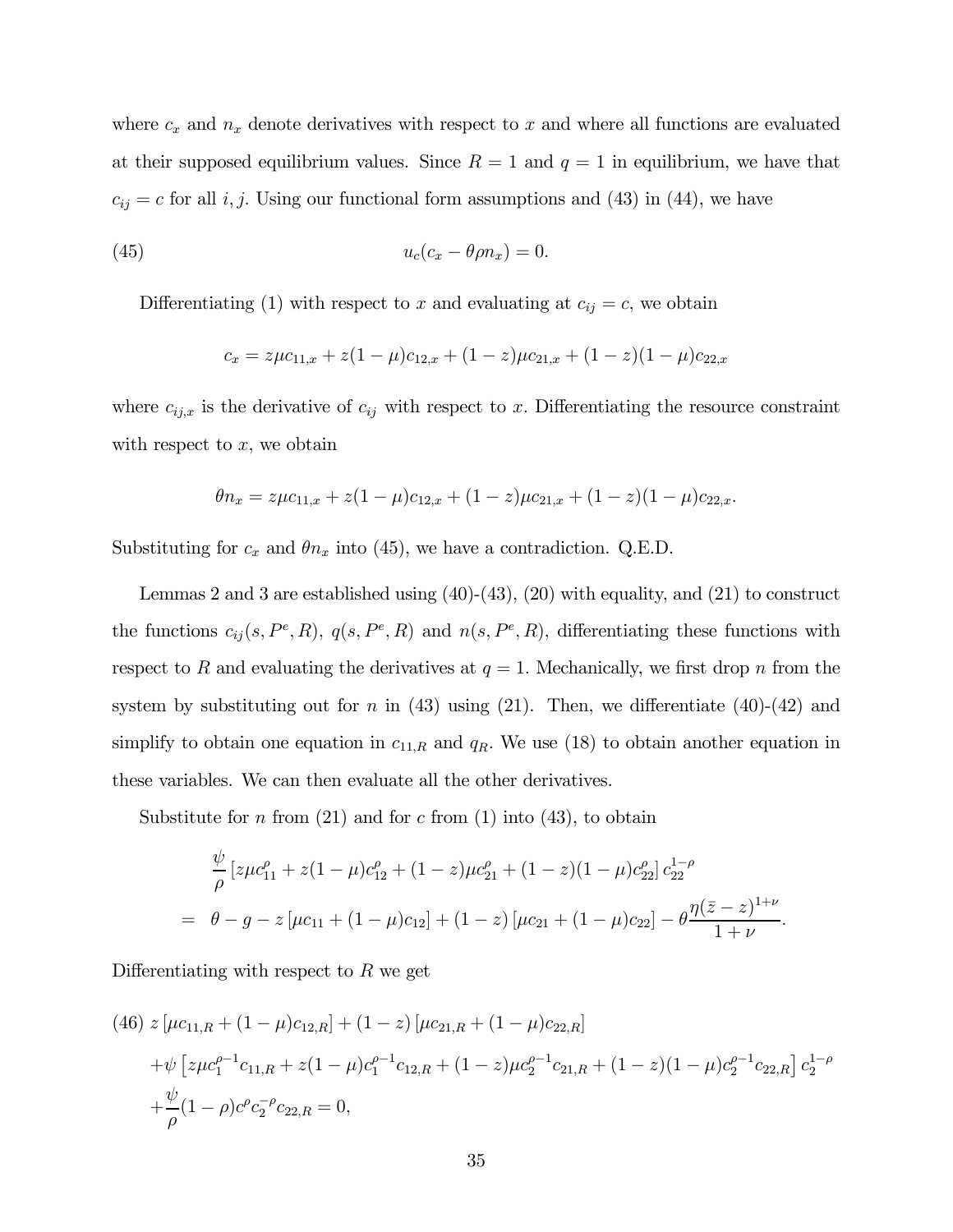where all derivatives are evaluated at a value of  $P^e$  such that  $q = 1$ . Here,  $c_1 = c_{11} = c_{12}$  and  $c_2 = c_{21} = c_{22}$  when  $q = 1$ . Now, differentiate (40)-(42) with respect to R to obtain

(47) 
$$
c_{12,R} = c_{11,R} - \frac{c_1}{1-\rho} q_R
$$

(48) 
$$
c_{21,R} = c_{11,R} R^{\frac{1}{1-\rho}} + \frac{c_1 R^{\frac{\rho}{1-\rho}}}{1-\rho}
$$

(49) 
$$
c_{22,R} = c_{21,R} - \frac{c_2}{1-\rho} q_R.
$$

Differentiating (18) with equality and substituting for  $c_{12,R}$  from (47), we obtain

$$
\mu z c_{11,R} + (1 - \mu) z \left( c_{11,R} - \frac{c_1}{1 - \rho} q_R \right) + (1 - \mu) z c_1 q_R = 0.
$$

Simplifying, we obtain

(50) 
$$
q_R = \frac{1 - \rho}{\rho (1 - \mu) c_1} c_{11,R}.
$$

>From (47)-(49) and (50), using  $(c_2/c_1)^{1-\rho} = R$ , we obtain

(51) 
$$
\mu c_{11,R} + (1 - \mu)c_{12,R} = c_{11,R} - \frac{(1 - \mu)c_1}{1 - \rho} q_R = c_{11,R} (1 - 1/\rho),
$$

(52) 
$$
\mu c_{21,R} + (1 - \mu)c_{22,R} = c_{21,R} - \frac{(1 - \mu)c_2}{1 - \rho}q_R
$$

(53) 
$$
= c_{11,R}(1 - \frac{R^{\frac{1}{1-\rho}}}{\rho(1-\mu)}) + \frac{c_1 R^{\frac{\rho}{1-\rho}}}{1-\rho}
$$

and

(54) 
$$
c_{22,R} = c_{11,R} (1 - 1/\rho) R^{\frac{1}{1-\rho}} + \frac{c_1 R^{\frac{\rho}{1-\rho}}}{1-\rho}.
$$

Substitute from  $(50)-(54)$  into  $(46)$  to obtain

$$
zc_{11,R}(1 - 1/\rho) + (1 - z) \left[ c_{11,R}(1 - 1/\rho) R^{\frac{1}{1 - \rho}} + \frac{c_1 R^{\frac{\rho}{1 - \rho}}}{1 - \rho} \right]
$$
  
+
$$
\psi z c_1^{\rho - 1} c_2^{1 - \rho} c_{11,R}(1 - 1/\rho) + \psi(1 - z) \left[ c_{11,R}(1 - 1/\rho) R^{\frac{1}{1 - \rho}} + \frac{c_1 R^{\frac{\rho}{1 - \rho}}}{1 - \rho} \right]
$$
  
+
$$
\frac{\psi}{\rho} (1 - \rho) c^{\rho} c_2^{-\rho} (c_{11,R}(1 - \frac{R^{\frac{1}{1 - \rho}}}{\rho(1 - \mu)}) + \frac{c_1 R^{\frac{\rho}{1 - \rho}}}{1 - \rho}) = 0.
$$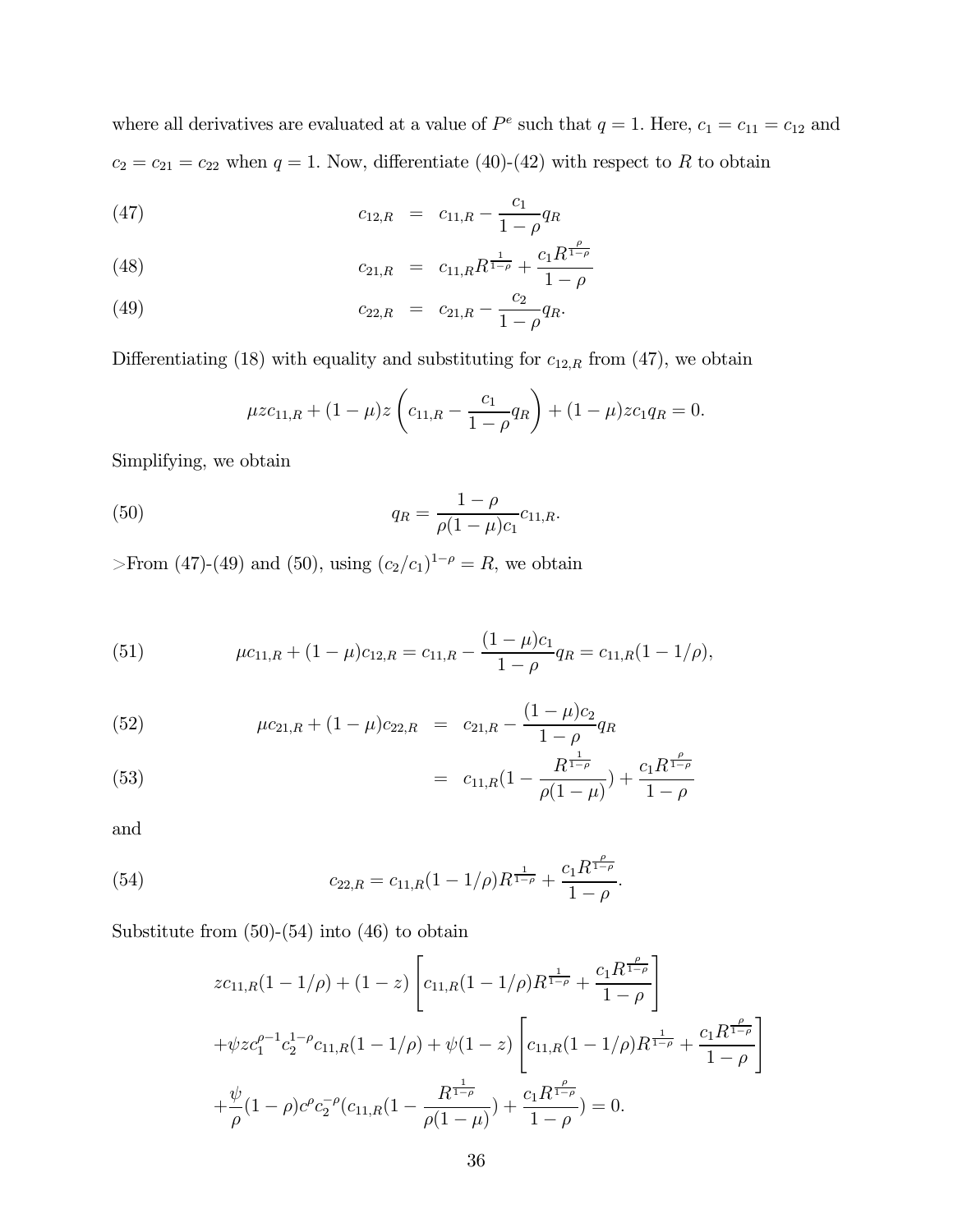Grouping terms, we obtain

$$
\frac{c_{11,R}}{c_1} \left[ z + (1-z)R^{\frac{1}{1-\rho}} + \psi zR + \psi(1-z)R^{\frac{1}{1-\rho}} + \psi \left(\frac{c}{c_2}\right)^{\rho} R^{\frac{1}{1-\rho}} \left( 1 - \frac{1}{\rho(1-\mu)} \right) \right]
$$
\n
$$
= -\frac{\rho}{\rho-1} \left[ (1+\psi)\frac{1-z}{1-\rho} + \frac{\psi}{\rho} \left(\frac{c}{c_2}\right)^{\rho} \right] R^{\frac{\rho}{1-\rho}}.
$$

Finally, we obtain the following expression:

(55)

$$
\frac{c_{11,R}}{c_1} = \frac{\frac{\rho}{1-\rho} \left[ (1+\psi) \frac{1-z}{1-\rho} + \frac{\psi}{\rho} \left( \frac{c}{c_2} \right)^{\rho} \right] R^{\frac{\rho}{1-\rho}}}{\left( z + (1-z)R^{\frac{1}{1-\rho}} + \psi zR + \psi (1-z)R^{\frac{1}{1-\rho}} \right) + \frac{\psi}{\rho} (1-\rho) \left( \frac{c}{c_2} \right)^{\rho} R^{\frac{1}{1-\rho}} \left( \frac{1}{\rho(1-\mu)} - 1 \right)}
$$

We use these derivatives to obtain  $c_R$  and  $n_R$ . Differentiating (1) with respect to R, we obtain

(56)

$$
c_R = c^{1-\rho} \left[ z \mu c_1^{\rho-1} c_{11,R} + z (1-\mu) c_1^{\rho-1} c_{12,R} + (1-z) \mu c_2^{\rho-1} c_{21,R} + (1-z)(1-\mu) c_2^{\rho-1} c_{22,R} \right]
$$

Substituting from  $(51)$  and  $(52)$ , we obtain

$$
\frac{c_R}{c^{1-\rho}} = c_1^{\rho-1} z c_{11,R} (1 - 1/\rho) + (1 - z) c_2^{\rho-1} (c_{11,R} (1 - 1/\rho) R^{\frac{1}{1-\rho}} + \frac{c_1 R^{\frac{\rho}{1-\rho}}}{1-\rho}).
$$

Collecting terms:

$$
c_R = c^{1-\rho} c_2^{\rho-1} c_1 \left[ \frac{c_{11,R}}{c_1} \left( zR + (1-z)R^{\frac{1}{1-\rho}} \right) \left( 1 - \frac{1}{\rho} \right) + \frac{1-z}{1-\rho} R^{\frac{\rho}{1-\rho}} \right].
$$

Differentiating the resource constraint we obtain  $n_{\cal R}$  :

$$
\theta n_R = z \left[ \mu c_{11,R} + (1 - \mu) c_{12,R} \right] + (1 - z) \left[ \mu c_{21,R} + (1 - \mu) c_{22,R} \right].
$$

or, after substituting from (51) and (52) and collecting terms:

(57) 
$$
\theta n_R = c_{11,R} (1 - \frac{1}{\rho}) \left( z + (1 - z) R^{\frac{1}{1 - \rho}} \right) + (1 - z) \frac{c_1}{1 - \rho} R^{\frac{\rho}{1 - \rho}}.
$$

We now prove Lemma 2.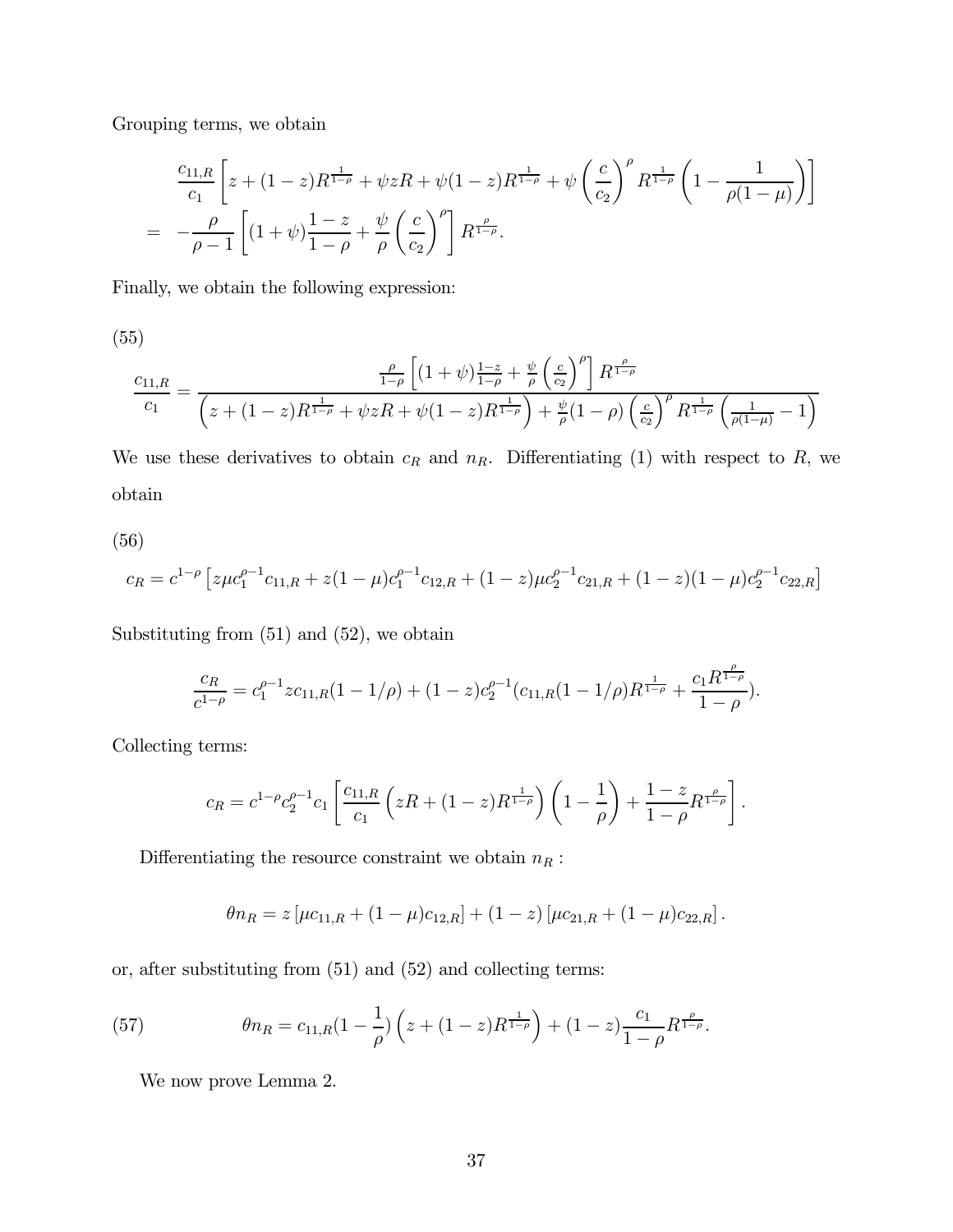Lemma 2: In a Markov equilibrium with a fixed payment technology,

(58) 
$$
\frac{(1-\rho)\theta u_{22}n_R}{(1-\mu)(1-z)} = f(c_{1,c_2})\psi_{MD}(R,z),
$$

where  $f(c_1, c_2) > 0$  for  $c_1, c_2 > 0$ , and  $\psi_{MD}(R, z)$  is given in (31).

**Proof:** From (57), using  $(c_2/c_1)^{1-\rho} = R$ , we obtain

$$
\theta n_R = \frac{(1-\frac{1}{\rho})}{1-\rho} c_{11,R} z \left[ (1-\rho) \left( 1 + (\frac{1-z}{z}) R^{\frac{1}{1-\rho}} \right) + \frac{(1-z)/z}{(1-\frac{1}{\rho})} \frac{c_1}{c_{11,R}} R^{\frac{\rho}{1-\rho}} \right]
$$
  
= 
$$
\frac{c_2}{c_1} \frac{(1-\frac{1}{\rho})}{1-\rho} c_{11,R} z \left[ (1-\rho) \left( R^{\frac{1}{\rho-1}} + (\frac{1-z}{z}) \right) + \frac{(1-z)/z}{(1-\frac{1}{\rho})} \frac{c_1}{c_{11,R}} R^{-1} \right].
$$

Substituting in (29) and using the result that for our functional forms  $u_{22}/(1-\mu)(1-z) =$  $u_c\left(\frac{c}{c}\right)$  $\overline{c_2}$  $\int_{1-\rho}^{1-\rho}$ , we obtain  $(1-\rho)\theta u_{22}n_R$  $\frac{(1-\mu)(1-z)}{(1-\mu)(1-z)} = f(c_1, c_2)$  $\left[ -(1 - \rho) R^{\frac{1}{\rho - 1}} - (1 - \rho) R^{\frac{1}{\rho - 1}} \right]$  $\frac{1-z}{z}$  $\left(1-\rho\right) - \frac{\rho}{(1-\rho)}$  $c_1$  $c_{11,R}$  $R^{-1}$ } ¸  $= f(c_1, c_2) \psi_{MD}(R, z),$ 

where

$$
f(c_1, c_2) = u_c c_2 \left(\frac{c}{c_2}\right)^{1-\rho} \left(\frac{1}{\rho} - 1\right) \frac{c_{11,R}}{c_1} z
$$

and

(59) 
$$
\psi_{MD}(R, z) = -(1 - \rho)R^{\frac{1}{\rho - 1}} + \left(\frac{1 - z}{z}\right)\left\{\frac{\rho}{(1 - \rho)}\frac{c_1}{c_{11,R}}R^{-1} - (1 - \rho)\right\}.
$$

Consider the term in parenthesis in (59). When we use (55), this term is

$$
\frac{z + (1 - z)R^{\frac{1}{1 - \rho}} + \psi z R + \psi (1 - z)R^{\frac{1}{1 - \rho}} + \psi \left(\frac{c}{c_2}\right)^{\rho} R^{\frac{1}{1 - \rho}} \left(\frac{1}{\rho(1 - \mu)} - 1\right)}{\left[(1 + \psi)\frac{1 - z}{1 - \rho} + \frac{\psi}{\rho} \left(\frac{c}{c_2}\right)^{\rho}\right] R^{\frac{\rho}{1 - \rho}}} = \frac{z + \psi z R + \psi \left(\frac{c}{c_2}\right)^{\rho} R^{\frac{1}{1 - \rho}} \left(\frac{1}{\rho(1 - \mu)} - 1\right) - (1 - \rho)\frac{\psi}{\rho} \left(\frac{c}{c_2}\right)^{\rho} R^{\frac{1}{1 - \rho}}}{\left[(1 + \psi)\frac{1 - z}{1 - \rho} + \frac{\psi}{\rho} \left(\frac{c}{c_2}\right)^{\rho}\right] R^{\frac{1}{1 - \rho}}}
$$
  
= 
$$
\frac{z (1 + \psi R) + \frac{\mu}{1 - \mu} \frac{\psi}{\rho} \left(\frac{c}{c_2}\right)^{\rho} R^{\frac{1}{1 - \rho}}}{\left[(1 + \psi)\frac{1 - z}{1 - \rho} + \frac{\psi}{\rho} \left(\frac{c}{c_2}\right)^{\rho}\right] R^{\frac{1}{1 - \rho}}}.
$$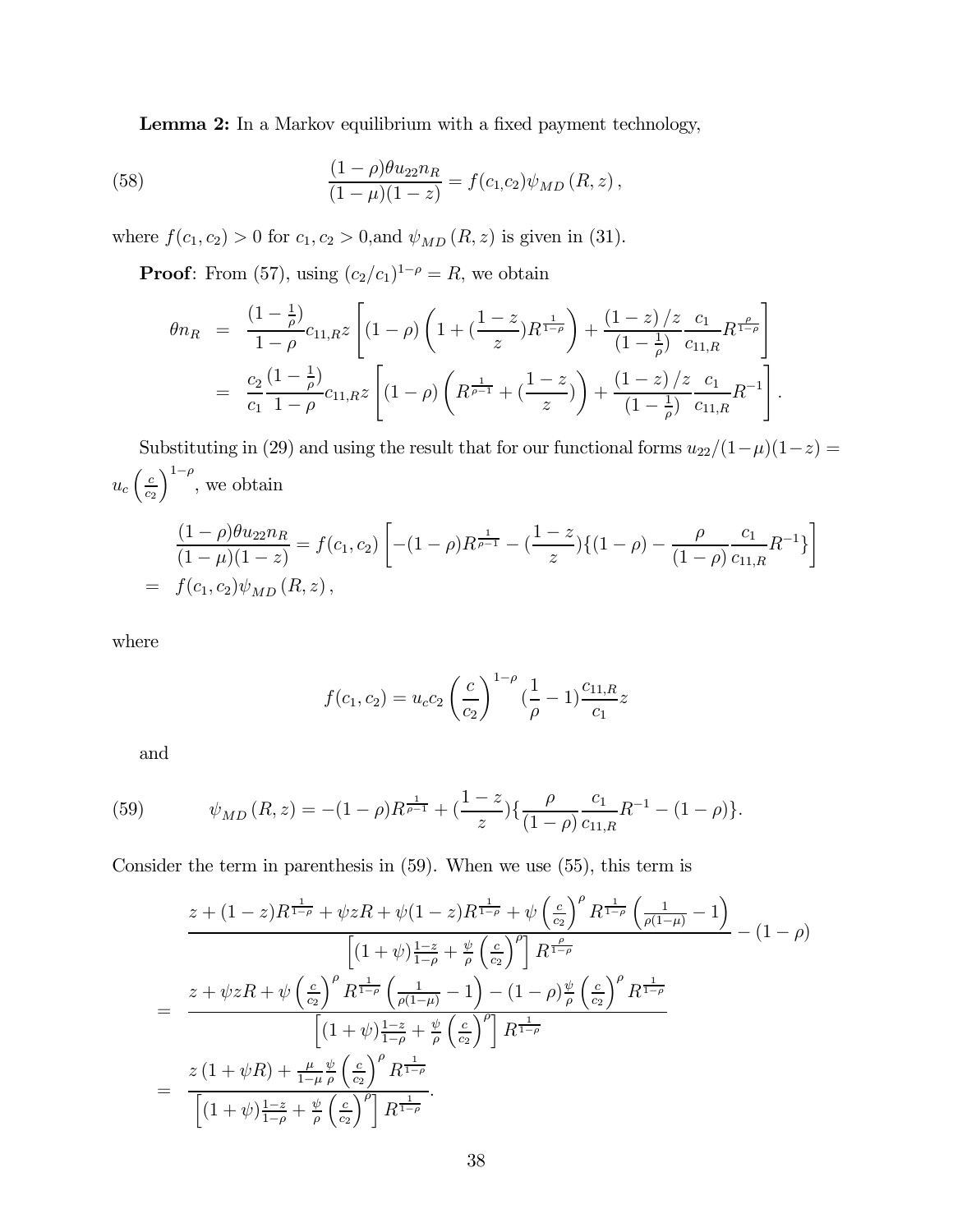Substituting for  $c/c_2$  in this expression and then substituting in (59), we obtain:

$$
\psi_{MD}(R,z) = -(1-\rho)R^{\frac{1}{\rho-1}} + \left\{ \frac{(1-z)\left(R^{\frac{1}{\rho-1}} + \psi R^{\frac{\rho}{\rho-1}}\right) + \left(\frac{1-z}{z}\right)\frac{\mu}{1-\mu}\frac{\psi}{\rho}\left[zR^{\frac{\rho}{\rho-1}} + 1 - z\right]}{(1+\psi)\frac{1-z}{1-\rho} + \frac{\psi}{\rho}\left(zR^{\frac{\rho}{\rho-1}} + 1 - z\right)}\right\}.
$$

Dividing the numerator and denominator of the term in braces by  $1-z$  and rearranging, we obtain:

$$
\psi_{MD}(R, z) = -(1 - \rho)R^{\frac{1}{\rho - 1}} + \frac{\left(R^{\frac{1}{\rho - 1}} + \psi R^{\frac{\rho}{\rho - 1}}\right) + \frac{\mu}{1 - \mu} \frac{\psi}{\rho} \left(R^{\frac{\rho}{\rho - 1}} + \frac{1 - z}{z}\right)}{\frac{1 + \psi}{1 - \rho} + \frac{\psi}{\rho} \left(\frac{z}{1 - z} R^{\frac{\rho}{\rho - 1}} + 1\right)}.
$$

We have proved the lemma. Q.E.D.

Lemma 3: The first two terms to the right of the equality in (28) can be written as

(60) 
$$
u_c c_R - \frac{\theta u_{22} n_R}{(1-\mu)(1-z)} = -f(c_1, c_2) (R-1) R^{\frac{1}{\rho-1}}.
$$

Proof: Using our functional forms, we obtain

(61) 
$$
u_c c_R - \frac{\theta u_{22} n_R}{(1 - \mu)(1 - z)} = u_c \left[ c_R - \theta \left( \frac{c}{c_2} \right)^{1 - \rho} n_R \right].
$$

Substituting for  $\theta n_R$  from (57) and  $c_R$  from (56) into (61), we obtain

$$
u_c \left[ c_R - \theta \left( \frac{c}{c_2} \right)^{1-\rho} n_R \right] = u_c \left[ \frac{c_{11,R}}{c_1} \left( zR + (1-z)R^{\frac{1}{1-\rho}} \right) \left( 1 - \frac{1}{\rho} \right) + \frac{1-z}{1-\rho} R^{\frac{\rho}{1-\rho}} \right]
$$
  

$$
- \frac{c_{11,R}}{c_1} (1 - \frac{1}{\rho}) \left( z + (1-z)R^{\frac{1}{1-\rho}} \right) - \frac{1-z}{1-\rho} R^{\frac{\rho}{1-\rho}} c_1 \left( \frac{c}{c_2} \right)^{1-\rho}
$$
  

$$
= u_c \frac{c_{11,R}}{c_1} c_2 z (1 - \frac{1}{\rho}) \left( \frac{c}{c_2} \right)^{1-\rho} (R - 1) \frac{c_1}{c_2}
$$
  

$$
= -f(c_1, c_2)(R - 1) R^{\frac{1}{\rho - 1}}
$$

where

$$
f(c_1, c_2) = u_c \frac{c_{11,R}}{c_1} c_2 z(\frac{1}{\rho} - 1) \left(\frac{c}{c_2}\right)^{1-\rho}.
$$

We have proved the lemma. Q.E.D.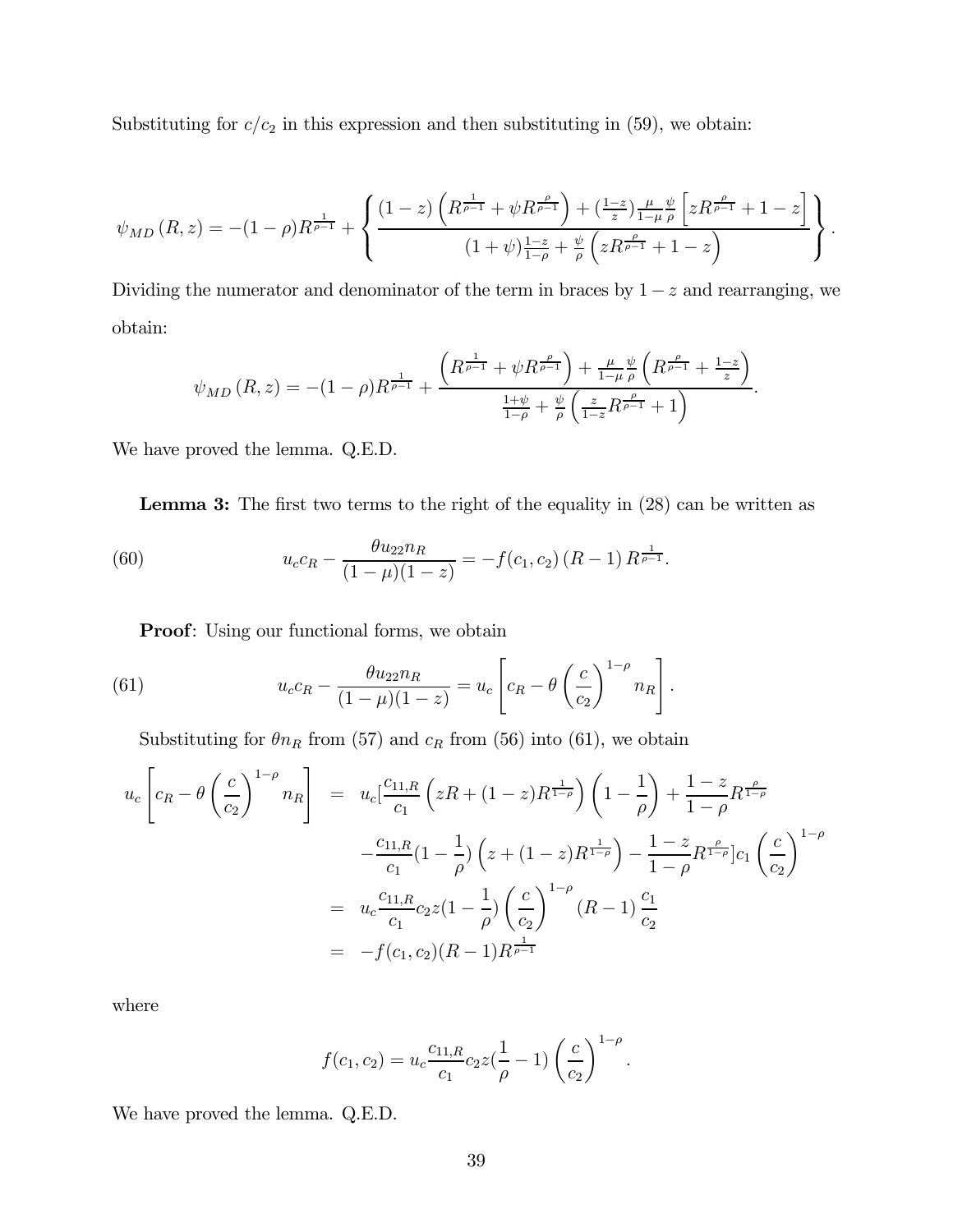Lemma 4: Equation (38) reduces, in a private sector equilibrium, to (39):

$$
\frac{\left(\frac{1}{\rho}-1\right)\left(1-R^{\frac{\rho}{\rho-1}}\right)}{z\left[\left(R^{\frac{1}{\rho-1}}-1\right)+\frac{\psi}{\rho}\left(R^{\frac{\rho}{\rho-1}}-1\right)\right]+\left(1+\frac{\psi}{\rho}\right)}=\frac{\rho\eta(\bar{z}-z)^{\nu}}{\left(1-\frac{(\bar{z}-z)^{1+\nu}\eta}{1+\nu}\right)-\frac{g}{\theta}}
$$

**Proof:** Using  $(43)$  in  $(38)$ , we obtain:

(62) 
$$
\left(1-\frac{1}{\rho}\right)\frac{1-R^{\frac{\rho}{\rho-1}}}{z+(1-z)R^{\frac{\rho}{\rho-1}}}=\frac{\theta\rho\eta(\bar{z}-z)^{\nu}}{(c/c_2)^{\rho}c_2}.
$$

We use the resource constraint, (21), and (43) to obtain an expression for  $c_2$  in terms of  $c_1/c_2$ and  $z$ . Rearranging  $(43)$  we obtain:

$$
\theta n = \theta \left( 1 - \frac{(\bar{z} - z)^{1+\nu} \eta}{1+\nu} \right) - \frac{\psi}{\rho} \left( \frac{c}{c_2} \right)^{\rho} c_2.
$$

Substituting this into the resource constraint, taking into account  $c^{\rho} = z c_1^{\rho} + (1 - z) c_2^{\rho}$ , and rearranging, we obtain:

$$
c_2 = \frac{\theta \left(1 - \frac{(\bar{z} - z)^{1 + \nu} \eta}{1 + \nu} \right) - g}{z \frac{c_1}{c_2} + \frac{\psi z}{\rho} \left(\frac{c_1}{c_2}\right)^{\rho} + (1 - z)(1 + \frac{\psi}{\rho})}.
$$

Substituting for  $c_2$  in (62), we obtain:

$$
(1-\frac{1}{\rho})\frac{1-R^{\frac{\rho}{\rho-1}}}{z+(1-z)R^{\frac{\rho}{\rho-1}}}=\frac{\theta\rho\eta(\bar{z}-z)^{\nu}}{z\left(\frac{c_1}{c_2}\right)^{\rho}+1-z}\times\frac{z\frac{c_1}{c_2}+\frac{\psi z}{\rho}\left(\frac{c_1}{c_2}\right)^{\rho}+(1-z)(1+\frac{\psi}{\rho})}{\theta\left(1-\frac{(\bar{z}-z)^{1+\nu}\eta}{1+\nu}\right)-g}.
$$

After rearranging and making use of  $R = (c_1/c_2)^{\rho-1}$ , we obtain (39). Q.E.D.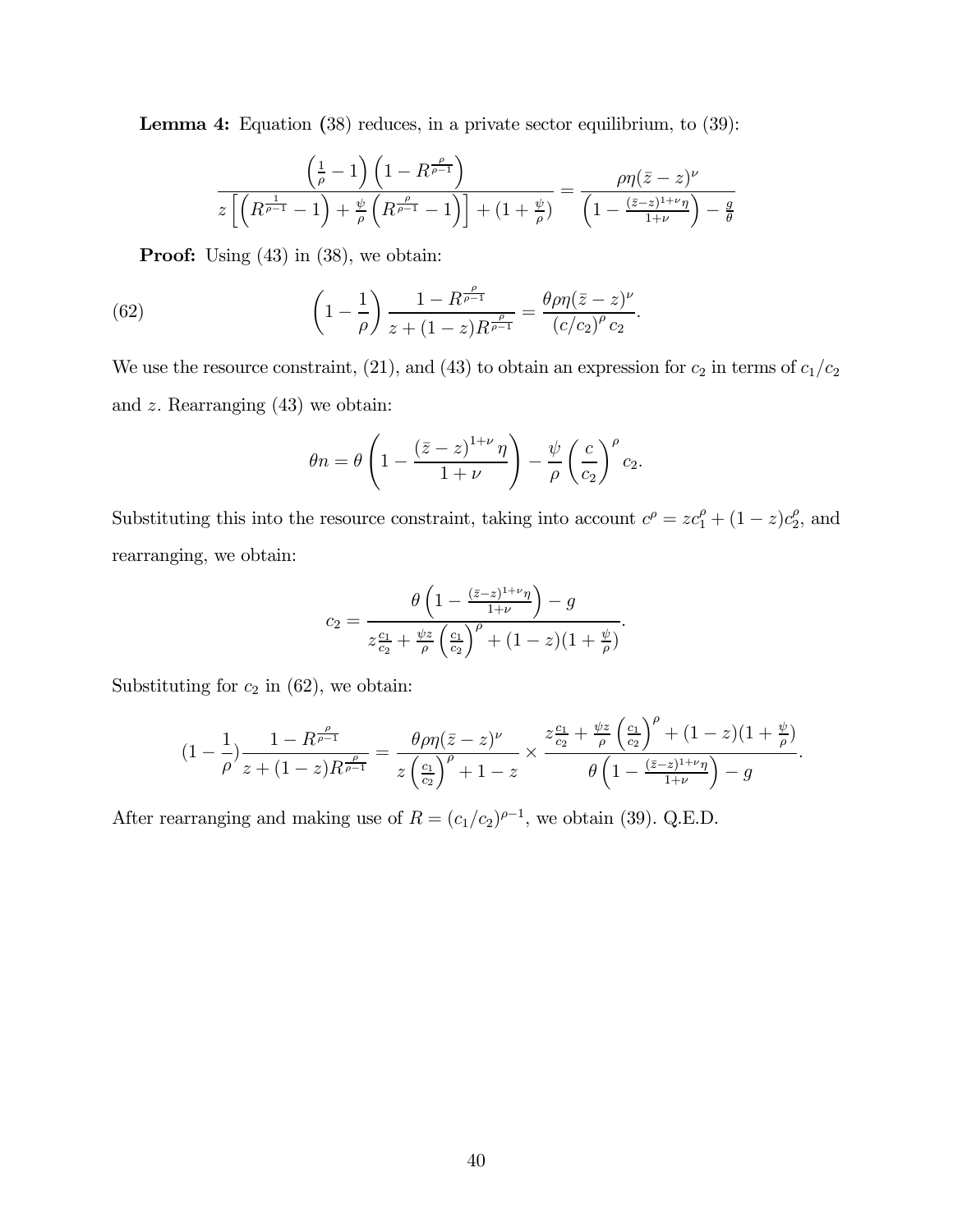# References

- [1] Aiyagari, S. Rao, R. Anton Braun and Zvi Eckstein, 1998, 'Transactions Services, Inflation and Welfare,' Journal of Political Economy, vol. 106, no. 6, pp. 1274-1301.
- [2] Albanesi, Stefania, V.V. Chari, Lawrence J. Christiano, 2002, 'Expectation Traps and Monetary Policy', Working Paper Version.
- [3] Barro, Robert J., and David B. Gordon, 1983, 'A Positive Theory of Monetary Policy in a Natural Rate Model,' Journal of Political Economy 91 (August): 589-610.
- [4] Blanchard, O.J. and N. Kiyotaki, 1987, 'Monopolistic Competition and the Effects of Aggregate Demand,' American Economic Review, Vol. 77, No. 4, 647-666.
- [5] Chari, V. V., Lawrence J. Christiano and Martin Eichenbaum, 1998, 'Expectation Traps and Discretion,' Journal of Economic Theory , vol. 81 No. 2, pp. 462-492.
- [6] Cole, Harold, and Alan Stockman, 1992, 'Specialization, Transactions Technologies and Money Growth,' International Economic Review, vol. 33, no. 2, pp. 283-298.
- [7] Freeman, Scott and Finn Kydland, 1998, 'Monetary Aggregates and Output,' American Economic Review vol. 90, no. 5, December, pp.1125-35.
- [8] Ireland, Peter, 1994, 'Money and Growth: An Alternative Approach,' American Economic Review,' Vol. 84, No. 1, 47-65.
- [9] International Financial Statistics, 2000. International Monetary Fund, Washington D.C.
- [10] Kydland, Finn E., and Edward C. Prescott, 1977, 'Rules Rather Than Discretion: The Inconsistency of Optimal Plans,' Journal of Political Economy, vol. 85, no. 3, June, pages 473-91.
- [11] Lacker, Jeffrey, and Stacey Schreft, 1996, 'Money and Credit as Means of Payment,' Journal of Monetary Economics, vol. 38, no. 1, pp. 3-23.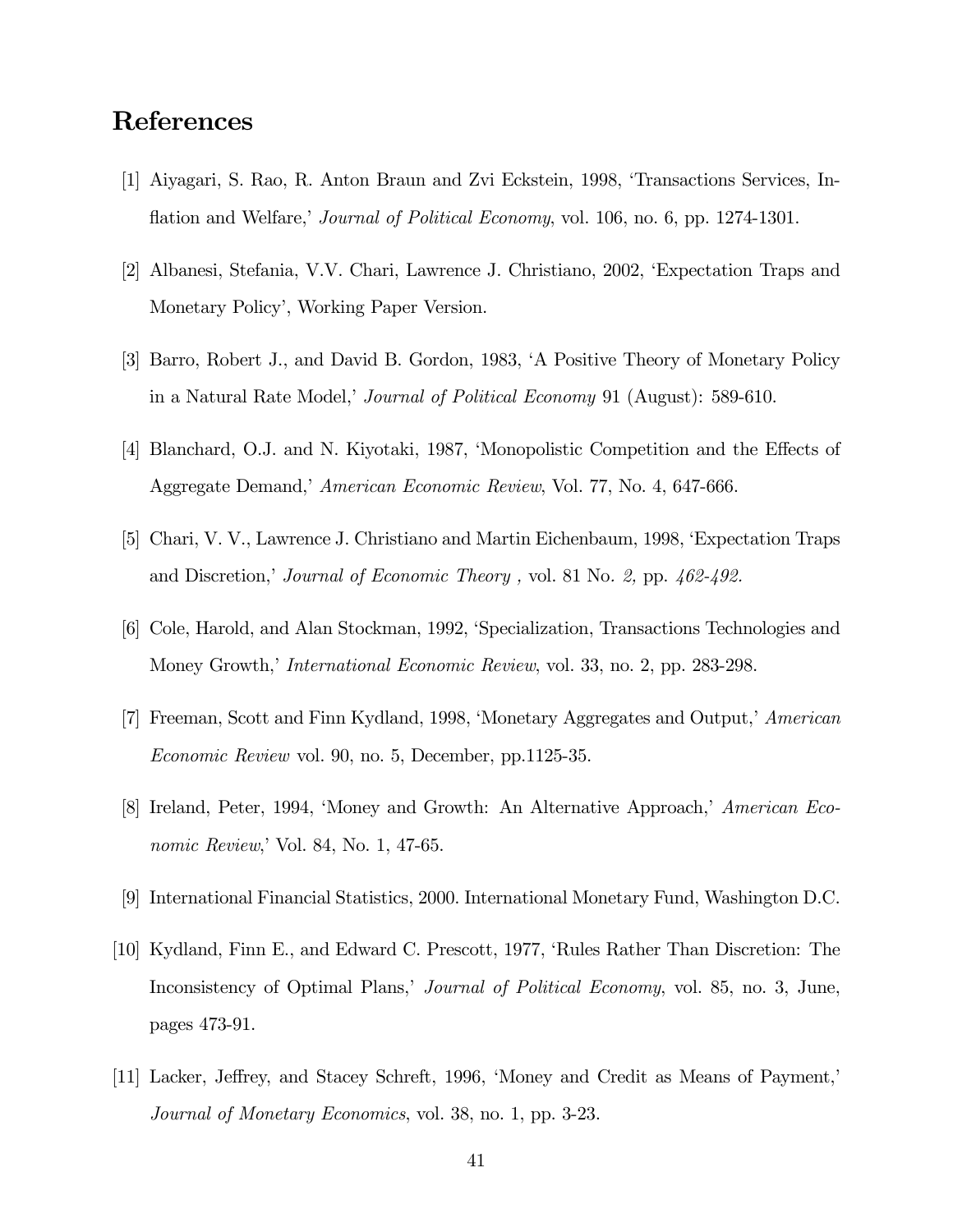- [12] Lucas, Robert E., Jr., and Nancy L. Stokey, 1983, 'Optimal Fiscal and Monetary Policy in an Economy Without Capital,' Journal of Monetary Economics, vol. 12, pp. 55-93.
- [13] Persson, Torsten and Guido Tabellini, 1993, 'Designing Institutions for Monetary Stability,' Carnegie-Rochester Series on Public Policy, vol. 39, pp. 53-84.
- [14] Sargent Thomas J., and Neil Wallace, 1981, 'Some Unpleasant Monetarist Arithmetic', Fall (Vol. 5 No. 3) Federal Reserve Bank of Minneapolis Quarterly Review.
- [15] Schreft, Stacey, 1992, 'Welfare-Improving Credit Controls,' Journal of Monetary Economics, vol. 30, no. 1, pp. 57-72.
- [16] Svensson, Lars E. O., 1985, 'Money and Asset Prices in a Cash-in-Advance Economy', Journal of Political Economy, vol. 93, no. 5, October, pp. 919-44.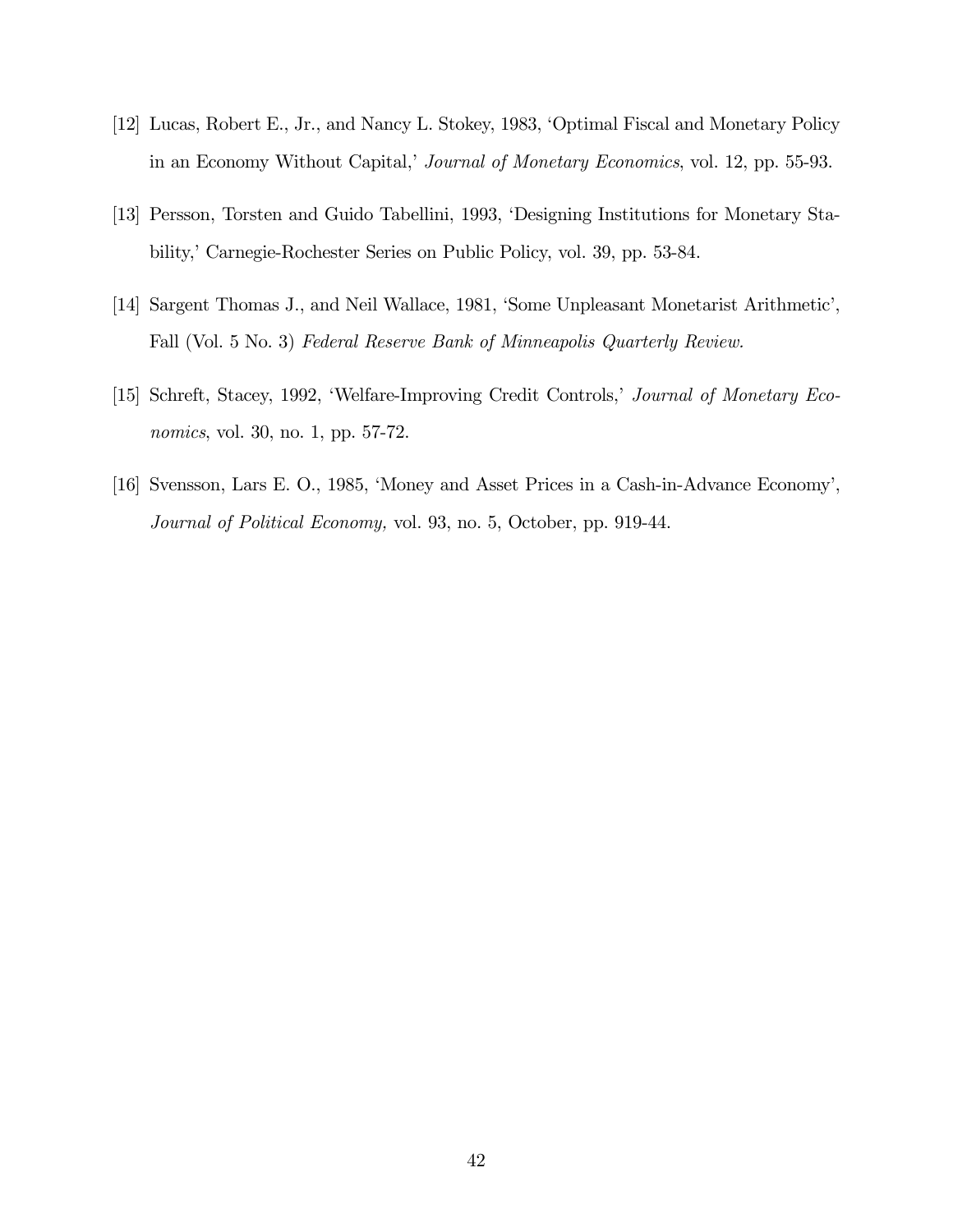| Table 1: Evidence from High Inflation Economies |               |          |            |                |             |             |            |               |                |               |
|-------------------------------------------------|---------------|----------|------------|----------------|-------------|-------------|------------|---------------|----------------|---------------|
| Country                                         | Low Inflation |          |            | High Inflation |             |             |            | Low Inflation | High Inflation |               |
|                                                 | $\rho(y,R)$   | mean $R$ | $\sigma_y$ | $\sigma_R$     | $\rho(y,R)$ | mean $R$    | $\sigma_y$ | $\sigma_R$    | Period         | Period        |
| Argentina                                       | $-0.49$       | 8.15     | 3.28       | 2.34           | $-0.57$     | $9.24*10^5$ | 3.95       | $24.45*10^5$  | $1992 - 2000$  | 1980 - 1991   |
| <b>Brazil</b>                                   | $-0.31$       | 21.39    | 3.28       | 4.06           | 0.03        | 2362.59     | $3.08\,$   | 3713.38       | $1963 - 1980$  | 1981 - 1995   |
| <b>Brazil</b>                                   | $-0.80$       | 25.16    | 1.11       | 3.46           | NA          | NA          | NA         | NA            | $1996 - 2000$  | NA            |
| Chile                                           | $-0.11$       | 25.85    | 3.03       | 6.37           | $-0.65$     | 73.89       | 7.83       | 26.04         | $1984 - 2000$  | 1977 - 1983   |
| Israel                                          | 0.28          | 21.93    | 1.70       | 3.47           | $-0.68$     | 245.70      | 1.30       | 241.92        | $1972 - 2000$  | 1979 - 1987   |
| Peru                                            | 0.46          | 28.78    | 1.65       | 1.72           | $-0.58$     | 846.35      | 7.77       | 1483.92       | $1995 - 2000$  | 1986 - 1994   |
| Turkey                                          | NA            | NA       | NA         | NA             | $-0.41$     | 68.15       | 3.13       | 18.98         | NA             | $1987 - 2000$ |
| Uruguay                                         | NA            | NA       | NA         | NA             | $-0.30$     | 88.10       | 4.92       | 16.31         | NA             | $1976 - 2000$ |
| Column mean                                     | $-0.08$       | 21.88    | 2.34       | 3.57           | $-0.45$     | 132516      | 4.57       | 350190        | NA             | NA            |

#### References

[1] Notes: In this table y denotes the logged, Hodrick-Prescott filtered level of output, R denotes the Hodrick-Prescott filtered interest rate,  $\rho(y, R)$  is the correlation between y and R,  $\sigma_y$  is the standard deviation of y mutiplied by 100 and  $\sigma_R$  is the standard deviation of the interest rate.

All data are from the *International Financial Statistics*.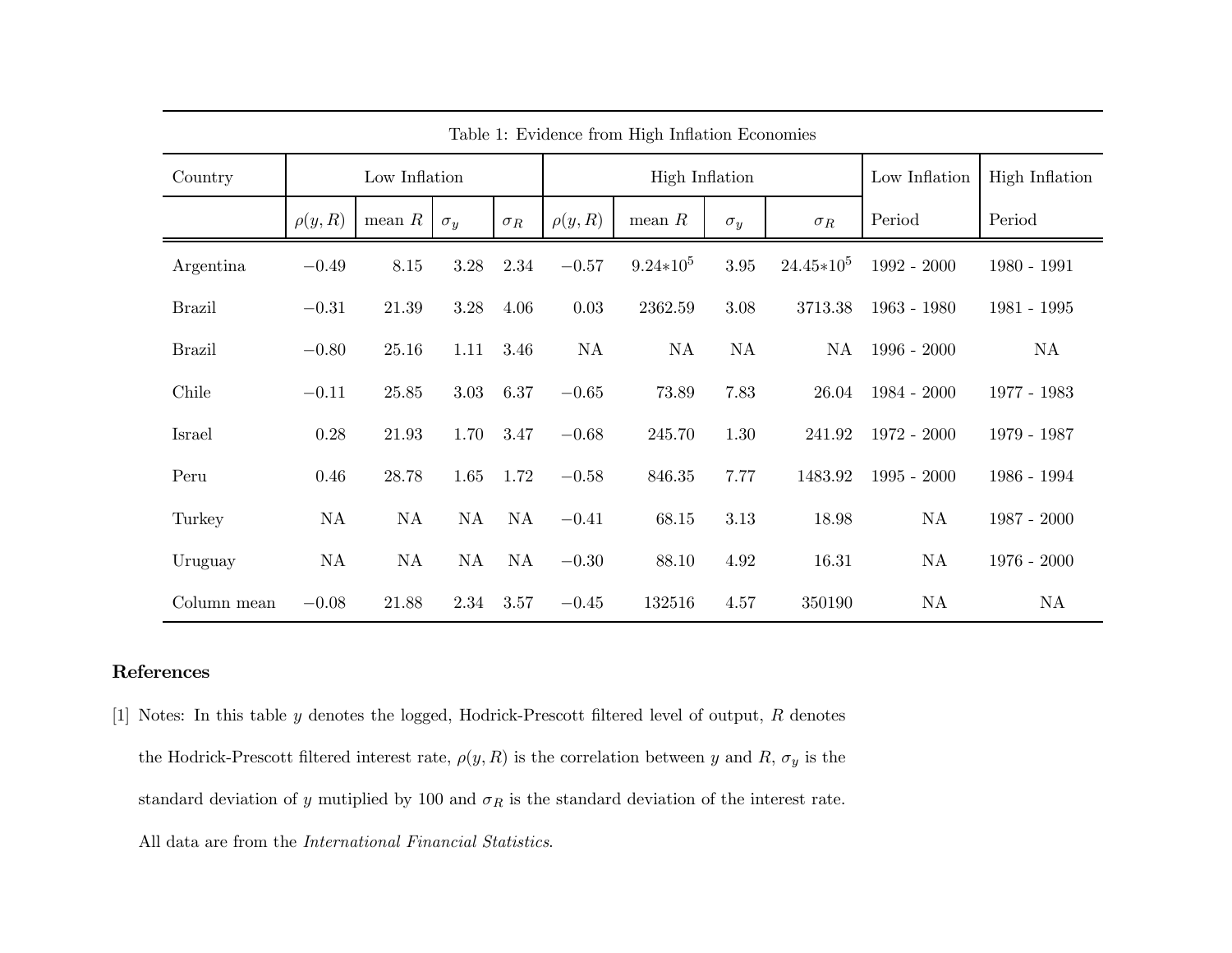| Table 2a: Full Sample Evidence from High Inflation Economies |                 |             |            |               |               |
|--------------------------------------------------------------|-----------------|-------------|------------|---------------|---------------|
| Country                                                      | $\rho(y,R)$     | mean $R$    | $\sigma_y$ | $\sigma_R$    | Period        |
| Argentina                                                    | $-0.59$         | $5.28*10^5$ | 4.78       | $1.98*10^{6}$ | $1980 - 2000$ |
| <b>Brazil</b>                                                | 0.03            | 946.05      | 3.51       | 2304.49       | $1963 - 2000$ |
| Chile                                                        | $-0.36$         | 39.86       | 5.53       | 15.17         | $1977 - 2000$ |
| Israel                                                       | $-0.24$         | 113.47      | 1.66       | 154.95        | $1979 - 2000$ |
| Peru                                                         | $-0.46$         | 519.32      | 7.48       | 1128.99       | 1979 - 1993   |
| Turkey                                                       | $-0.41$         | 68.15       | 3.13       | 18.98         | $1987 - 2000$ |
| Uruguay                                                      | $-0.30$         | 88.10       | 4.92       | 16.31         | $1976 - 2000$ |
| Mean, High Inflation                                         | $-0.33$ (-0.29) | 75677       | 4.43       | 283324        | NA            |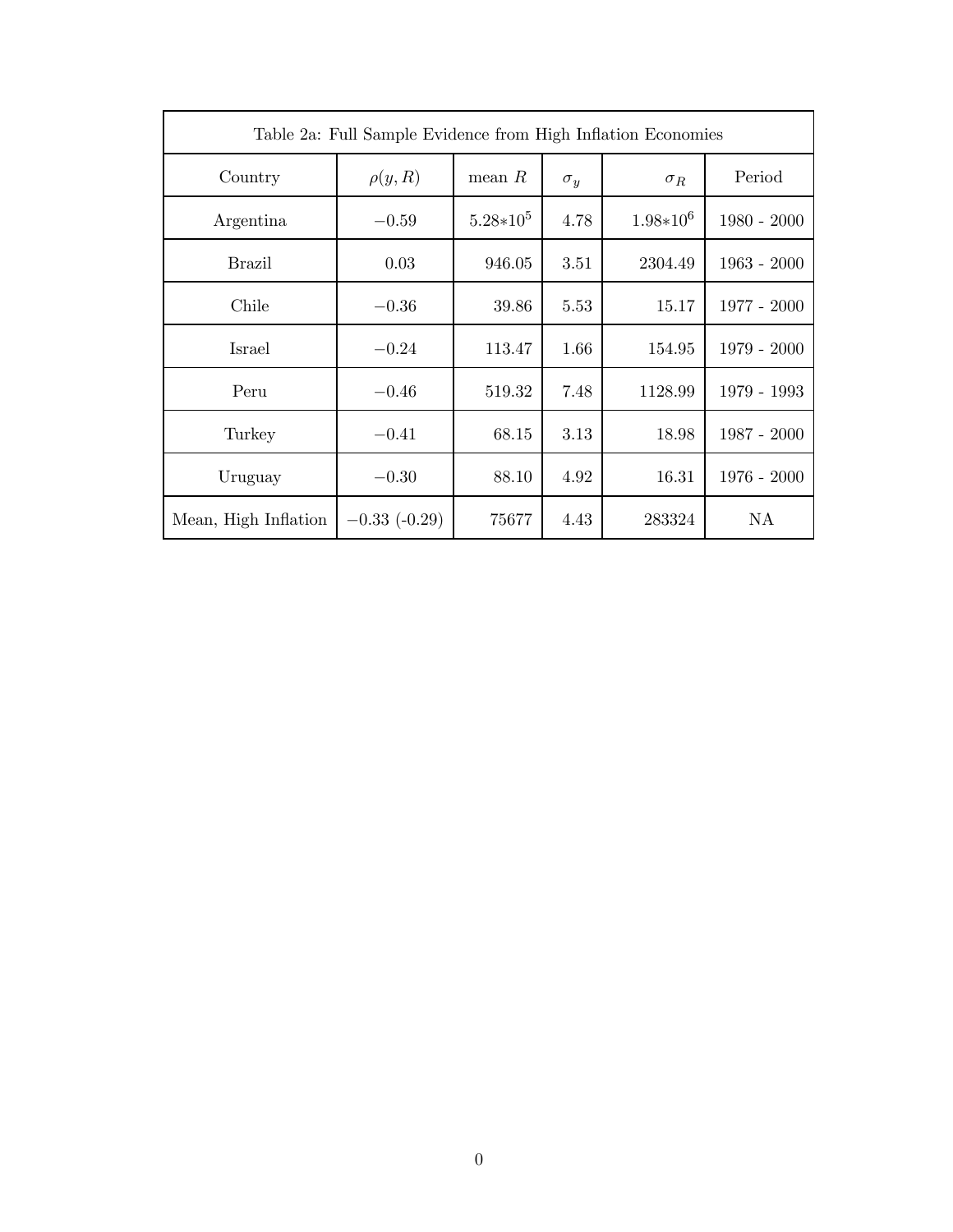| Table 2b: Full Sample Evidence from Low Inflation Economies |             |          |            |            |               |  |
|-------------------------------------------------------------|-------------|----------|------------|------------|---------------|--|
| Country                                                     | $\rho(y,R)$ | mean $R$ | $\sigma_y$ | $\sigma_R$ | Period        |  |
| Australia                                                   | 0.54        | 8.89     | 1.74       | 1.92       | $1970 - 2000$ |  |
| Austria                                                     | 0.48        | 6.09     | 1.78       | 1.55       | 1967 - 1998   |  |
| Belgium                                                     | 0.32        | 5.22     | 1.79       | 1.48       | 1953 - 1998   |  |
| Canada                                                      | 0.40        | 8.36     | 2.48       | 2.45       | $1975 - 2000$ |  |
| Denmark                                                     | $-0.31$     | 9.81     | 1.82       | 2.06       | 1972 - 2000   |  |
| Finland                                                     | 0.18        | 9.68     | 4.03       | 1.94       | $1978 - 2000$ |  |
| France                                                      | 0.09        | 6.96     | 1.48       | 1.60       | 1950 - 1998   |  |
| Germany                                                     | 0.54        | 5.38     | 2.58       | 1.91       | $1960 - 2000$ |  |
| Netherlands                                                 | $-0.04$     | 5.79     | 4.07       | 1.75       | 1960 - 1998   |  |
| Ireland                                                     | 0.15        | 10.65    | 2.51       | 2.27       | 1971 - 1999   |  |
| Italy                                                       | 0.09        | 11.28    | 1.53       | 2.08       | $1969 - 2000$ |  |
| Japan                                                       | 0.24        | 6.21     | 3.06       | 1.69       | $1957 - 2000$ |  |
| New Zealand                                                 | 0.48        | 11.11    | 2.61       | 2.10       | $1985 - 2000$ |  |
| Norway                                                      | $-0.25$     | 9.44     | 1.87       | 1.48       | 1972 - 2000   |  |
| Spain                                                       | 0.33        | 11.60    | 2.18       | 2.40       | $1974 - 2000$ |  |
| Sweden                                                      | $0.01\,$    | 8.75     | $2.16\,$   | 2.20       | $1966 - 2000$ |  |
| Switzerland                                                 | 0.43        | 3.40     | 2.64       | 1.59       | $1969 - 2000$ |  |
| United Kingdom                                              | 0.03        | 7.78     | 2.28       | $2.20\,$   | $1969 - 2000$ |  |
| United States                                               | 0.20        | 6.15     | 2.15       | 1.78       | $1955 - 2000$ |  |
| Mean, Low Inflation                                         | 0.20(0.20)  | 8.03     | 2.26       | 1.84       | NA            |  |

Notes: In this table  $y$  denotes the logged, Hodrick-Prescott filtered level of output,  $R$  denotes the Hodrick-Prescott filtered interest rate,  $\rho(y,R)$  is the correlation between y and  $R$ ,  $\sigma_y$  is the standard deviation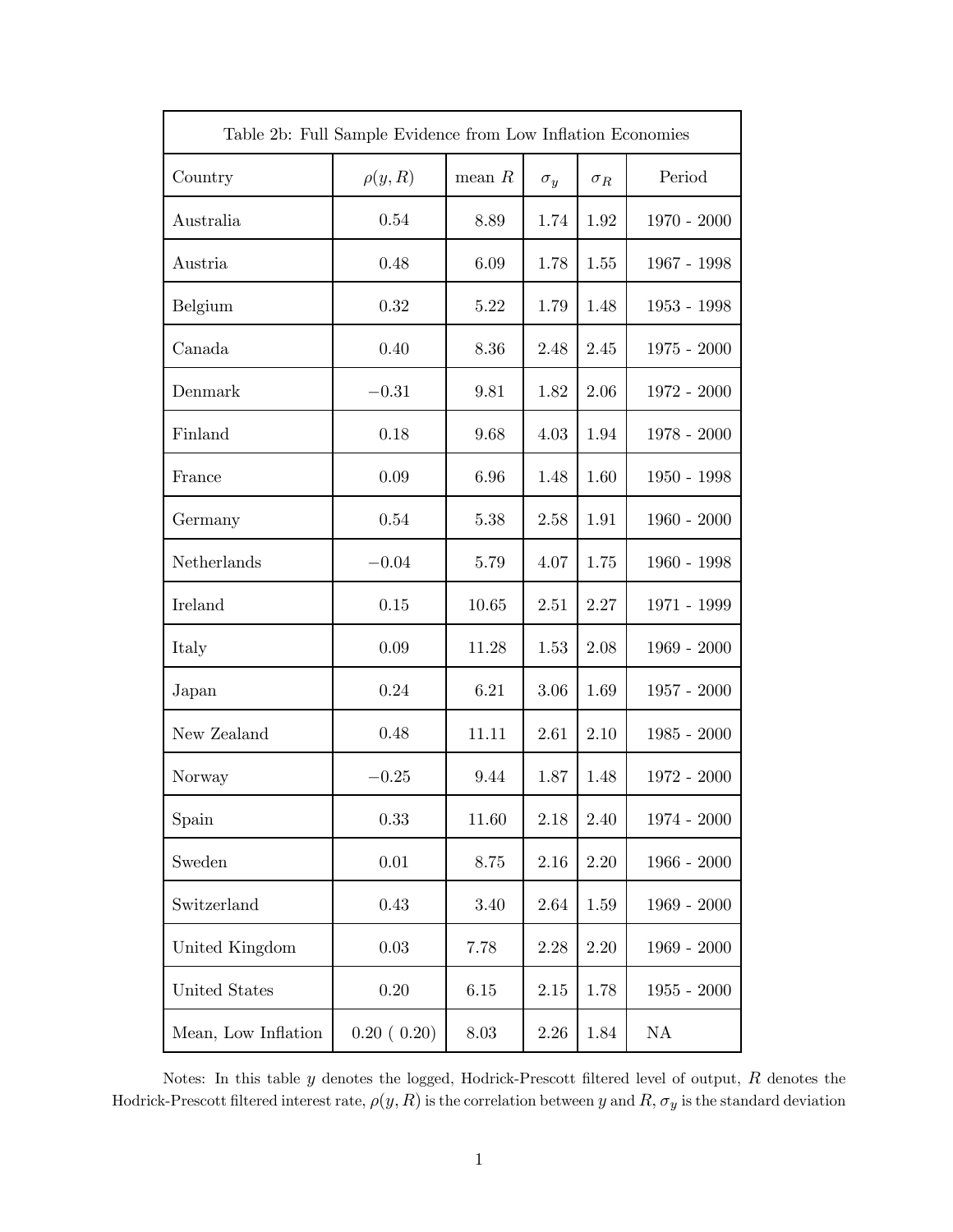of y mutiplied by 100 and  $\sigma_R$  is the standard deviation of the interest rate. All data are from the *International* Financial Statistics.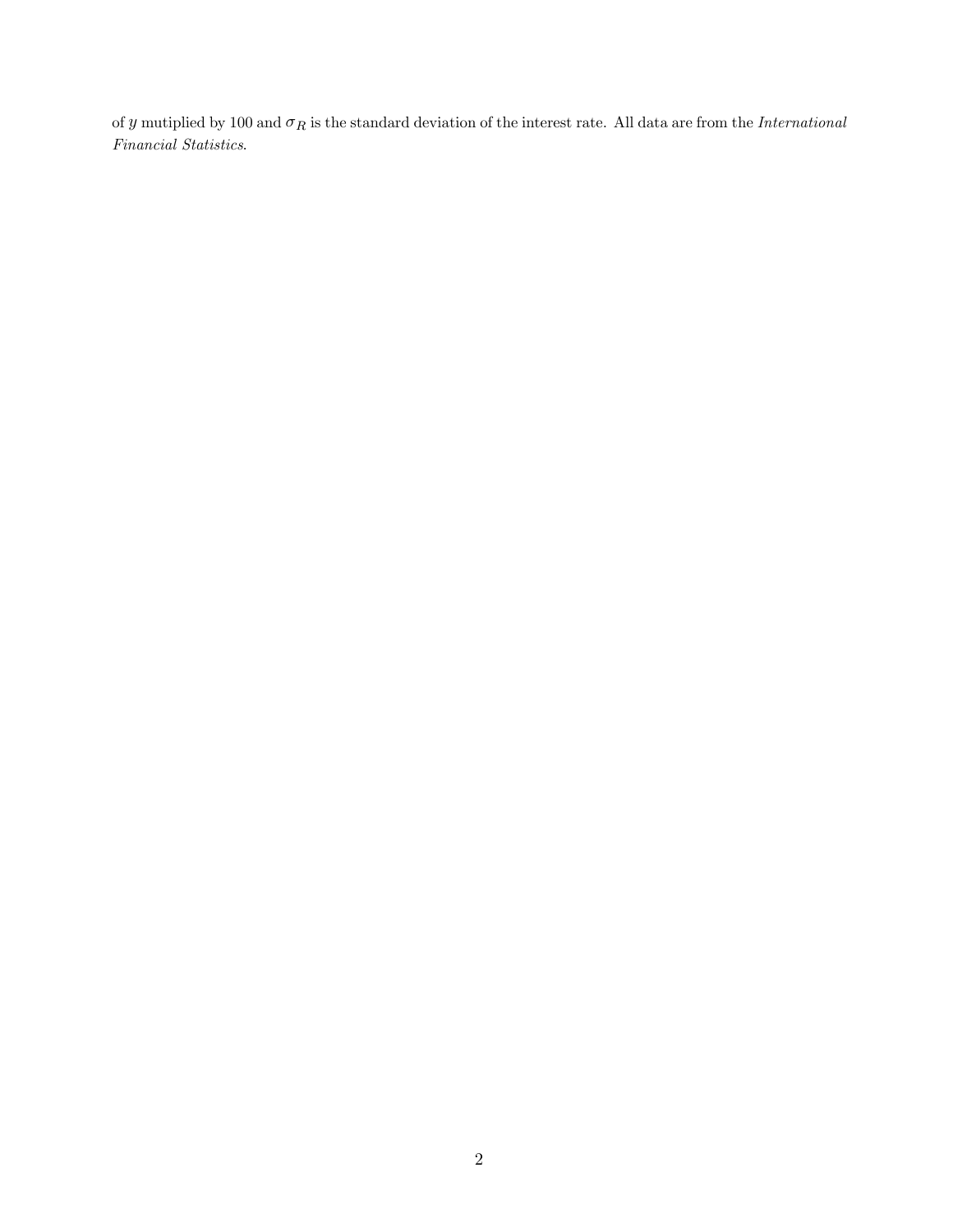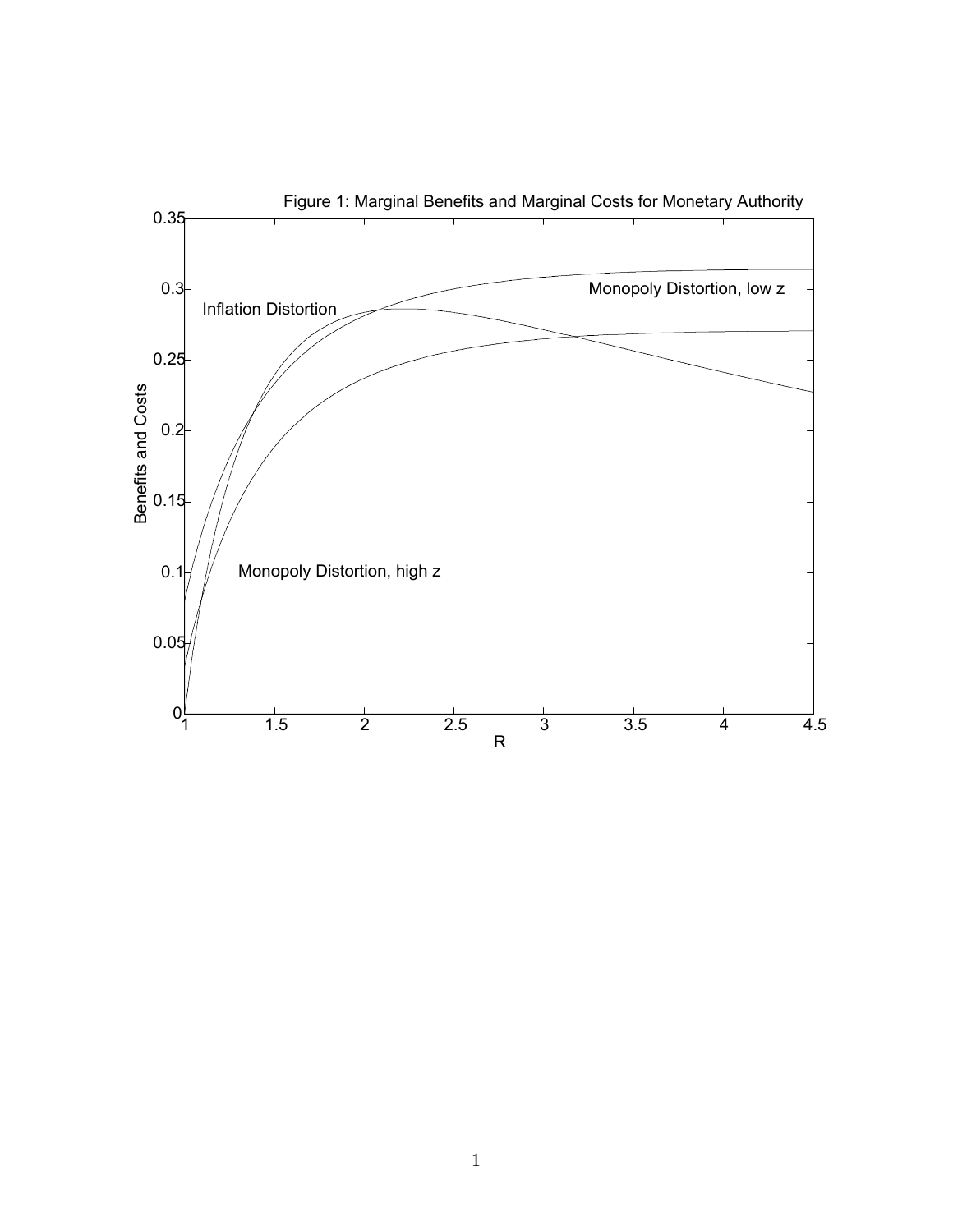

Figure 2a: Utility for Deviations from Low Inflation Equilibrium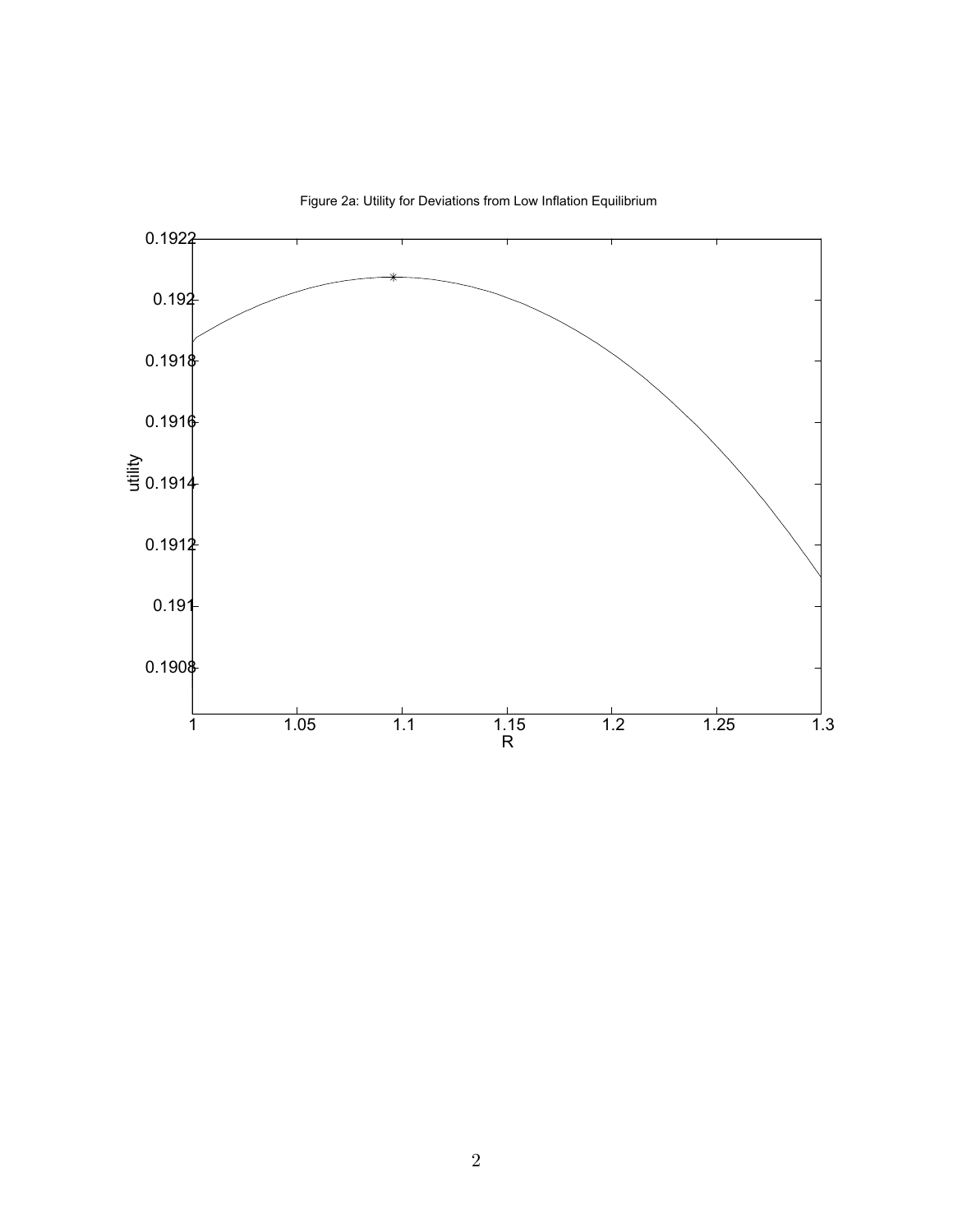

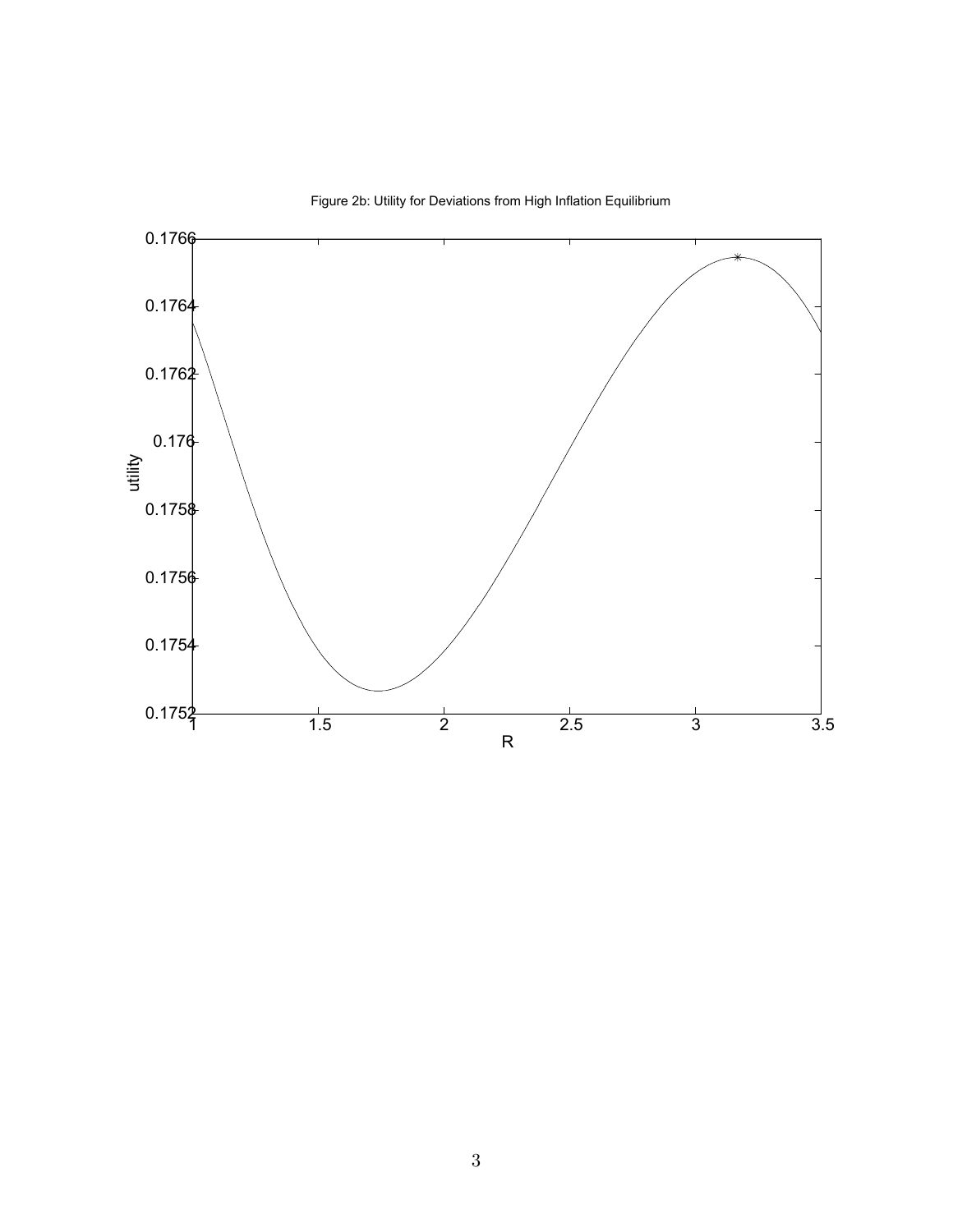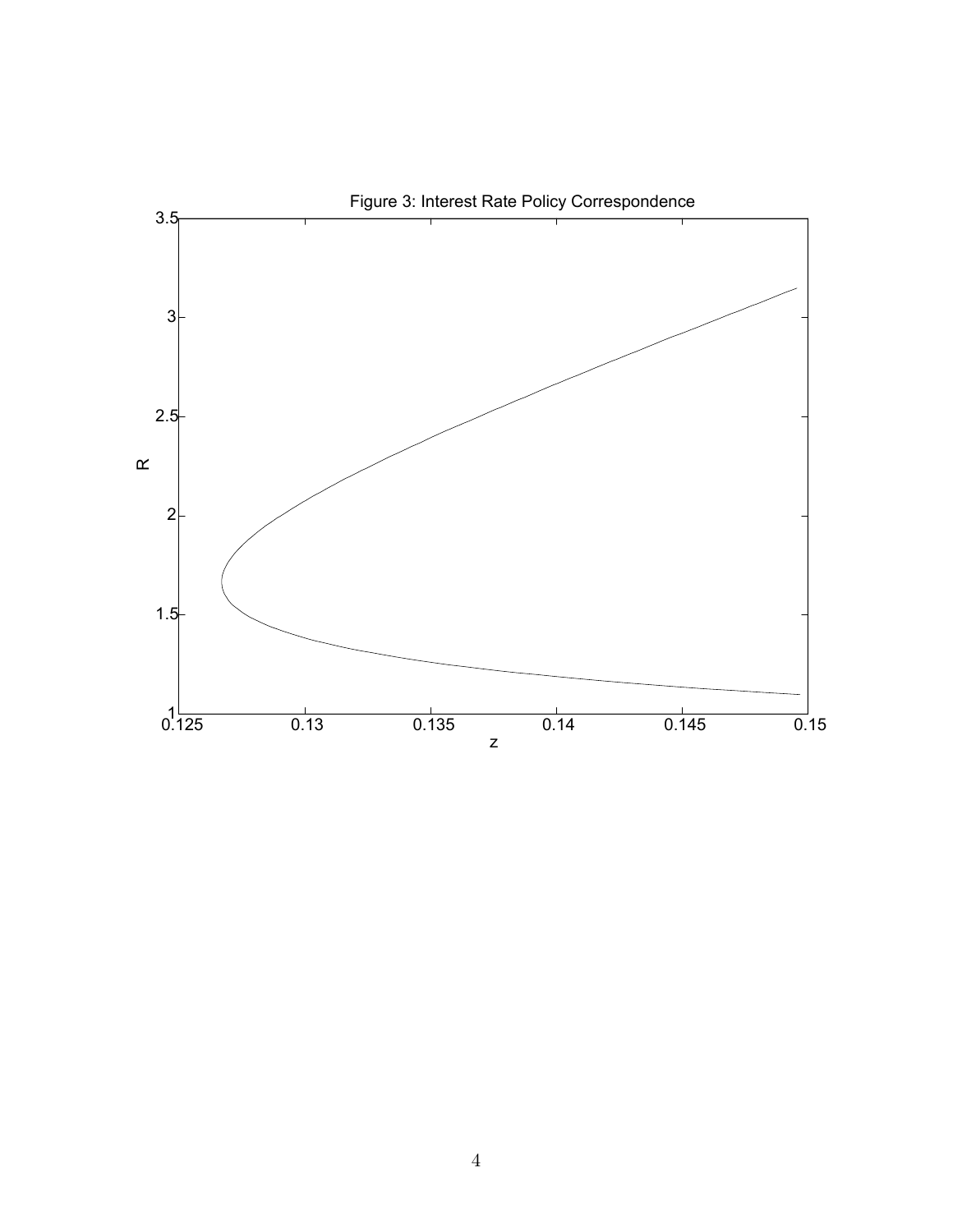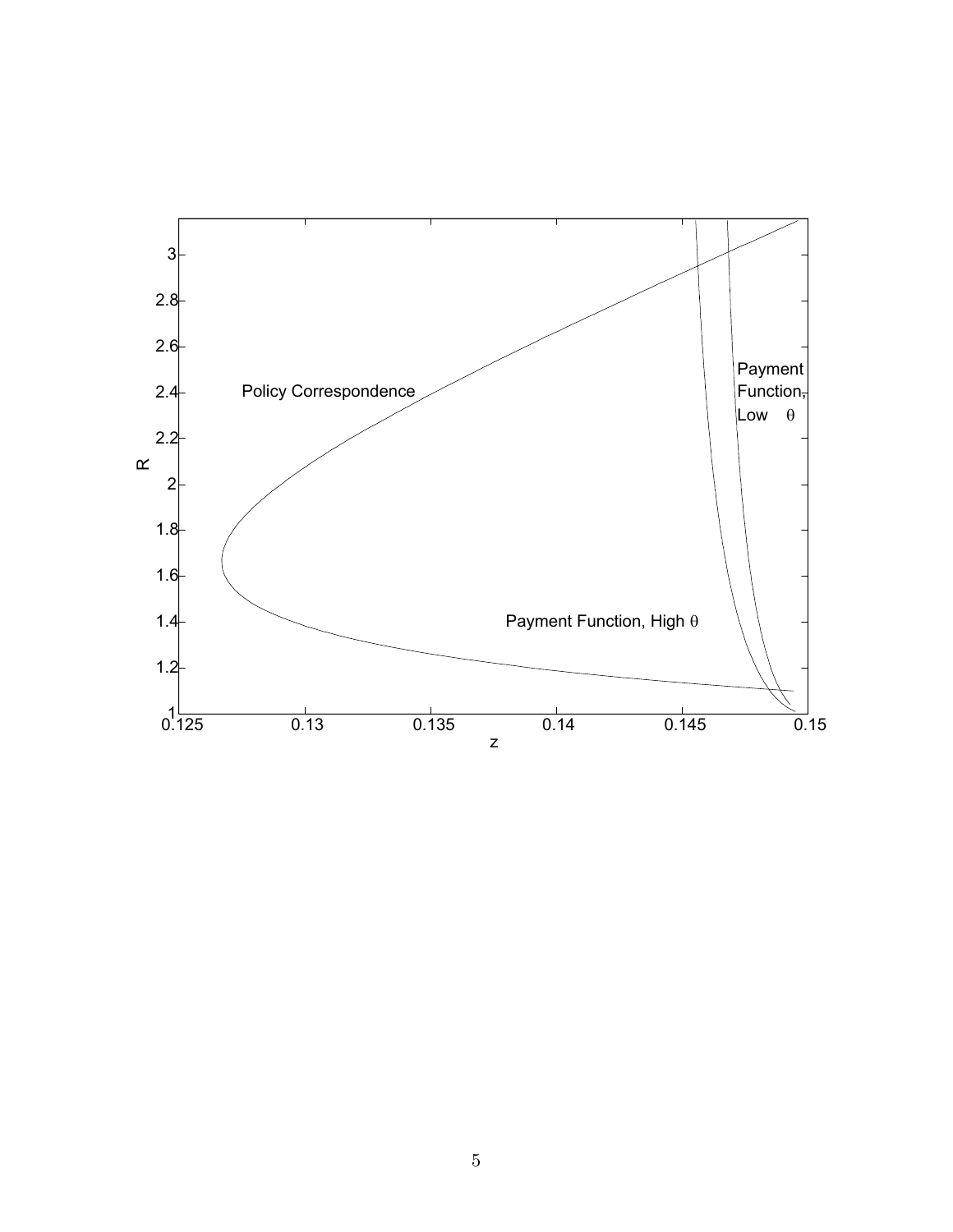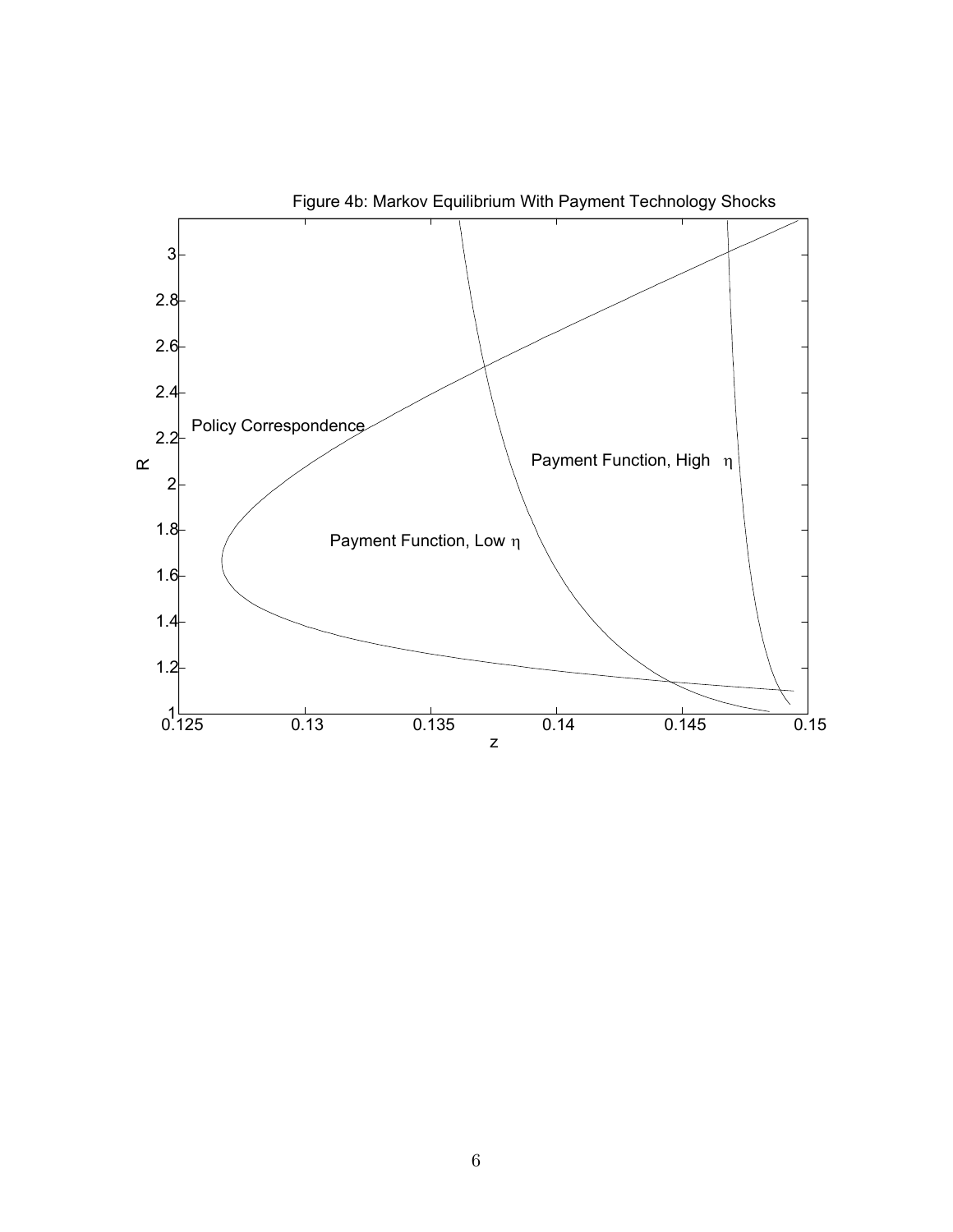# **Working Paper Series**

A series of research studies on regional economic issues relating to the Seventh Federal Reserve District, and on financial and economic topics.

| Extracting Market Expectations from Option Prices:<br>Case Studies in Japanese Option Markets<br>Hisashi Nakamura and Shigenori Shiratsuka      | <b>WP-99-1</b>  |
|-------------------------------------------------------------------------------------------------------------------------------------------------|-----------------|
| Measurement Errors in Japanese Consumer Price Index<br>Shigenori Shiratsuka                                                                     | WP-99-2         |
| Taylor Rules in a Limited Participation Model<br>Lawrence J. Christiano and Christopher J. Gust                                                 | <b>WP-99-3</b>  |
| Maximum Likelihood in the Frequency Domain: A Time to Build Example<br>Lawrence J.Christiano and Robert J. Vigfusson                            | <b>WP-99-4</b>  |
| Unskilled Workers in an Economy with Skill-Biased Technology<br>Shouyong Shi                                                                    | WP-99-5         |
| Product Mix and Earnings Volatility at Commercial Banks:<br>Evidence from a Degree of Leverage Model<br>Robert DeYoung and Karin P. Roland      | <b>WP-99-6</b>  |
| School Choice Through Relocation: Evidence from the Washington D.C. Area<br>Lisa Barrow                                                         | <b>WP-99-7</b>  |
| Banking Market Structure, Financial Dependence and Growth:<br>International Evidence from Industry Data<br>Nicola Cetorelli and Michele Gambera | WP-99-8         |
| Asset Price Fluctuation and Price Indices<br>Shigenori Shiratsuka                                                                               | WP-99-9         |
| Labor Market Policies in an Equilibrium Search Model<br>Fernando Alvarez and Marcelo Veracierto                                                 | WP-99-10        |
| Hedging and Financial Fragility in Fixed Exchange Rate Regimes<br>Craig Burnside, Martin Eichenbaum and Sergio Rebelo                           | WP-99-11        |
| Banking and Currency Crises and Systemic Risk: A Taxonomy and Review<br>George G. Kaufman                                                       | WP-99-12        |
| Wealth Inequality, Intergenerational Links and Estate Taxation<br>Mariacristina De Nardi                                                        | WP-99-13        |
| Habit Persistence, Asset Returns and the Business Cycle<br>Michele Boldrin, Lawrence J. Christiano, and Jonas D.M Fisher                        | <b>WP-99-14</b> |
| Does Commodity Money Eliminate the Indeterminacy of Equilibria?<br>Ruilin Zhou                                                                  | WP-99-15        |
| A Theory of Merchant Credit Card Acceptance<br>Sujit Chakravorti and Ted To                                                                     | WP-99-16        |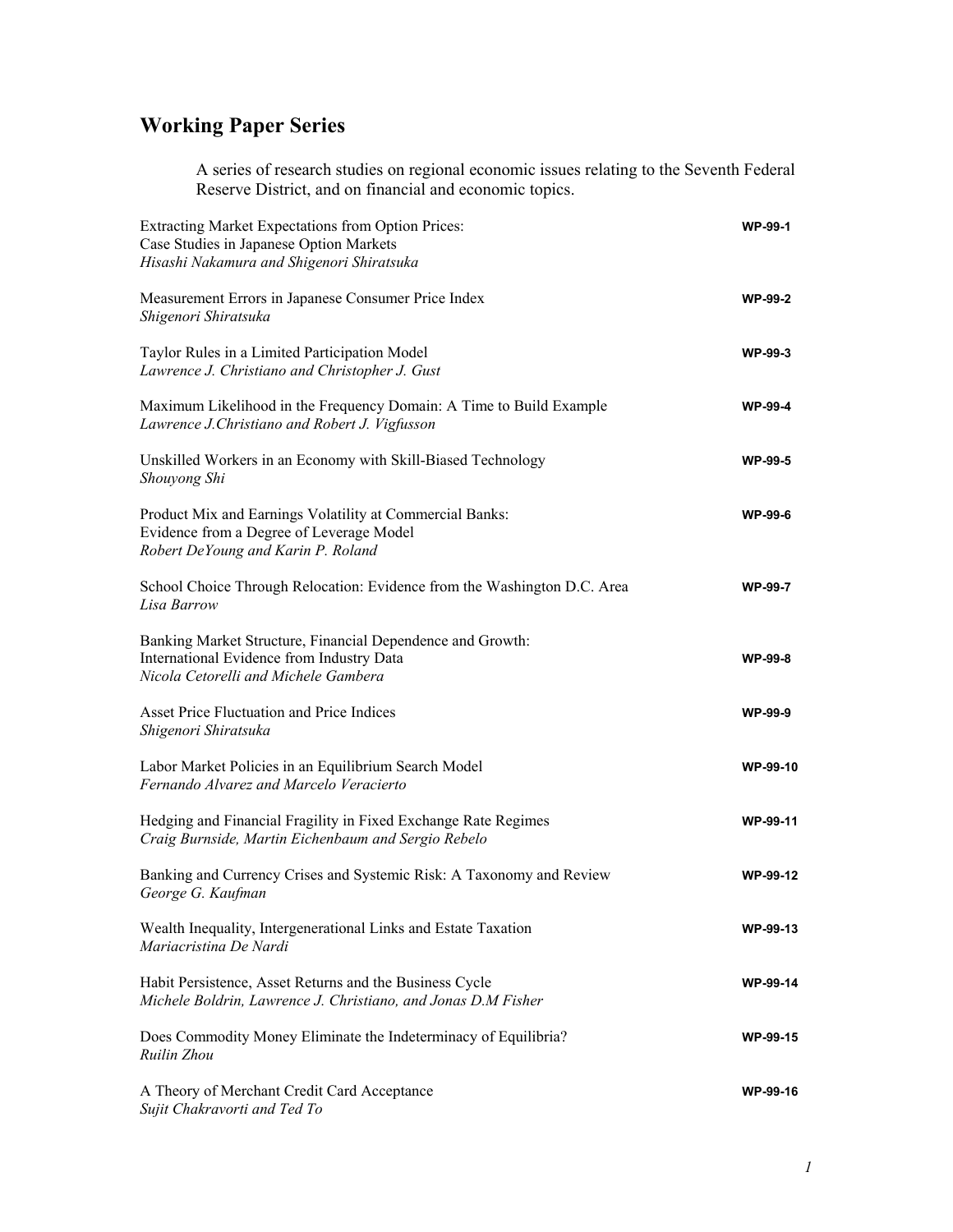| Who's Minding the Store? Motivating and Monitoring Hired Managers at<br>Small, Closely Held Firms: The Case of Commercial Banks<br>Robert DeYoung, Kenneth Spong and Richard J. Sullivan | WP-99-17        |
|------------------------------------------------------------------------------------------------------------------------------------------------------------------------------------------|-----------------|
| Assessing the Effects of Fiscal Shocks<br>Craig Burnside, Martin Eichenbaum and Jonas D.M. Fisher                                                                                        | WP-99-18        |
| Fiscal Shocks in an Efficiency Wage Model<br>Craig Burnside, Martin Eichenbaum and Jonas D.M. Fisher                                                                                     | WP-99-19        |
| Thoughts on Financial Derivatives, Systematic Risk, and Central<br>Banking: A Review of Some Recent Developments<br>William C. Hunter and David Marshall                                 | WP-99-20        |
| Testing the Stability of Implied Probability Density Functions<br>Robert R. Bliss and Nikolaos Panigirtzoglou                                                                            | WP-99-21        |
| Is There Evidence of the New Economy in the Data?<br>Michael A. Kouparitsas                                                                                                              | <b>WP-99-22</b> |
| A Note on the Benefits of Homeownership<br>Daniel Aaronson                                                                                                                               | WP-99-23        |
| The Earned Income Credit and Durable Goods Purchases<br>Lisa Barrow and Leslie McGranahan                                                                                                | <b>WP-99-24</b> |
| Globalization of Financial Institutions: Evidence from Cross-Border<br><b>Banking Performance</b><br>Allen N. Berger, Robert DeYoung, Hesna Genay and Gregory F. Udell                   | <b>WP-99-25</b> |
| Intrinsic Bubbles: The Case of Stock Prices A Comment<br>Lucy F. Ackert and William C. Hunter                                                                                            | WP-99-26        |
| Deregulation and Efficiency: The Case of Private Korean Banks<br>Jonathan Hao, William C. Hunter and Won Keun Yang                                                                       | <b>WP-99-27</b> |
| Measures of Program Performance and the Training Choices of Displaced Workers<br>Louis Jacobson, Robert LaLonde and Daniel Sullivan                                                      | WP-99-28        |
| The Value of Relationships Between Small Firms and Their Lenders<br>Paula R. Worthington                                                                                                 | <b>WP-99-29</b> |
| Worker Insecurity and Aggregate Wage Growth<br>Daniel Aaronson and Daniel G. Sullivan                                                                                                    | WP-99-30        |
| Does The Japanese Stock Market Price Bank Risk? Evidence from Financial<br>Firm Failures<br>Elijah Brewer III, Hesna Genay, William Curt Hunter and George G. Kaufman                    | WP-99-31        |
| Bank Competition and Regulatory Reform: The Case of the Italian Banking Industry<br>Paolo Angelini and Nicola Cetorelli                                                                  | WP-99-32        |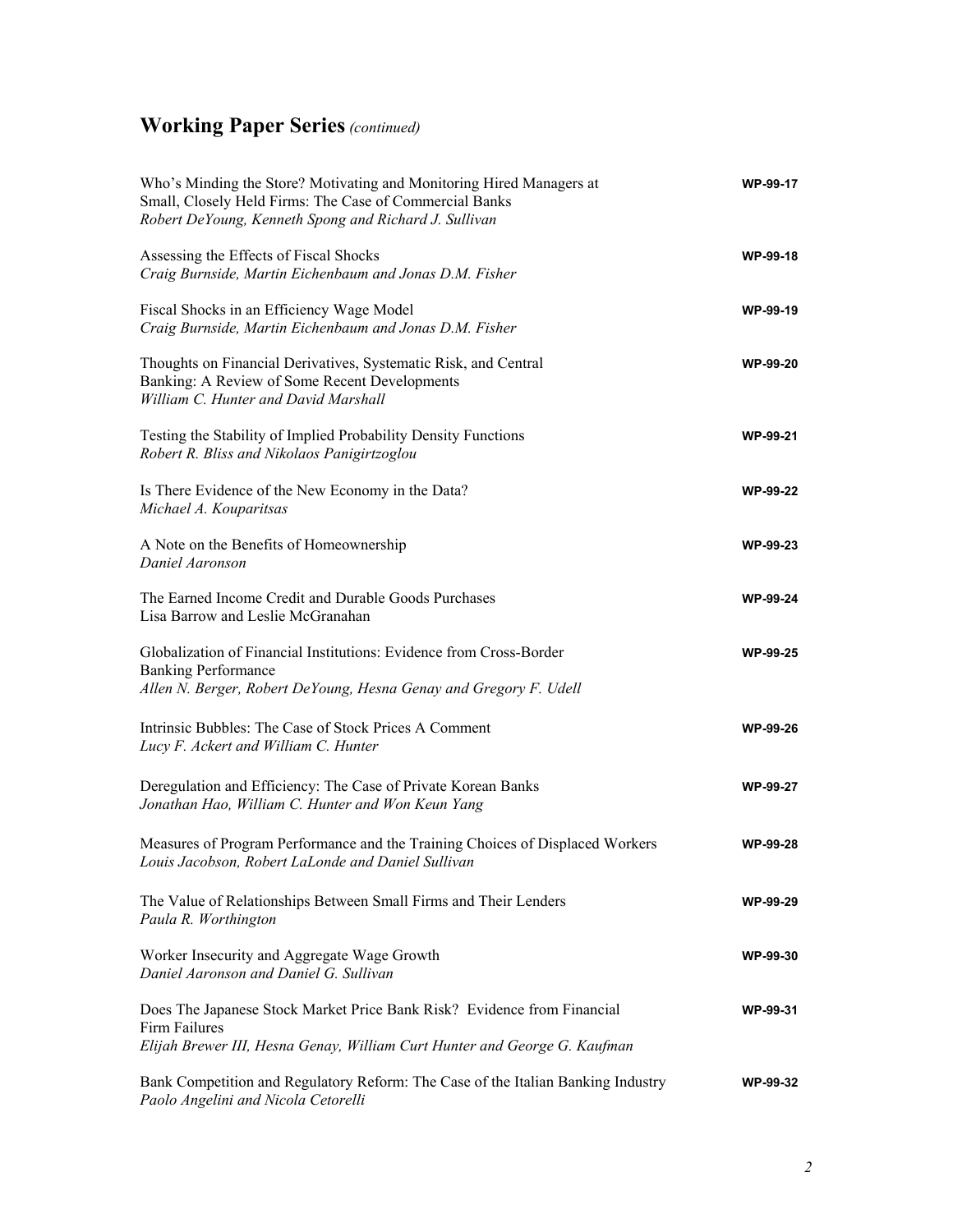| Dynamic Monetary Equilibrium in a Random-Matching Economy<br>Edward J. Green and Ruilin Zhou                                                                                              | <b>WP-00-1</b>  |
|-------------------------------------------------------------------------------------------------------------------------------------------------------------------------------------------|-----------------|
| The Effects of Health, Wealth, and Wages on Labor Supply and Retirement Behavior<br>Eric French                                                                                           | <b>WP-00-2</b>  |
| Market Discipline in the Governance of U.S. Bank Holding Companies:<br>Monitoring vs. Influencing<br>Robert R. Bliss and Mark J. Flannery                                                 | <b>WP-00-3</b>  |
| Using Market Valuation to Assess the Importance and Efficiency<br>of Public School Spending<br>Lisa Barrow and Cecilia Elena Rouse                                                        | <b>WP-00-4</b>  |
| Employment Flows, Capital Mobility, and Policy Analysis<br>Marcelo Veracierto                                                                                                             | <b>WP-00-5</b>  |
| Does the Community Reinvestment Act Influence Lending? An Analysis<br>of Changes in Bank Low-Income Mortgage Activity<br>Drew Dahl, Douglas D. Evanoff and Michael F. Spivey              | WP-00-6         |
| Subordinated Debt and Bank Capital Reform<br>Douglas D. Evanoff and Larry D. Wall                                                                                                         | <b>WP-00-7</b>  |
| The Labor Supply Response To (Mismeasured But) Predictable Wage Changes<br>Eric French                                                                                                    | <b>WP-00-8</b>  |
| For How Long Are Newly Chartered Banks Financially Fragile?<br>Robert DeYoung                                                                                                             | <b>WP-00-9</b>  |
| Bank Capital Regulation With and Without State-Contingent Penalties<br>David A. Marshall and Edward S. Prescott                                                                           | <b>WP-00-10</b> |
| Why Is Productivity Procyclical? Why Do We Care?<br>Susanto Basu and John Fernald                                                                                                         | <b>WP-00-11</b> |
| Oligopoly Banking and Capital Accumulation<br>Nicola Cetorelli and Pietro F. Peretto                                                                                                      | WP-00-12        |
| Puzzles in the Chinese Stock Market<br>John Fernald and John H. Rogers                                                                                                                    | WP-00-13        |
| The Effects of Geographic Expansion on Bank Efficiency<br>Allen N. Berger and Robert DeYoung                                                                                              | <b>WP-00-14</b> |
| Idiosyncratic Risk and Aggregate Employment Dynamics<br>Jeffrey R. Campbell and Jonas D.M. Fisher                                                                                         | WP-00-15        |
| Post-Resolution Treatment of Depositors at Failed Banks: Implications for the Severity<br>of Banking Crises, Systemic Risk, and Too-Big-To-Fail<br>George G. Kaufman and Steven A. Seelig | WP-00-16        |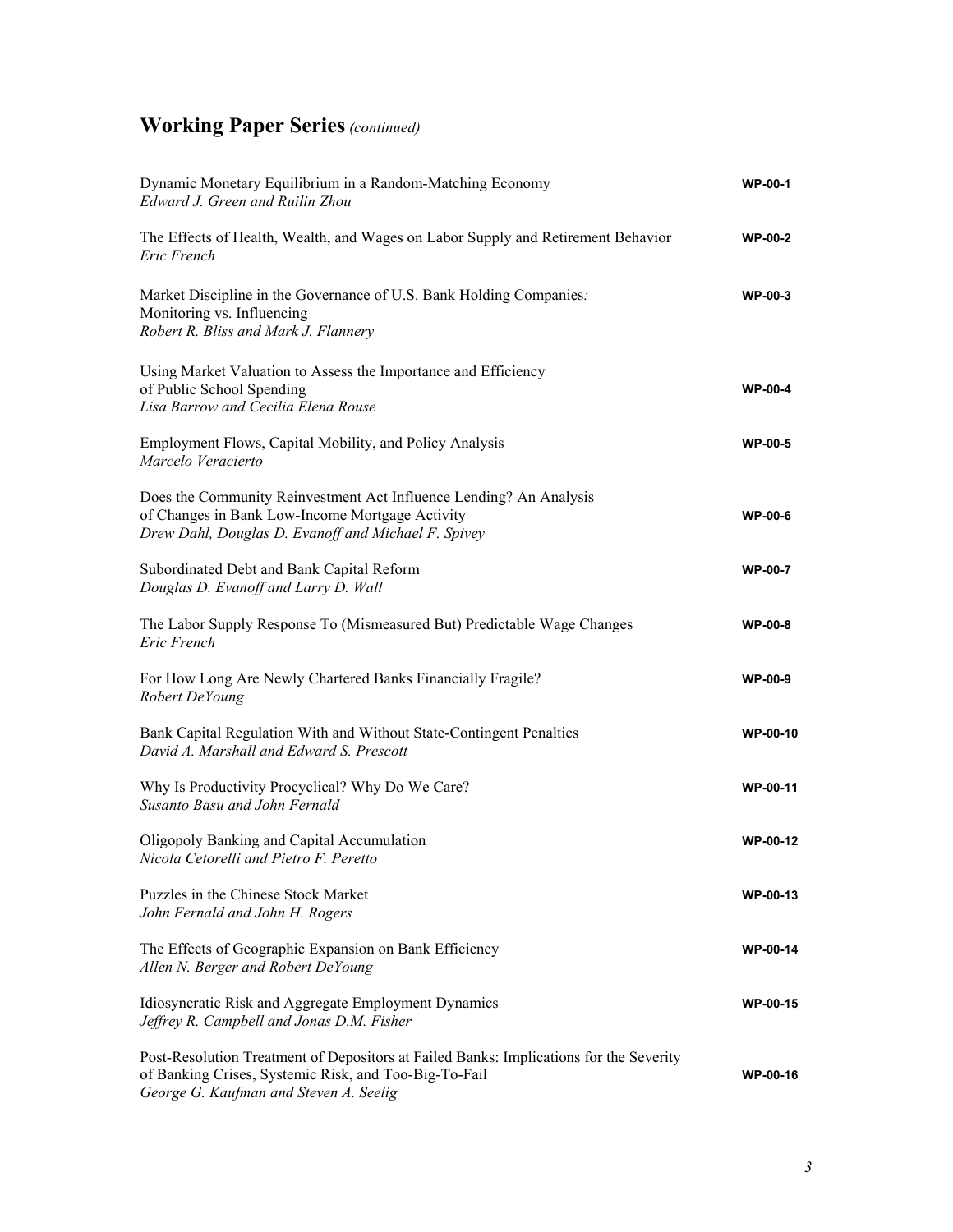| The Double Play: Simultaneous Speculative Attacks on Currency and Equity Markets<br>Sujit Chakravorti and Subir Lall                                                                                       | WP-00-17        |
|------------------------------------------------------------------------------------------------------------------------------------------------------------------------------------------------------------|-----------------|
| Capital Requirements and Competition in the Banking Industry<br>Peter J.G. Vlaar                                                                                                                           | WP-00-18        |
| Financial-Intermediation Regime and Efficiency in a Boyd-Prescott Economy<br>Yeong-Yuh Chiang and Edward J. Green                                                                                          | WP-00-19        |
| How Do Retail Prices React to Minimum Wage Increases?<br>James M. MacDonald and Daniel Aaronson                                                                                                            | <b>WP-00-20</b> |
| Financial Signal Processing: A Self Calibrating Model<br>Robert J. Elliott, William C. Hunter and Barbara M. Jamieson                                                                                      | WP-00-21        |
| An Empirical Examination of the Price-Dividend Relation with Dividend Management<br>Lucy F. Ackert and William C. Hunter                                                                                   | <b>WP-00-22</b> |
| Savings of Young Parents<br>Annamaria Lusardi, Ricardo Cossa, and Erin L. Krupka                                                                                                                           | WP-00-23        |
| The Pitfalls in Inferring Risk from Financial Market Data<br>Robert R. Bliss                                                                                                                               | <b>WP-00-24</b> |
| What Can Account for Fluctuations in the Terms of Trade?<br>Marianne Baxter and Michael A. Kouparitsas                                                                                                     | WP-00-25        |
| Data Revisions and the Identification of Monetary Policy Shocks<br>Dean Croushore and Charles L. Evans                                                                                                     | <b>WP-00-26</b> |
| Recent Evidence on the Relationship Between Unemployment and Wage Growth<br>Daniel Aaronson and Daniel Sullivan                                                                                            | <b>WP-00-27</b> |
| Supplier Relationships and Small Business Use of Trade Credit<br>Daniel Aaronson, Raphael Bostic, Paul Huck and Robert Townsend                                                                            | <b>WP-00-28</b> |
| What are the Short-Run Effects of Increasing Labor Market Flexibility?<br>Marcelo Veracierto                                                                                                               | WP-00-29        |
| Equilibrium Lending Mechanism and Aggregate Activity<br>Cheng Wang and Ruilin Zhou                                                                                                                         | WP-00-30        |
| Impact of Independent Directors and the Regulatory Environment on Bank Merger Prices:<br>Evidence from Takeover Activity in the 1990s<br>Elijah Brewer III, William E. Jackson III, and Julapa A. Jagtiani | WP-00-31        |
| Does Bank Concentration Lead to Concentration in Industrial Sectors?<br>Nicola Cetorelli                                                                                                                   | WP-01-01        |
| On the Fiscal Implications of Twin Crises<br>Craig Burnside, Martin Eichenbaum and Sergio Rebelo                                                                                                           | WP-01-02        |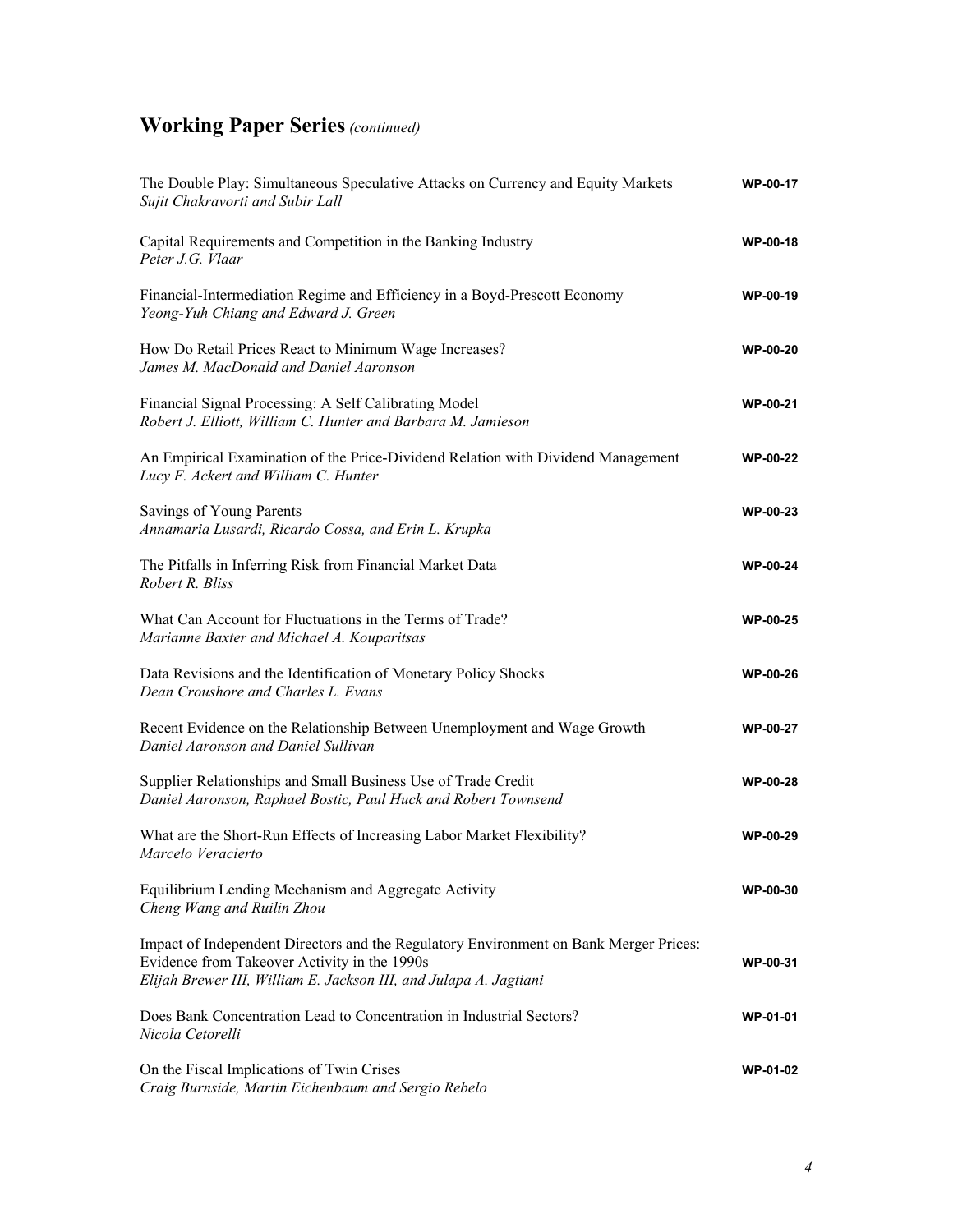| Sub-Debt Yield Spreads as Bank Risk Measures<br>Douglas D. Evanoff and Larry D. Wall                                                             | WP-01-03        |
|--------------------------------------------------------------------------------------------------------------------------------------------------|-----------------|
| Productivity Growth in the 1990s: Technology, Utilization, or Adjustment?<br>Susanto Basu, John G. Fernald and Matthew D. Shapiro                | <b>WP-01-04</b> |
| Do Regulators Search for the Quiet Life? The Relationship Between Regulators and<br>The Regulated in Banking<br>Richard J. Rosen                 | WP-01-05        |
| Learning-by-Doing, Scale Efficiencies, and Financial Performance at Internet-Only Banks<br>Robert DeYoung                                        | <b>WP-01-06</b> |
| The Role of Real Wages, Productivity, and Fiscal Policy in Germany's<br>Great Depression 1928-37<br>Jonas D. M. Fisher and Andreas Hornstein     | WP-01-07        |
| Nominal Rigidities and the Dynamic Effects of a Shock to Monetary Policy<br>Lawrence J. Christiano, Martin Eichenbaum and Charles L. Evans       | WP-01-08        |
| Outsourcing Business Service and the Scope of Local Markets<br>Yukako Ono                                                                        | WP-01-09        |
| The Effect of Market Size Structure on Competition: The Case of Small Business Lending<br>Allen N. Berger, Richard J. Rosen and Gregory F. Udell | WP-01-10        |
| Deregulation, the Internet, and the Competitive Viability of Large Banks and Community Banks WP-01-11<br>Robert DeYoung and William C. Hunter    |                 |
| Price Ceilings as Focal Points for Tacit Collusion: Evidence from Credit Cards<br>Christopher R. Knittel and Victor Stango                       | WP-01-12        |
| Gaps and Triangles<br>Bernardino Adão, Isabel Correia and Pedro Teles                                                                            | WP-01-13        |
| A Real Explanation for Heterogeneous Investment Dynamics<br>Jonas D.M. Fisher                                                                    | WP-01-14        |
| Recovering Risk Aversion from Options<br>Robert R. Bliss and Nikolaos Panigirtzoglou                                                             | WP-01-15        |
| Economic Determinants of the Nominal Treasury Yield Curve<br>Charles L. Evans and David Marshall                                                 | WP-01-16        |
| Price Level Uniformity in a Random Matching Model with Perfectly Patient Traders<br>Edward J. Green and Ruilin Zhou                              | WP-01-17        |
| Earnings Mobility in the US: A New Look at Intergenerational Inequality<br><b>Bhashkar Mazumder</b>                                              | WP-01-18        |
| The Effects of Health Insurance and Self-Insurance on Retirement Behavior<br>Eric French and John Bailey Jones                                   | WP-01-19        |